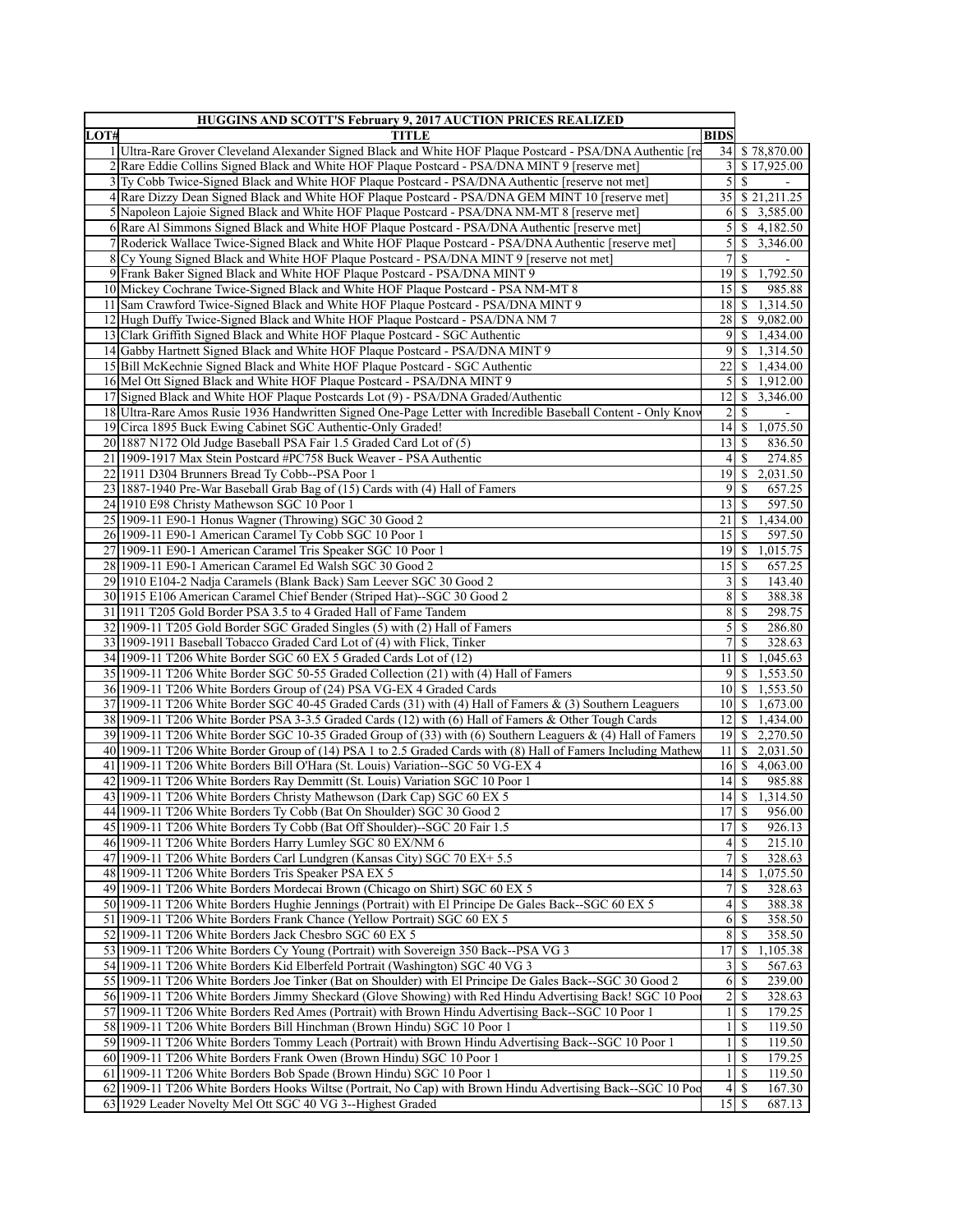| 64 1929 Leader Novelty Jimmy Foxx SGC 35 Good+ 2.5                                                            |                                              | 388.38                |
|---------------------------------------------------------------------------------------------------------------|----------------------------------------------|-----------------------|
| 65 1929 Leader Novelty SGC Graded Group of (5) Different with (3) Hall of Famers Including Grove, Pennock & T | $\mathcal{S}$<br><sup>S</sup>                | 627.38                |
| 66 1927 E210 York Caramels #6 Babe Ruth - PSA Authentic                                                       |                                              | 15 \$ 1,075.50        |
| 67 1932 U.S. Caramel #26 Lou Gehrig PSA Good + 2.5                                                            |                                              | $12 \mid$ \$ 2,748.50 |
| 68 1933 Goudey Baseball #53 Babe Ruth PSA Fair 1.5                                                            | 6                                            | \$1,912.00            |
| 69 1933 Goudey Baseball #160 Lou Gehrig SGC 40 VG 3                                                           |                                              | 20 \ \$ 1,553.50      |
| 70 1933 R306 Butter Cream Charles Root SGC 55 VG-EX+ 4.5--Highest Graded                                      | \$<br>1                                      | 239.00                |
| 71 1935 Diamond Stars #4 Buddy Myer Graded PSA NM-MT 8                                                        | $\mathbf{0}$<br>S                            |                       |
| 72 1936 Goudey Premiums Joe DiMaggio Rookie PSA EX 5                                                          | $21 \mid$ \$                                 | 1,673.00              |
| 73 1937 O-Pee-Chee Baseball #118 Joe DiMaggio SGC 30 Good 2                                                   | 18 <sup> </sup>                              | \$2,748.50            |
| 74 1938 W463 Exhibits 4 On 1 Gehrig/DiMaggio/Dickey/Gomez SGC 50 VG-EX 4                                      | 21                                           | \$1,434.00            |
| 75 1939 Play Ball #26 Joe DiMaggio SGC 40 VG 3                                                                | $\overline{\mathcal{S}}$<br>$\left 4\right $ | 418.25                |
| 76 1939 Play Ball #26 Joe DiMaggio SGC 20 Fair 1.5                                                            | $11 \mid S$                                  | 328.63                |
| 77 1941 Play Ball #71 Joe DiMaggio SGC 40 VG 3                                                                | 8<br>-S                                      | 717.00                |
| 78 1948-49 Leaf Baseball #79 Jackie Robinson Rookie SGC Authentic                                             | 17<br>-S                                     | 985.88                |
| 79 1949 Bowman Baseball #60 Yogi Berra GAI Mint 9                                                             | 5   \$                                       | $\overline{1,}105.38$ |
| 80 1949 Bowman Baseball #98 Phil Rizzuto (Name on Front) GAI Mint 9--First Graded                             | S<br>1                                       | 896.25                |
| 81 1951 Bowman Baseball #305 Willie Mays Rookie PSA NM 7                                                      |                                              | 31 \$12,846.25        |
| 82 1951 Bowman Baseball #305 Willie Mays Rookie PSA EX 5                                                      |                                              | 16 \$ 4,899.50        |
| 83 1952 Bowman Baseball #101 Mickey Mantle SGC 60 EX 5                                                        | 12                                           | \$1,314.50            |
| 84 1952 Topps Baseball New York Yankees Near Team Set of (27/29) Cards with (5) High Numbers                  |                                              | 14 \$ 1,105.38        |
| 85 1952 Topps Baseball #400 Bill Dickey PSA EX-MT 6                                                           | 10I<br>-S                                    | 806.63                |
| 86 1952 Topps Baseball #393 Ebba St. Claire High Number PSA MINT 9                                            |                                              | 10 \$ 1,792.50        |
| 87 1952 Topps Baseball #288 Chet Nichols PSA Mint 9                                                           |                                              | 10 \$ 1,314.50        |
| 88 1952 Bowman Baseball PSA & SGC Graded Group of (25) Different Including PSA EX 5 Mays                      | 6<br>\$                                      | 1,314.50              |
| 89 Yankees Team Exhibit Card Lot of (2) with 1951 & 1952--Both PSA Graded                                     | 5<br>\$                                      | 358.50                |
| 90 1952 Bowman Baseball #218 Willie Mays SGC 40 VG 3                                                          | $10$ $\sigma$                                | 274.85                |
| 91 1952 Berk Ross Joe DiMaggio SGC 50 VG-EX 4                                                                 | $14$   \$                                    | 274.85                |
| 92 1953 Topps Baseball High Number SGC 84 NM 7 Graded Pair with Face & Newhouser                              | 9<br>$\overline{\mathbf{s}}$                 | 227.05                |
| 93 1953 Bowman Color Baseball #59 Mickey Mantle PSA VG-EX 4                                                   | $10\vert S$                                  | 776.75                |
| 94 1953 First National Supermarket Red Sox Sammy White SGC 40 VG 3--None Better!                              | $\frac{4}{3}$<br>\$                          | 155.35                |
| 95 1953 Glendale Meats Detroit Tigers SGC Graded Group of (5) Different                                       | 5<br><sup>\$</sup>                           | 567.63                |
| 96 1954 Bowman Baseball #65 Mickey Mantle PSA EX 5                                                            | 22<br>-S                                     | 926.13                |
| 97 1954 Topps Baseball Ted Williams PSA Graded EX 5 Pair                                                      | -S<br>6                                      | 507.88                |
| 98 1954 Topps Baseball #128 Henry Aaron Rookie SGC 35 Good + 2.5                                              | $10\vert S$                                  | 717.00                |
| 99 1954 Topps Baseball #128 Henry Aaron Rookie PSA EX+ 5.5                                                    | 13 <sup>1</sup><br>S.                        | 2,987.50              |
| 100 1954 Bowman Baseball #89 Willie Mays GAI Mint 9--First Graded                                             | 4<br>\$                                      | 2,031.50              |
| 101 1954 Topps Baseball #128 Henry Aaron Rookie PSA EX 5                                                      | 17 <sup>1</sup><br><sup>\$</sup>             | 2,151.00              |
| 102 1955 Topps Baseball #123 Sandy Koufax Rookie Card--PSA EX-MT 6                                            | \$<br>17                                     | 1,314.50              |
| 103 1955 Topps Baseball #164 Roberto Clemente Rookie SGC 40 VG 3                                              | 10 S                                         | 746.88                |
| 104 1955 Topps Baseball #123 Sandy Koufax Rookie - SGC 80 EX/NM 6                                             | $12 \mid S$                                  | 896.25                |
|                                                                                                               | 15                                           | 776.75                |
| 105 1955 Topps Baseball #50 Jackie Robinson PSA NM 7                                                          | -S<br>111S                                   |                       |
| 106 1955 Topps Baseball #123 Sandy Koufax Rookie SGC 55 VG-EX+ 4.5                                            |                                              | 507.88                |
| 107 1955 Topps Baseball PSA NM 7 Graded Hall of Fame Trio with Banks                                          | <sup>\$</sup><br>13 <sup>1</sup>             | 1,195.00              |
| 108 1955 Topps Baseball 500 Home Run Club PSA Graded Quartet with Aaron, Killebrew RC & Mays                  | 10 <sup>1</sup><br>S<br>7s                   | 896.25                |
| 109 1955 Topps Baseball PSA Graded NM-MT 8 Cards (5) with #75 Sandy Amoros                                    |                                              | 298.75                |
| 110 1956 Topps Baseball Aparicio RC & Koufax SGC 84-86 Graded Pair                                            | 6<br>-S                                      | 478.00                |
| 111 1956 Topps Baseball PSA Graded Starter Set of (81) Different with Many Hall of Famers & Stars-Mostly PSA  |                                              | 1,075.50              |
| 112 1957 Topps Baseball #24 Bill Mazeroski Rookie PSA NM-MT 8                                                 | 15<br>S                                      | 418.25                |
| 113 1958 Hires Root Beer Test (no tab) Willie Mays-SGC Authentic                                              | $13 \mid$ \$                                 | 418.25                |
| 114 1959 Topps Baseball #514 Bob Gibson Rookie PSA EX-MT 6                                                    | 7<br>\$                                      | 418.25                |
| 115 1959 Home Run Derby Willie Mays SGC 20 Fair 1.5                                                           | 14<br>-S                                     | 597.50                |
| 116 1960 Topps Baseball #148 Yastrzemski Rookie - BVG 7.5 NM+                                                 | 20<br>S                                      | 657.25                |
| 117 1961 Topps Baseball #388 Clemente & #415 Aaron--Both SGC 80 EX/NM 6                                       | 4<br>S                                       | 155.35                |
| 118 1962 Topps Baseball #10 Roberto Clemente PSA NM-MT 8                                                      | 31<br><sup>\$</sup>                          | 2,031.50              |
| 119 1948-1965 Post-War Baseball Graded Grab Bag of (23) Cards with (3) Mantle                                 | 6<br>-S                                      | 537.75                |
| 120 1955-1979 Topps Baseball Hall of Fame & Star Group (8) with (3) Graded Including Koufax & Ryan            | 10 <sup>1</sup><br>-S                        | 717.00                |
| 121 1957-1963 Topps Baseball Mickey Mantle Group of (5) SGC 40-60 Graded Cards                                | 18<br><sup>S</sup>                           | 1,314.50              |
| 122 Ultimate 1958-1969 Woodie Held Card Collection with (1,522) Cards Including (624) PSA Graded              | 23<br>\$                                     | 2,151.00              |
| 123 1968 Partridge Meats Pete Rose SGC 60 EX 5                                                                | 8<br>S                                       | 262.90                |
| 124 1969 Topps Baseball #120 Pete Rose PSA Gem Mint 10 - 1 of 3!                                              | 23                                           | \$11,950.00           |
| 125 1972 Topps Cloth Stickers Hank Aaron PSA Gem Mint 10                                                      | 1<br>S.                                      | 1,792.50              |
| 126 1972 Topps Cloth Stickers Dave Concepcion PSA Gem Mint 10--Highest Graded & 1 of 1                        | $\frac{1}{2}$<br>S                           | 597.50                |
| 127 1968-1970 Johnny Bench Oddball Pair                                                                       | $15$ $\sqrt{5}$                              | 328.63                |
| 128 1977 & 1978 Topps Baseball Andre Dawson and Eddie Murray Rookie Cards - Both PSA MINT 9                   | <sup>\$</sup><br>7                           | 567.63                |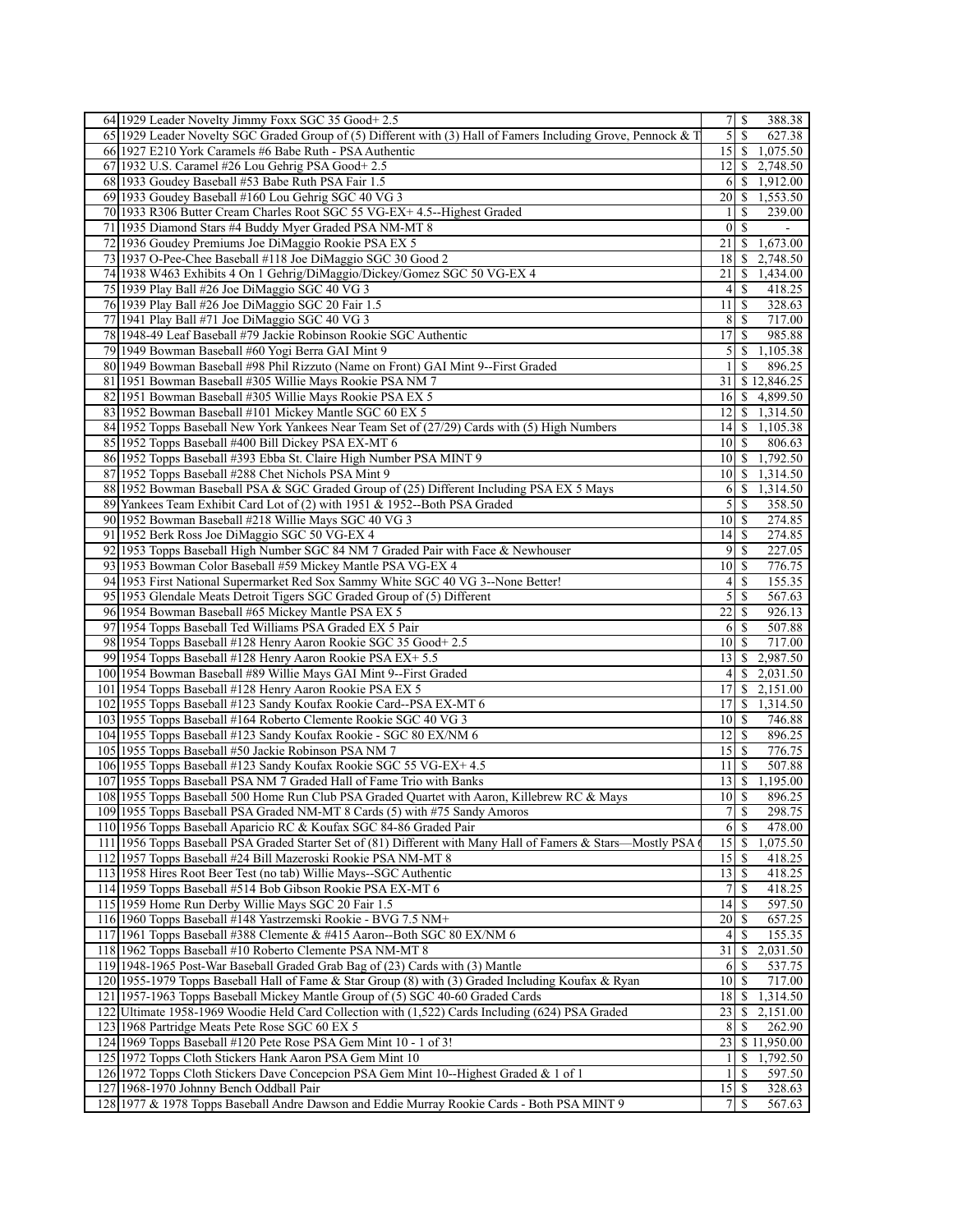| 129 1979 Topps Baseball #116 Ozzie Smith Rookie Card - PSA MINT 9                                                                                             | 14 \$ 1,015.75                                                  |
|---------------------------------------------------------------------------------------------------------------------------------------------------------------|-----------------------------------------------------------------|
| 130/1982 Donruss Baseball #405 Cal Ripken Jr. Rookie--BGS 10 Pristine with (3) "10" Sub-Grades                                                                | 11 I<br>\$<br>1,314.50                                          |
| 131 1982 Cal Ripken Jr. Rookie Card PSA MINT 9 Quartet                                                                                                        | 10 S<br>388.38                                                  |
| 132 1989 Upper Deck Baseball #1 Ken Griffey Jr. Rookie PSA 10 GEM MINT Pair                                                                                   | 8<br>-S<br>866.38                                               |
| 133 1909 E95 Philadelphia Caramel Baseball Near Set (21/25) with Bender, Chance, Evers & Plank                                                                | 22<br>1,792.50<br>\$                                            |
| 134 1934 Gold Medal Foods R313A Complete Set of (12)                                                                                                          | 11 I<br>\$1,075.50                                              |
| 135 1950 F150 American Nut & Chocolate Baseball Team Pennant & Pin Complete/Near Sets                                                                         | 6<br>239.00<br>\$                                               |
| 136 1950-1956 Callahan Baseball Hall of Fame Near Master Set of (86/91) Cards                                                                                 | 1,105.38<br>20<br>S.                                            |
| 137 1951 Bowman Baseball Near Set of (322/324) Cards                                                                                                          | 3<br>\$.<br>1,434.00                                            |
| 138 1952 Bowman Baseball Near Set of (241/252) Cards                                                                                                          | \$1,912.00<br>10 <sup>1</sup>                                   |
| 139 1953 Topps Baseball Near Set of (273/274) Cards                                                                                                           | \$2,629.00<br>21                                                |
| 140 1953 Bowman Color Baseball Complete Set of (160) Cards                                                                                                    | 18 \$ 1,314.50                                                  |
| 141 1954 Topps Baseball Near Set of (247/250) Cards with (23) Graded                                                                                          | 21 \ \$ 1,912.00                                                |
| 142 1954 Topps Baseball Complete Set (250/250) with (2) SGC Graded Keys Including Kaline                                                                      | $17$ \$ 2,151.00                                                |
| 143 1954 Bowman Baseball Near Set of (219/224) Cards with Mantle                                                                                              | \$<br>806.63<br>11                                              |
| 144 1955 Topps Baseball Complete Set (206/206)                                                                                                                | $16 \mid S$<br>1,434.00                                         |
| 145 1955 Topps Baseball Complete Set of (206) Cards with SGC 50 VG-EX 4 Koufax RC                                                                             | 15 \$ 1,673.00                                                  |
| 146 1955 Topps Baseball Near Set of (195/206) Cards Plus (4) Dupes                                                                                            | 25<br>$\mathbb{S}$<br>3,107.00                                  |
| 147 1955 Bowman Baseball Near Set (284/320) with Most Major Stars                                                                                             | 985.88<br>17 <sup>1</sup><br>\$                                 |
| 148 1956 Topps Baseball Complete Set (340/340) with (4) SGC 60 EX 5 Graded Stars Mantle, Mays, Koufax & Robi                                                  | 2,987.50<br>26<br>\$                                            |
| 149 1956 Topps Baseball Complete Set of (340/340) Cards                                                                                                       | 12<br>\$2,270.50                                                |
| 150 1957 Topps Baseball Complete Set of (407/407) Cards                                                                                                       | 2,270.50<br>13<br>\$                                            |
| 151 1956 Topps Baseball Complete Set of (340/340) Cards                                                                                                       | 131<br>$\frac{$2,031.50}{}$                                     |
| 152 1957 Topps Baseball Complete Set (407/407) with (6) PSA Graded Stars                                                                                      | 24 \$ 3,465.50                                                  |
|                                                                                                                                                               | 2,151.00<br>15                                                  |
| 153 1958 Topps Baseball Complete Set of (494/494) Cards<br>154 1958 Hires Complete Test Set (8) Without Tabs                                                  | \$<br>12<br>\$<br>896.25                                        |
|                                                                                                                                                               | 23<br>\$1,314.50                                                |
| 155 1958 Hires Root Beer (with tabs) San Francisco Giants Team Set (10/10) with SGC 86 NM+7.5 Mays<br>156 1959 Topps Baseball Complete Set of (572/572) Cards | \$3,226.50                                                      |
|                                                                                                                                                               | 23<br>$\overline{30}$ \ $\overline{\$}$ \ $\overline{3,107.00}$ |
| 157 1959 Topps Baseball Complete Set of (572/572) Cards                                                                                                       | \$2,031.50                                                      |
| 158 1960 Topps Baseball Complete Set of (572/572) Cards Plus (24) White Stock Variations                                                                      | 13                                                              |
| 159 1960 Topps Baseball Complete Set of (572) Cards                                                                                                           | \$1,434.00<br>21<br>19<br>\$<br>2,031.50                        |
| 160 1960 Bazooka Baseball Complete Set of (12/12) Panels                                                                                                      | \$2,151.00                                                      |
| 161 1961 Topps Baseball Complete Set of (587/587) Cards                                                                                                       | 14<br>\$<br>2,270.50<br>17                                      |
| 162 1962 Topps Baseball Complete Set (598/598) Plus (7) Variations<br>163 1962 Salada-Junket Coins San Francisco Giants Set (12/12) in Original Shield        | S<br>239.00<br>1                                                |
| 164 1962 New York Yankees Salada Coin Team Set (10) With Original Shield                                                                                      | 11 <sup>1</sup><br>262.90                                       |
|                                                                                                                                                               | \$.                                                             |
| 165 1964 Hasbro Challenge the Yankees Complete Board Game with (50) Card Set Including SGC Graded Mantle &                                                    | 2<br>507.88<br>\$                                               |
| 166 1964 Topps Giants Baseball Complete Set (60/60) with (7) PSA Graded                                                                                       | 12<br><sup>\$</sup><br>567.63<br>3,824.00                       |
| 167 1965 Bazooka Baseball Complete High-Grade Set of (12/12) Panels                                                                                           | 38<br>\$                                                        |
| 168 High-Grade 1966 Bazooka Baseball Complete Set of (16) Panels/Partial Unfolded Boxes                                                                       | 31<br>\$2,270.50                                                |
| 169 1969-70 Bazooka Baseball All-Time Greats Complete Set of (12) Folded Boxes                                                                                | $\overline{9}$<br>274.85<br>-S<br>12                            |
| 170 1954-1975 Baltimore Orioles Odd Issue Set/Near-Set Lot of (8) with (2) 1954 Picture Packs                                                                 | \$<br>627.38                                                    |
| 171 1963 Topps Baseball Complete Set (576/576) with SGC 82 EX-MT+ 6.5 Rose RC                                                                                 | 25<br>\$<br>2,390.00                                            |
| 172 1963 Post Cereal Baseball Near Set (197/200) Plus 7-Card Partial Box Panel                                                                                | 22<br>S.<br>1,792.50                                            |
| 173 1964 Topps Baseball Near Set of (545/587) with All Major Stars                                                                                            | 18<br>\$1,314.50                                                |
| 174 1965 Topps Baseball Complete Set (598/598)                                                                                                                | $21 \  \  $1,434.00$                                            |
| 175 1965 Topps Baseball Complete Set of (598) Cards                                                                                                           | 20<br>-S<br>956.00                                              |
| 176 1966 Topps Baseball Complete Set of (598/598) Cards                                                                                                       | $\overline{)2,987.50}$<br>27                                    |
| 177 1966 Topps Baseball Complete Set of (598/598) Cards                                                                                                       | 22<br>\$<br>1,075.50                                            |
| 178 1967 Topps Baseball Complete Set of (609) Cards                                                                                                           | 19<br>\$2,868.00                                                |
| 179 1968 Topps Baseball Near Set (596/598)                                                                                                                    | 22<br>\$<br>1,195.00                                            |
| 180 1969 Topps Baseball Complete Set of (664) Cards                                                                                                           | 806.63<br>11<br>S                                               |
| 181 1970 Topps Baseball Complete Set of (720/720) Cards                                                                                                       | 1,792.50<br>28<br>\$                                            |
| 182 1971 Topps Baseball Complete Set of (752/752) Cards                                                                                                       | 30 <sup>1</sup><br>2,031.50<br><sup>\$</sup>                    |
| 183 1964-1971 Topps Baseball Oddball Complete/Near Sets Lot of (5)                                                                                            | 26<br>1,673.00<br>\$                                            |
| 184 1960-1976 Fleer & Kellogg's Baseball Complete/Near Sets (6) Plus (219) 1958-1965 Jay Publishing Picture Pack                                              | 10<br><sup>\$</sup><br>507.88                                   |
| 185 1972 Topps Baseball Complete Set (787/787)                                                                                                                | 30<br>2,390.00<br><b>S</b>                                      |
| 186 1972 Topps Baseball Posters Complete Set (24/24) Plus Mays & Rose Dupes                                                                                   | 597.50<br>6<br><sup>\$</sup>                                    |
| 187 1973 Topps Baseball Complete Set (660/660) Plus Team Checklist Set of (24) Cards-Sharp!                                                                   | 1,912.00<br>\$<br>31                                            |
| 188 1973 O-Pee-Chee Baseball Complete Set (660/660)                                                                                                           | 12<br>657.25<br>S                                               |
| 189 1973 Topps "1953 Reprints" Complete Set (8/8)                                                                                                             | $\overline{9}$<br>388.38<br><sup>\$</sup>                       |
| 190 1974 Topps Baseball Complete Set (660/660) Plus (44/44) Traded & Variations                                                                               | 478.00<br>15<br><sup>\$</sup>                                   |
| 191 1974-1979 Topps Baseball Complete Set Run                                                                                                                 | 30 <sup>1</sup><br>2,629.00                                     |
| 192 1974-1979 Topps & SSPC Baseball Run of (7) Complete Sets                                                                                                  | 22<br>2,390.00<br>\$                                            |
| 193 1971-1988 Baseball Oddball Complete Sets (16) Plus (120) Singles                                                                                          | 776.75<br>20<br>-S                                              |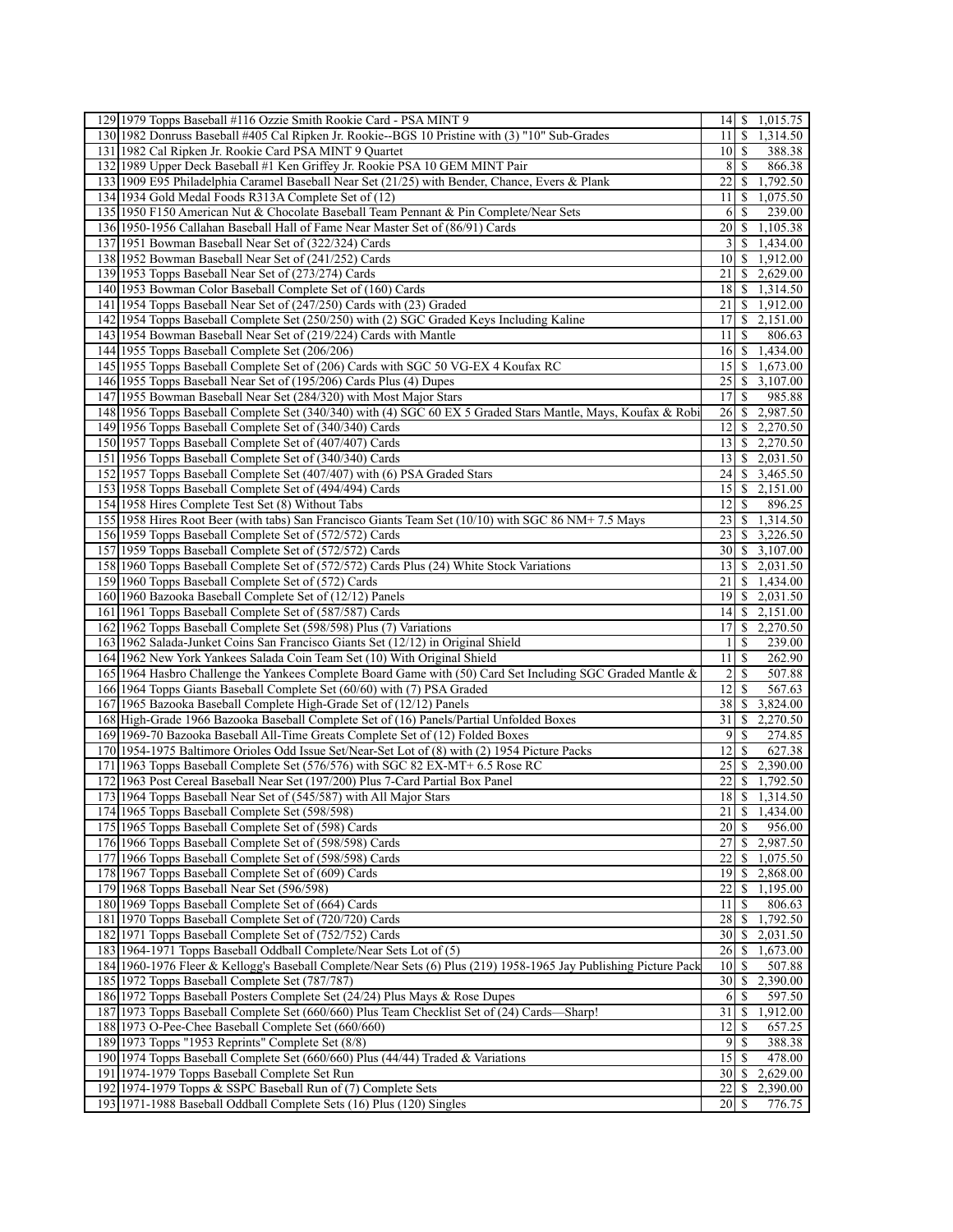| 194 1977-1982 Baseball Complete/Partial Sets (18) Plus (870) 1980-1984 Stars                                                                       | $16 \mid$ \$                 | 478.00                                             |
|----------------------------------------------------------------------------------------------------------------------------------------------------|------------------------------|----------------------------------------------------|
| 195 1980-2012 Baseball Complete Sets Lot of (104)                                                                                                  | 18                           | -S<br>836.50                                       |
| 196 1991 Topps Baseball Desert Shield Complete Set of (792) Cards                                                                                  | 32                           | \$3,585.00                                         |
| 197 1887 N28 Allen & Ginter Group of (8) Legends Including (2) Keefe, (2) Kelly & Ward                                                             | $\overline{9}$               | -S<br>418.25                                       |
| 198 1895-1911 Turn-of-the-Century Baseball Grab Bag with (28) Cards                                                                                | 13                           | 627.38<br>\$                                       |
| 199 1902-11 W600 Sporting Life Cabinets Group of (9) Different with Chase                                                                          | 31                           | $\overline{5,019.00}$<br>-S                        |
| 200 1909-11 Tinker, Evers & Chance Caramel Trio with Different Types                                                                               | 2                            | \$<br>191.20                                       |
| 201 1909-1915 Baseball Caramel Cards (25) with (9) Hall of Famers Including Lajoie & Plank                                                         | 16                           | \$<br>1,015.75                                     |
| 202 1930s Washington Herald Sport Stamp Collection of (95) Baseball Stars with Many HOFers                                                         | 2                            | -\$<br>657.25                                      |
|                                                                                                                                                    | $15$   \$                    | 956.00                                             |
| 203 1910-1927 Vintage Baseball Card Grab Bag (12) with 1910 E103 Williams Caramel Jennings & (2) Ruth                                              |                              |                                                    |
| 204 1909-1941 Pre-War Baseball Grab Bag of (62) Cards                                                                                              | 18                           | -S<br>956.00                                       |
| 205 1916 BF2 Ferguson Bakery Pennants Pair: Doyle & Judge                                                                                          | $\boldsymbol{0}$             | \$                                                 |
| 206 1928 Lou Gehrig Exhibit Card                                                                                                                   | 12                           | -S<br>328.63                                       |
| 207 1933 Wheaties Minneapolis Millers Group of (3) Different                                                                                       | 3                            | \$<br>167.30                                       |
| 208 1934 Goudey Baseball Group of (25) Different with (4) Hall of Famers Including Dean                                                            | 13                           | -S<br>687.13                                       |
| 209 1934 Goudey Baseball Cards (25) with Many High Numbers                                                                                         | 14                           | 388.38<br>\$                                       |
| 210 1935 Wheaties Series 1 Lot (5) with Gehrig and Foxx                                                                                            | 11                           | -S<br>448.13                                       |
| $211$  1939 & 1940 Play Ball Baseball Singles (54) with (8) Hall of Famers                                                                         | 13                           | -S<br>448.13                                       |
| 212 1935-1941 Wheaties Baseball Panels (19) with (10) Hall of Famers Including Dean, Foxx & Ott                                                    | 7                            | \$<br>328.63                                       |
| 213 1909-1949 Vintage Baseball Card Grab Bag (51) with (7) Hall of Famers Including 1934 Goudey #37 Gehrig                                         | 18                           | 1,075.50<br>\$                                     |
| 214 1939-1946 Salutation Exhibits High Grade Lot (9) Including Ted Williams (#9 Shows)                                                             | $13$ $\sqrt{5}$              | 1,075.50                                           |
| 215 1939-1966 Baseball Exhibits Lot (48) with (17) Hall of Famers                                                                                  | 1                            | \$<br>239.00                                       |
| 216 1947-1966 Baseball Exhibits Group (24) Including (8) Hall of Famers with Mantle & (4) Team Cards                                               | 4                            | \$<br>274.85                                       |
| 217 1937-1967 Joe DiMaggio Oddball Group of (8) Items with Goudey Premium & Wheaties Panels                                                        | 13                           | -S<br>896.25                                       |
| 218 1948-1953 Bowman Baseball Singles Collection (175) with Many Hall of Famers & Stars Including (2) PSA Gra                                      | 10                           | 926.13<br><b>S</b>                                 |
| 219 1909-1979 Baseball Hall of Fame & Star Singles Collection of (991) Cards                                                                       | 27                           | $\mathbb{S}$<br>1,314.50                           |
| 220 1951 Bowman Baseball Starter Set of (182/324) Cards with Many Hall of Famers & Stars Including Ford RC & '                                     | 10 <sup>1</sup>              | <sup>\$</sup><br>806.63                            |
| 221 1952 Topps Baseball Partial Set of (230/310) #1-310 Low Numbers with Hall of Famers & Stars                                                    | 26                           | \$2,031.50                                         |
| 222 1952 Topps Baseball Low Number Partial Set of (159/310) Cards with Mays & Pafko                                                                | 19                           | \$<br>1,135.25                                     |
| 223 1952 Topps Baseball High Numbers (14) with #400 Dickey                                                                                         | 17                           | \$<br>1,045.63                                     |
| 224 1953 Topps Baseball Group of (57) Cards Including (3) PSA Graded Hall of Famers & Five-Cent Display Box                                        | 13                           | \$<br>2,151.00                                     |
| 225 1951 Topps Connie Mack's All-Time All-Star Trio with Cochrane, Collins & Speaker                                                               | 13                           | -S<br>328.63                                       |
|                                                                                                                                                    |                              |                                                    |
| 226 1952 Berk Ross Baseball Card Starter Set of (40) Different                                                                                     | $13$ $\sqrt{5}$              | 388.38                                             |
|                                                                                                                                                    | 7                            | \$<br>418.25                                       |
| 227 1953 Bowman Color Baseball Group of (43) with (3) Hall of Famers<br>228 1952-1955 Red Man Tobacco Baseball Cards (53) with (14) Hall of Famers | 15                           | -S<br>478.00                                       |
|                                                                                                                                                    | 21                           | \$<br>1,314.50                                     |
| 229 1950-1954 Bowman Baseball Starter Set Group of (4) Plus (161) Dupes with Many Hall of Famers & Stars                                           | 24                           | \$.<br>1,553.50                                    |
| 230 1953 & 1954 Topps Baseball Starter Set Pair<br>231 1954 Topps Baseball Singles (38) with Hall of Famers and Stars                              | $13$ $\uparrow$ \$           | 537.75                                             |
|                                                                                                                                                    | 6                            | \$<br>262.90                                       |
| 232 1955 Bowman Baseball Umpires Set of (31) Cards                                                                                                 | $21 \mid$ \$                 | 1,195.00                                           |
| 233 1949-1959 Topps & Bowman Baseball Shoebox Collection of (366) Cards with Aaron, Clemente, Mays & Willia                                        | 13                           | S                                                  |
| 234 1952-1956 Topps Baseball Group of (106) with Banks RC, Robinson & Williams                                                                     | 13                           | 627.38                                             |
| 23511954-56 Dormand Postcard Mickey Mantle 6x9 & 9x12 Pair                                                                                         | $12$   \$                    | 1,314.50<br>\$<br>776.75                           |
| 236 1955-1956 Topps & Bowman Baseball Group (381) with Many Hall of Famers & Stars                                                                 | 16 <sup> </sup>              | -S                                                 |
| 237 1956 Topps Baseball Group of (80) Cards with SGC 55 #135 Mickey Mantle (Gray Back)                                                             | 13                           | 926.13<br>-S<br>1,105.38                           |
| 238 1956 Topps Baseball Grab Bag of (23) Cards with (3) PSA Graded Hall of Famers Including (2) Williams & Mar                                     |                              |                                                    |
| 239 1957 Topps Baseball Partial Set of (286/407) Cards with Many Hall of Famers & Stars                                                            |                              | $12 \begin{array}{ c c } 5 & 1,314.50 \end{array}$ |
| 240 1957-1959 Topps Baseball Shoebox Collection of (334) Cards with Many Hall of Famers & Stars Including Man                                      | 20 <sub>l</sub>              | \$1,015.75                                         |
| 241 1951-1962 Topps & Bowman Baseball Collection of (3,722) Cards                                                                                  | 31                           | \$<br>2,390.00                                     |
| 242 1961 Topps Baseball Starter Set of (246/587) Cards with (15) Graded Stars                                                                      | 16                           | \$<br>1,135.25                                     |
| 243 1961 Topps Baseball Starter Set of (135/587) Cards with (14) Graded Stars                                                                      | 12                           | \$<br>717.00                                       |
| 244 1957-1969 Topps Baseball HOF, Stars, RCs & Specialty Group of (273) Cards with (4) Mantle & Yaz RC—Load                                        | 33                           | 3,585.00<br><sup>\$</sup><br><sup>\$</sup>         |
| 245 1961 Post Cereal Baseball Minnesota Twins 10-Card Company Sheet with #94 Stobbs SP                                                             | 13                           | 567.63                                             |
| 246 1962 Post "Alpha-Bits" Complete Cereal Box (7 Cards) Including Snider and Aparicio                                                             | 22                           | \$<br>2,987.50                                     |
| 247 1961-1963 Post Cereal/Jell-O Baseball Group (193) with Many Hall of Famers & Stars                                                             | 27                           | 1,553.50<br><sup>\$</sup>                          |
| 248 1963 Post/Jell-O Baseball Group of (64) Cards with Mantle & Shortprints                                                                        | 7                            | $2\overline{15.10}$<br>\$.<br>S                    |
| 249 1960-1963 Bazooka Baseball Near/Starter Set Run with (79) Cards Including Aaron, Mantle & Ruth                                                 | 17                           | 896.25                                             |
| 250 1962 Bazooka Baseball Partial Set of (8/15) Panels                                                                                             | 31                           | 2,031.50<br>\$.                                    |
| 251<br>1965 Bazooka Baseball Unfolded Box with Koufax                                                                                              | 17                           | \$<br>597.50                                       |
| 252 1962-1971 Bazooka Baseball Unfolded Box/Panel Group of (22) with Aaron, Clemente & Mays                                                        | 36                           | 2,987.50<br>\$                                     |
| 253 [1971 Bazooka Baseball Unnumbered Partial Set of (7/12) Mostly Unfolded Boxes with Aaron & Mays                                                | 19                           | 657.25<br>S                                        |
| 254 1954 Stahl-Meyer Franks Willie Mays                                                                                                            | 18                           | 1,314.50<br>\$                                     |
| 255 1954-1955 Topps & Bowman Baseball Willie Mays Trio                                                                                             | 16                           | 448.13<br>-S                                       |
| 256 1954-1959 Willie Mays Oddball Trio with Bazooka, Robert Gould & New York Journal-American                                                      | 15                           | $\overline{926.13}$                                |
| 257 1963 & 1966 Bazooka Baseball Full Boxes with Willie Mays<br>258 1952-1973 Willie Mays Oddball Group of (11) Different Items                    | 9<br>$\overline{\mathbf{3}}$ | 298.75<br>-S<br><sup>\$</sup><br>262.90            |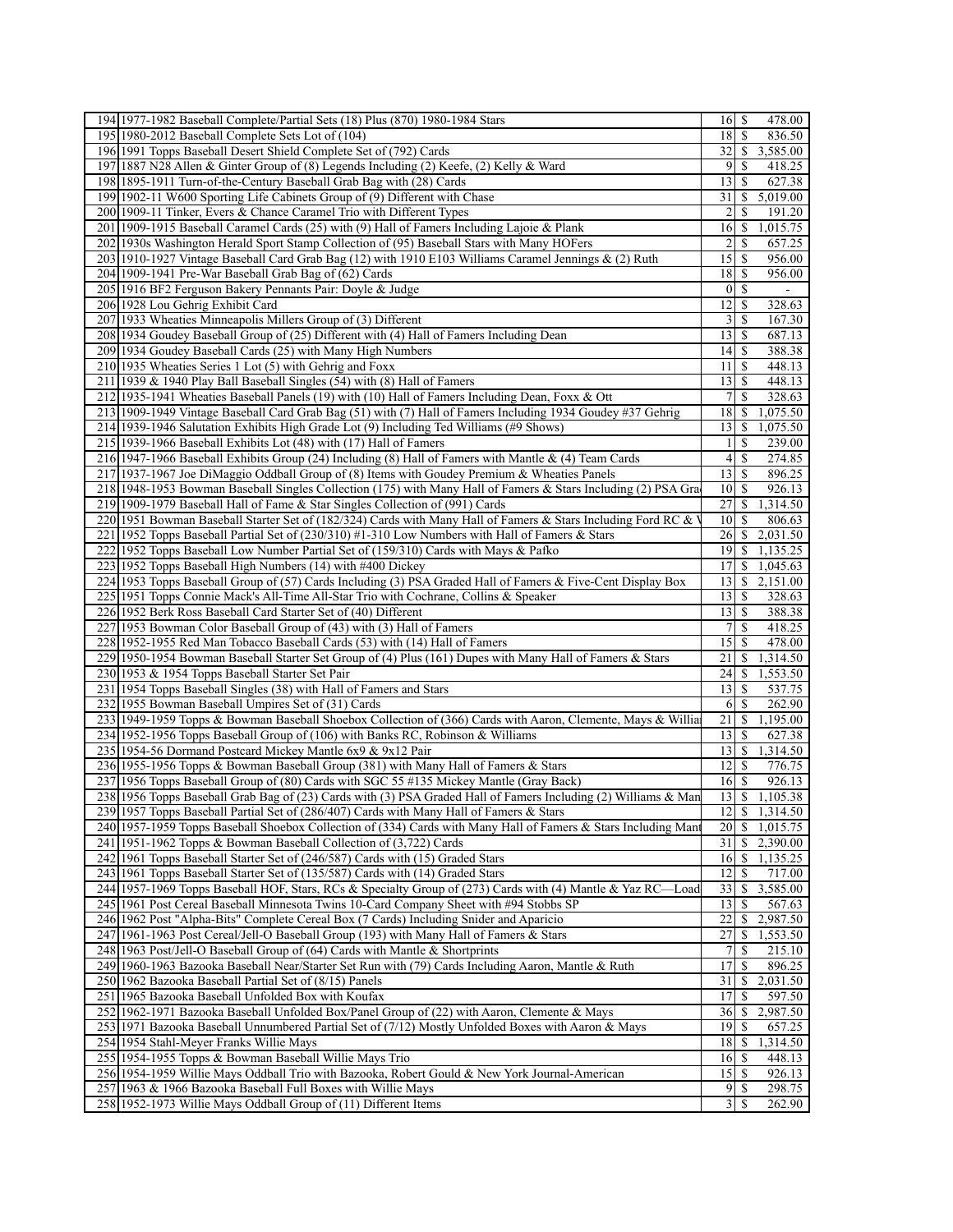| 259 1955-1972 Topps, Bowman & Fleer Baseball Willie Mays Collection of (29) Cards                                | $16$ $\sqrt{5}$<br>717.00                          |
|------------------------------------------------------------------------------------------------------------------|----------------------------------------------------|
| 260 1957-1980 Mostly New York/San Francisco Giants Hall of Famers & Stars (79) with (13) Mays                    | <sup>\$</sup><br>12 <sup>1</sup><br>687.13         |
| 261 1965 O-Pee-Chee Baseball Collection of (1,082) Cards—Loaded with Hall of Famers Including (13) Aaron & (8)   | \$<br>3,704.50<br>44                               |
| 262 1962-1966 Topps Baseball Singles (66) with (4) Mantle Including 1962 Topps #200 SGC 60 EX 5                  | 19<br><sup>\$</sup><br>896.25                      |
| 263 1964-1966 Topps Baseball Collection (1,154) with Many Hall of Famers & Stars                                 | 24<br>\$<br>1,165.13                               |
| 264 1957-1968 Baseball Shoebox Collection of (495) Cards with Many Hall of Famers & Stars Including Carlton RC   | 19<br>-S<br>776.75                                 |
| 265 1966 & 1967 Topps Baseball Collection (1,288) with Aaron, Clemente & Mantle                                  | 31<br>\$<br>2,390.00                               |
| 266 1959 & 1968 Topps Baseball Starter Sets with Stars                                                           | 12 <br>\$<br>448.13                                |
| 267 1967 Kabaya-Leaf Japanese Baseball Card Group of (67) Different with Hall of Famers & Shortprints            | 23<br><sup>\$</sup><br>896.25                      |
| 268 1966-1970 Topps Baseball Group (294) with Hall of Famers & Stars Including (13) PSA Graded                   | 13<br><sup>\$</sup><br>537.75                      |
|                                                                                                                  |                                                    |
| 269 1958-1972 Topps Baseball Hank Aaron, Mickey Mantle & Willie Mays Card Lot of (16)                            | \$<br>10 <sup>1</sup><br>657.25                    |
| 270 1933-1975 Baseball Shoebox Collection of (1,086) Cards with Many Hall of Famers & Stars                      | -\$<br>16<br>896.25                                |
| 271 1933-1976 Baseball Hall of Famers & Stars (11) with Satchel Paige, Jackie Robinson & Ted Williams            | S<br>627.38<br>11                                  |
| 272 1935-1975 Baseball Oddball Group of (75) Cards with (40) Hall of Famers Including Mantle                     | \$<br>10 <sup>1</sup><br>657.25                    |
| 273 1955-1975 Topps Baseball Hall of Fame & Star Rookies (8) with SGC 40 Koufax RC                               | \$<br>10<br>567.63                                 |
| 274 1968-1975 Topps Baseball Hall of Fame & Star Collection of (253) Cards with High Numbers                     | 20 <sup>1</sup><br>\$<br>1,045.63                  |
| 275 Huge 1970-1973 Topps Baseball Collection of (11,000+) Cards                                                  | 24<br><sup>\$</sup><br>836.50                      |
| 276 1960-1979 Topps Baseball Shoebox Collection of (476) Cards with Many Hall of Famers & Stars Including Kout   | 10 <sup>1</sup><br><sup>\$</sup><br>746.88         |
| 277<br>1965-1979 Mostly Topps Baseball Hall of Famers & Stars (451) with (2) Mantle—Loaded!                      | 24<br>\$<br>1,105.38                               |
| 278 1971-1978 Topps Baseball Collection (2,377) with Near, Partial & Starter Sets Plus 1976 Topps Christmas Rack | 17<br>\$<br>627.38                                 |
| 279 1974-1979 Topps Baseball Hoard of (27,000+) Cards                                                            | 19<br>-S<br>776.75                                 |
| 280 1950s-1970s Baseball Premium and Picture Pack Photo Lot of (145) with HOFers, Dodgers & Cubs                 | 5<br>-\$<br>191.20                                 |
| 281 1930s-1980s Sport & Non-Sport Card Treasure Chest with 1966 Mantle Graded PSA VG-EX 4                        | 10 <sup>1</sup><br>$\mathbb{S}$<br>478.00          |
| 282 1952-1980s Philadelphia Phillies Group of (89) Cards with Ashburn, Carlton & Schmidt                         | S<br>$\frac{1}{2}$                                 |
| 283 1939-1980s Jewish Baseball Card Collection of (274) Cards with (30) Koufax & Many Oddball                    | 119.50<br>19                                       |
|                                                                                                                  | \$<br>687.13                                       |
| 284 1964-1985 Mostly Pete Rose Oddball & Signed Collection of (31) Items                                         | \$<br>19<br>687.13                                 |
| 285 1979 & 1980 TCMA Minor League Baseball Uncut Sheets (6) with Sandberg                                        | \$<br>11<br>448.13                                 |
| 286 1981 TCMA Minor League Baseball Uncut Sheet Pair with Boggs, Ripken & Sandberg                               | 19<br>\$<br>1,314.50                               |
| 287 1970-1980 Topps Baseball Hall of Fame & Star Collection of (441) Different Cards—Loaded!                     | 34<br>\$<br>2,151.00                               |
| 288 1978-1980 Topps Baseball Hall of Famers & Stars (567) Plus 1979 Topps Baseball Set—Loaded!                   | 29<br>\$<br>866.38                                 |
| 289 1980-Modern Baseball Hall of Famers & Stars (457) with Many Inserts Plus 1992 Bowman Baseball Set            | 331<br>\$<br>4,302.00                              |
| 290 Ultimate 1983-Modern Cal Ripken Jr. Collection of (4,000+) Mostly Different Cards                            | 22<br>  \$<br>1,314.50                             |
| 291 1980-Modern Baseball Star Collection of (30,000+) Cards with (86) Certified Autos/Game-Used Inserts          | 37<br>\$.<br>2,868.00                              |
| 292 Mostly Baseball Storage Locker Purchase (1,000,000+) Vintage & Modern Hoard                                  | 36<br>\$<br>4,302.00                               |
| 293 1955 Bowman Baseball Unopened Five-Cent Wax Pack                                                             | 13<br>\$<br>567.63                                 |
| 294<br>1959 Fleer Ted Williams Unopened 6-Card Wax Pack--PSA EX 5                                                | 8<br><sup>\$</sup><br>478.00                       |
| 295 1961 Topps Baseball Christmas Rack Pack with Aaron, McCovey & Mays Showing                                   | 7<br>\$<br>537.75                                  |
| 296 1963 Jell-O #145 Bob Friend on Full Unopened Box                                                             | 15<br><sup>\$</sup><br>926.13                      |
| 297<br>1966 Topps Baseball Series 2 Unopened Wax Pack--PSA EX-MT 6                                               | $16$ $\sqrt{5}$<br>597.50                          |
| 298 1973 Topps Baseball Fourth Series Unopened Wax Box-BBCE Wrapped                                              | 35<br>\$<br>3,346.00                               |
| 299 Incredible 1978 Topps Baseball Factory Sealed Rack Case                                                      | \$<br>10 <sup>1</sup><br>7,050.50                  |
| 300 1979 Topps Baseball Unopened Wax Box--Baseball Card Exchange Wrapped                                         | \$<br>17<br>956.00                                 |
| 301(6) 1979 Topps Baseball Wax Pack Trays                                                                        | \$<br> 12 <br>537.75                               |
|                                                                                                                  | 16<br><sup>\$</sup>                                |
| 302 1981 Baseball Unopened Complete/Near Wax Boxes (10) with (6) Topps                                           | 836.50<br>358.50                                   |
| 303 (20) 1980s Donruss Fun Bags Plus (12) 1982 Donruss Baseball Rack Packs                                       | $\overline{\mathbf{3}}$<br>\$                      |
| 304 (10) 1980s Donruss Fun Bags with 1983 Donruss Baseball                                                       | $\overline{5}$ $\overline{\overline{s}}$<br>239.00 |
| 305 1981-1986 Topps Baseball Grocery Rack Pack Group of (57) with Many Stars Showing                             | 11<br>$\mathbb{S}$<br>448.13                       |
| 306 (69) 1983-1987 Fleer Baseball Rack Packs                                                                     | $\frac{3}{2}$<br>\$<br>262.90                      |
| 307 1993 SP Baseball Unopened Box                                                                                | 10<br>$\mathcal{S}$<br>1,045.63                    |
| 308 1985-1995 Baseball Rack Collection with (11) Boxes & Case                                                    | $\overline{2}$<br><sup>\$</sup><br>191.20          |
| 309 2012 Topps Baseball Product Retail Boxes (17) Plus (6) 2007 Topps Baseball Rack Packs                        | \$<br>507.88<br>11                                 |
| 310 1996 Leaf Signature Series Certified Autograph Cards (264) with Martinez, Rivera, A-Rod                      | 18<br><sup>\$</sup><br>956.00                      |
| 311 1999 SP Signature Edition Baseball Certified Autographs (54) with Many Hall of Famers & Stars                | $\overline{10}$ s<br>746.88                        |
| 312 2000 Upper Deck Yankees Legends Legendary Lumber Near Set of (60/62) Cards                                   | $\mathbb{S}$<br>12<br>657.25                       |
| 313 2001 Upper Deck Heroes of Baseball Triple Game-Used Pair with DiMaggio, Jordan & Mantle                      | $\mathfrak{S}$<br>\$<br>227.05                     |
| 314 2002 Upper Deck World Series Heroes Matchups Memorabilia Near Set of (60/61) Game-Used Cards                 | 507.88<br>$10$ $\sqrt{5}$                          |
| 315 2003 Upper Deck Yankees Signature Series Multi/Single-Signed Cards (33) with Cashman & Goodman               | 17<br>\$<br>1,195.00                               |
| 316 2004 Bowman Heritage Baseball Threads Game-Used PSA Graded Set of (80) Cards                                 | \$<br>298.75<br>$\frac{1}{2}$                      |
| 317 2004 Upper Deck Yankees Classics Scripts Dual Auto Near Set of (36/39) Cards                                 | 16<br>\$<br>1,434.00                               |
| 318 Pre-War Baseball Hall of Fame Modern Game-Used Insert Cards (21) with (2) Cobb                               | $\mathfrak{S}$<br>S<br>418.25                      |
| 319 Modern Baseball Certified Autographs (696) with Many Hall of Famers & Stars                                  | 25<br>$\mathbb{S}$<br>3,346.00                     |
| 320 Modern Baseball Certified Autographs (636)—Loaded with Hall of Famers & Stars                                | 25<br>\$<br>2,987.50                               |
| 321 2004 Upper Deck Legends Timeless Teams Combo Triple Signatures Near Set of (32/33) Certified Autographs      | 29<br>\$<br>2,868.00                               |
| 322 2004 Upper Deck Legends Timeless Teams Combo Dual Signatures Near Set of (44/45) Certified Autographs        | 20<br><sup>\$</sup><br>1,434.00                    |
|                                                                                                                  |                                                    |
| 323 2004 Upper Deck Yankees Classics Scripts Single Auto Set of (66) Cards                                       | 926.13<br>$18$   \$                                |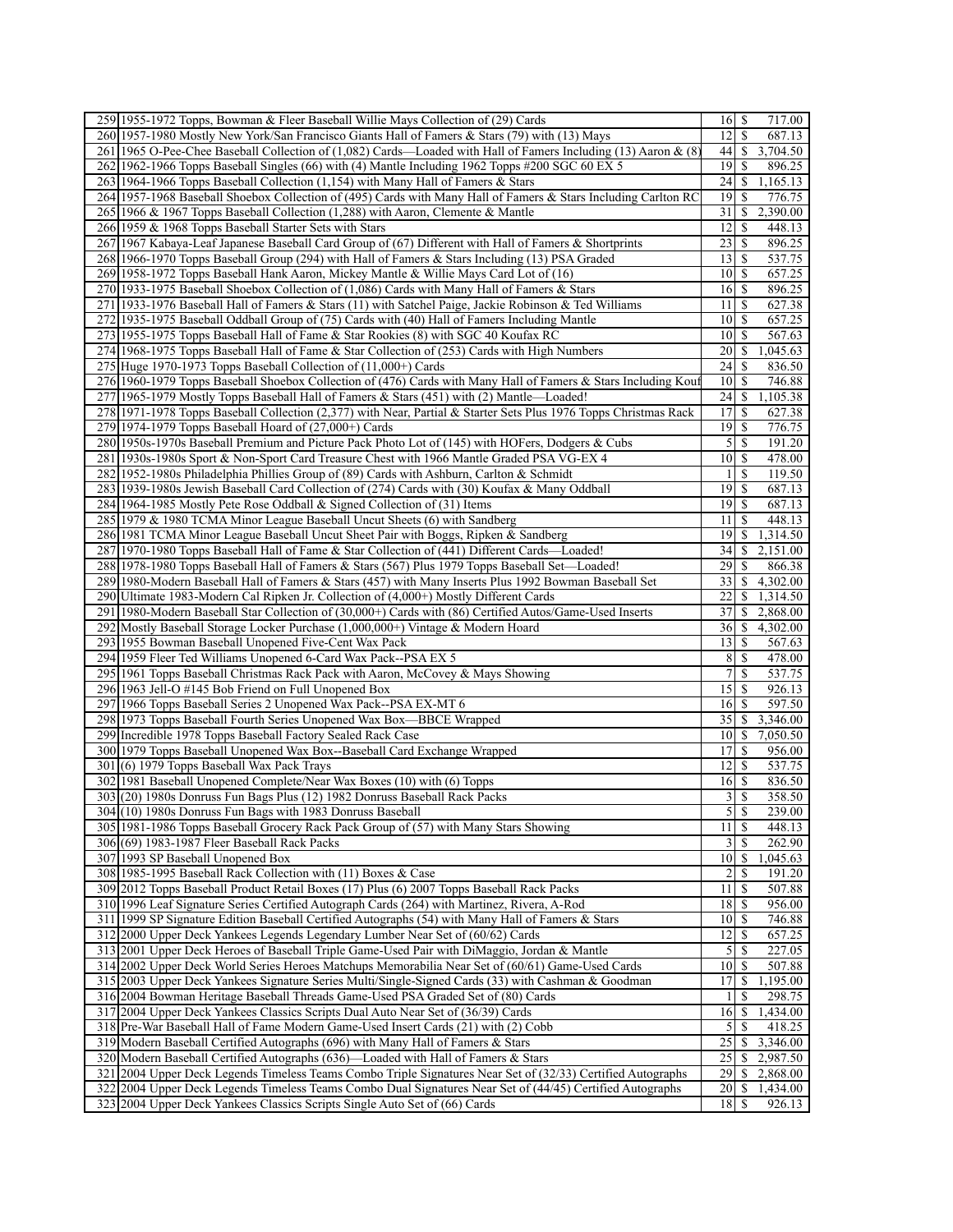| 324 2002-2005 Fleer Baseball Bat Racks Quad & Triple Game-Used Cards Lot of (60)                                                                                                               | $13 \mid$ \$<br>448.13                     |
|------------------------------------------------------------------------------------------------------------------------------------------------------------------------------------------------|--------------------------------------------|
| 325 2005 Upper Deck Baseball Heroes Certified Autographs & Game-Used Cards Lot of (101)                                                                                                        | 21<br>\$<br>1,105.38                       |
| 326 2005 Upper Deck Baseball Heroes Hall of Fame Certified Autograph/Patches (12)--All #/5                                                                                                     | 181<br>1,314.50<br><b>S</b>                |
| 327 2005 Upper Deck Baseball Heroes Certified Autographs (39) with Mostly Hall of Famers                                                                                                       | 1,045.63<br>10<br><sup>\$</sup>            |
| 328 2005 Ultimate Collection Baseball Multi-Signed Team Card Certified Autographs (3)                                                                                                          | 262.90<br>13<br>\$                         |
| 329 2005 Ultimate Collection Four Star Signatures Certified Autograph Card with Ripken Jr. & Jeter--#15/15                                                                                     | 8<br>250.95<br>S                           |
| 330 2005 Ultimate Collection Six Star Signatures Certified Autograph Card with Ripken Jr. & Gwynn--#9/10                                                                                       | 9<br><sup>\$</sup><br>286.80               |
| 331 2010 Topps Sterling Honus Wagner Six-Piece Game Used Bat Card - 1/1                                                                                                                        | 4<br>\$<br>388.38                          |
| 332 1990s-Modern Baseball Serially Numbered Cards (3,000+) with Many Stars                                                                                                                     | 36<br>2,629.00<br>\$                       |
| 333 2003-2007 Upper Deck Baseball Manufactured Patches (199) with Hall of Famers & Stars                                                                                                       | 10 <sup>1</sup><br>537.75<br>S             |
|                                                                                                                                                                                                |                                            |
| 334 2001-2008 Donruss Recollection Collection Baseball Buybacks & Tri-Star Signacuts Certified Autographs Lot of                                                                               | 4<br>\$<br>155.35                          |
| 335 2004-2008 Sweet Spot Baseball Certified Autographs (54) with (2) Griffey Jr.                                                                                                               | $\bf 8$<br>\$<br>478.00                    |
| 336 2006-2008 Topps Triple Threads Baseball Triple Certified Autograph/Game-Used Inserts Group of (11)                                                                                         | $10$ $\sqrt{5}$<br>806.63                  |
| 337 2006-2008 Topps Triple Threads Baseball Certified Autograph & Relic Collection of (84) Cards with Many Hall                                                                                | 14<br>\$<br>776.75                         |
| 338 2008 Upper Deck Heroes #114 Derek Jeter Certified Autograph #/25                                                                                                                           | 11<br>-S<br>448.13                         |
| 339 2007-2009 Topps Triple Threads Booklets (16) with Autographs                                                                                                                               | 8<br><sup>\$</sup><br>358.50               |
| 340 2006-2009 SP Authentic Baseball "By the Letter" Certified Autographs (54) with Griffey Jr. #/25                                                                                            | 9<br>358.50<br>S                           |
| 341 Modern Baseball Game-Used Insert Collection of (133) Multi-Player Cards with Several Hall of Famers—Loade                                                                                  | 15<br>926.13<br>\$                         |
| 342 Modern Baseball Certified Auto/Game-Used Insert Collection of (115) Cards with Hall of Famers & Stars                                                                                      | 14<br>\$<br>1,045.63                       |
| 343 Baseball Hall of Fame/Star Game-Used Inserts (16) with Multi-Colored Patches                                                                                                               | 6<br>328.63<br>-S                          |
| 344 Modern Baseball #1/1 Insert Cards (25) with Certified Autographs/Game-Used, Printing Plates & Parallels                                                                                    | 12<br>$\mathbb{S}$<br>507.88               |
| 345 Baseball Hall of Fame High-End Certified Autograph Cards (11) with Auto/Relics & Booklet                                                                                                   | 19<br>\$<br>896.25                         |
| 346 Cal Ripken Jr. Game-Used Insert Cards Group of (55)                                                                                                                                        | 17<br>\$<br>537.75                         |
| 347 Cal Ripken Jr. Key Insert & Base Singles (31) with Minor League & Certified Autos                                                                                                          | \$<br>17<br>926.13                         |
| 348 Modern Asian Baseball Player Collection of (264) Certified Autographs, Game-Used Inserts & Singles with Ichir                                                                              | 20<br>\$<br>776.75                         |
| 349 2014 Topps Archives Baseball "Major League" Set of (5) Certified Autographs Including Sheen                                                                                                | $18$ $\sqrt{5}$<br>896.25                  |
| 350 Roger Maris 2016 "The Bar" Cut Autograph Card - Also includes 1958 Topps RC & 1961 Topps                                                                                                   | 10 <sup>1</sup><br><sup>\$</sup><br>687.13 |
| 351 2016 World Champion Chicago Cubs Card Group of (129) with (23) PSA Graded                                                                                                                  | 5<br>\$<br>179.25                          |
| 352 Monumental Mickey Mantle Original Oil Painting by Ron Stark [reserve not met]                                                                                                              | 5<br>\$                                    |
| 353 19th Century Illustrated Baseball Pencil Box with Identified Positions                                                                                                                     | 8<br><sup>\$</sup><br>388.38               |
| 354 1900s Little Rock Travelers Team Composite Photo Displays Pair with J. Delahanty and Speaker                                                                                               | 29<br>1,553.50<br>\$                       |
| 355 1911 Chicago Examiner Team Photo Calendar Schedule Lot of (2) with Cubs & White Sox                                                                                                        | 18<br>\$<br>806.63                         |
| 356 Eddie Plank Commemorative Ring Engraved with 1912 Record 26-6                                                                                                                              | 14<br>806.63<br>\$                         |
| 357 Circa 1910s "Tillotson" Collared-Style Heavy Wool Baseball Jersey                                                                                                                          | 3<br>262.90<br>\$                          |
| 358 1915 Federal League Baltimore Terrapins Stock Certificate Twice Signed by Carroll Rasin                                                                                                    | 215.10<br>4<br>S                           |
| 359 1920s Walter Johnson Baseball Board Game                                                                                                                                                   | 5<br>328.63<br>S                           |
| 360 1930s "Bat-A-Ball" Coin-Op Baseball Game                                                                                                                                                   | 2,031.50<br>11<br>\$                       |
| 361 1930s Washington Senators Rare 3/4-Size Pennant Lot of (2)                                                                                                                                 | $\left 4\right $<br>S<br>274.85            |
| 362 1944 Philadelphia Stars "3/4 Size" 23-Inch Pennant                                                                                                                                         | 6<br>\$<br>250.95                          |
| 363 1940s-1950s Washington Senators Full-Size Pennant Lot of (3)                                                                                                                               | 7<br>\$<br>328.63                          |
| 364 1954 Baltimore Orioles Inaugural Season Pennant & Opening Day Program                                                                                                                      | 17<br>S<br>926.13                          |
| 365 1910s-1930s Baseball Catcher's Masks Lot (7)                                                                                                                                               | 3<br>\$<br>298.75                          |
| 366 1910s-1940s Store Model Gloves Quartet                                                                                                                                                     | $\mathfrak{S}$<br>$\mathcal{S}$<br>179.25  |
| 367 Vintage HOF Player Model Glove Lot of (22)                                                                                                                                                 | $\overline{3}$<br><sup>\$</sup><br>203.15  |
| 368 1940s-1950s Joe DiMaggio Player-Endorsed Store Model Baseball Gloves (4)                                                                                                                   | \$<br>4<br>250.95                          |
| 369 1930s-1980s Vintage Glove Collection of (36) with Player Model Gloves                                                                                                                      | 7<br>$\overline{\mathcal{S}}$<br>274.85    |
| 370   1930s-1960s Player Endorsed Store Model Gloves (49) with Mantle, DiMaggio, Clemente and Campanella                                                                                       | 9<br>$\mathbb{S}$<br>657.25                |
| 371 Early Wynn 1950s-1960s Wilson Store Model Glove in Original Box                                                                                                                            | $\mathfrak{S}$<br>\$<br>131.45             |
| 372 Frank Lary 1950s-1960s Sonnett Store Model Glove in Original Box                                                                                                                           | 4<br>95.60<br>\$                           |
| 373 Babe Ruth Lot of (3) with Aurora Model, Hartland & Door Stop                                                                                                                               | $\mathfrak{S}$<br>S<br>262.90              |
|                                                                                                                                                                                                | 388.38                                     |
| 374 Roberto Clemente Super Pro Athletic Shoes                                                                                                                                                  | 5<br>S<br><sup>\$</sup>                    |
| 375 Mickey Mantle Holiday Inn Soap Bar                                                                                                                                                         | $\boldsymbol{0}$                           |
| 376 1970 Mickey Mantle Complete Fedtro Powerhouse Car Alarm                                                                                                                                    | $\boldsymbol{0}$<br><sup>\$</sup>          |
| 377 1950s-1960s San Francisco Giants and Joe DiMaggio's Restaurant Memorabilia Lot (13 Items)                                                                                                  | 8<br>286.80<br><b>S</b>                    |
| 378 1870s-1970s Baseball Display & Flats Lot of (38) with Harper's Weekly                                                                                                                      | $\overline{3}$<br><sup>\$</sup><br>83.65   |
| 379 1950 Philadelphia Phillies Whiz Kids Lot of (3) with Bulletin Panorama Display & (2) Pennants                                                                                              | 17<br>\$<br>866.38                         |
| 380 1950s Philadelphia Phillies Mighty Milk Advertising Broadside                                                                                                                              | 4<br>215.10<br>\$                          |
| 381 1950s-1980s Philadelphia Multi-Sport Treasure Chest with Phillies Children's Uniform & Bulletin Pin-Ups                                                                                    | 6<br><sup>S</sup><br>250.95                |
| 382 1954-1993 Baltimore Orioles Memorabilia Collection of (12) with (3) 1966 World Series Pins Including Press Pin                                                                             | 3<br>S<br>203.15                           |
| 383 Baltimore Orioles Treasure Chest of Publications, Souvenirs & Memorabilia                                                                                                                  | 7<br><sup>\$</sup><br>478.00               |
| 384 Humongous 1980s Akadema Store Advertising Display Glove Signed by Ozzie Smith                                                                                                              | $\overline{5}$<br>191.20<br>-S             |
| 385 1950s National Bohemian Beer Washington Nationals Tin Scoreboard Sign                                                                                                                      | 896.25<br>$\frac{1}{2}$<br>S               |
|                                                                                                                                                                                                |                                            |
| 386 1950s Red Man Tobacco Cloth Banner Display with Cards & Pouch                                                                                                                              | 11<br>926.13<br>\$                         |
| 387 Exceptional 1961-1971 National League Leatherbound Season Pass/Schedule Lot (5) - From Waite Hoyt's Wife<br>388 1950s-1970s Cooperstown Baseball Collection of (12) with Silk & Broadsides | 6<br>-\$<br>507.88<br> 0 <br><sup>\$</sup> |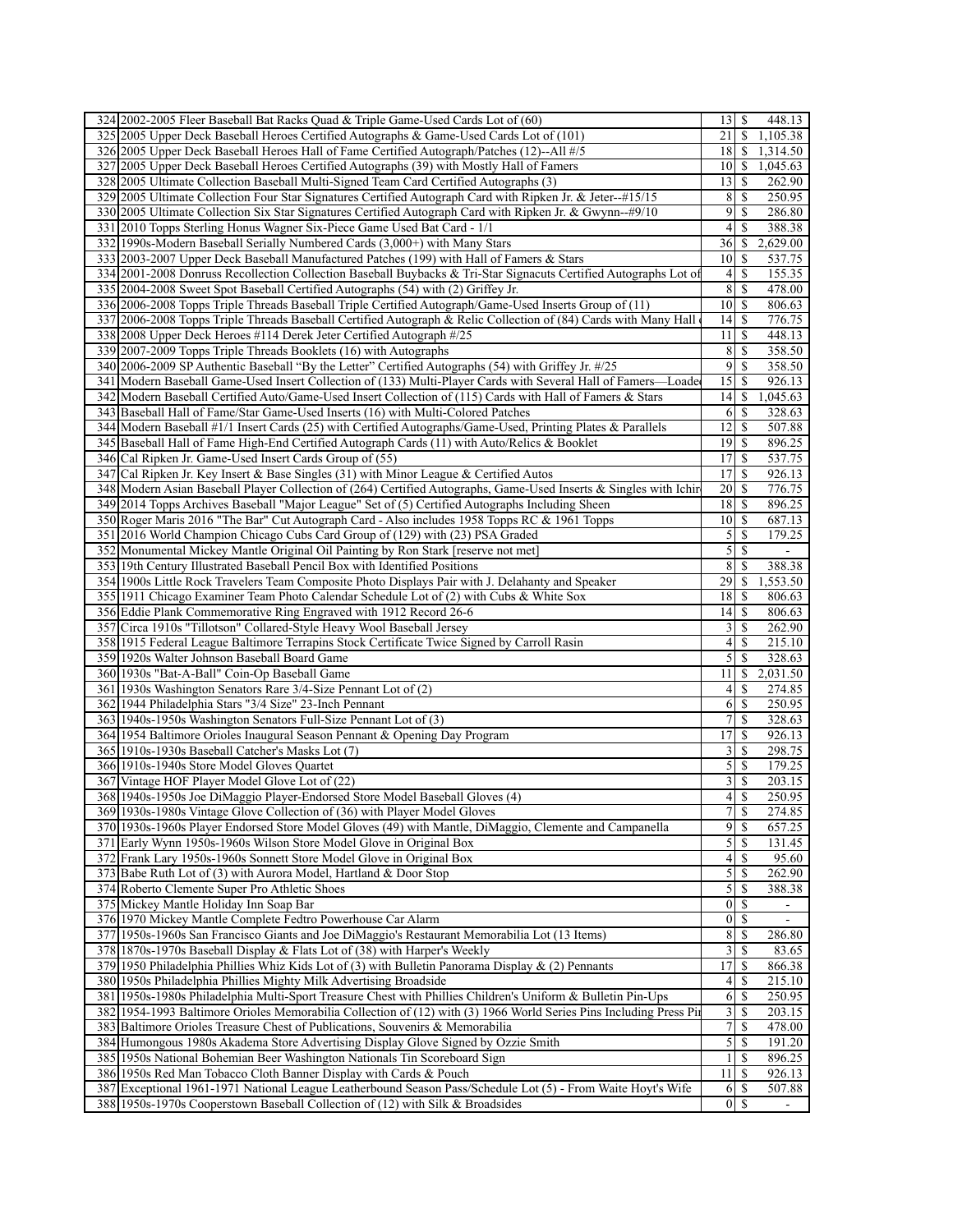| 389 1988 Jackie Robinson Colored National Leagues 60x70 Original Folk Art Canvas Banner by Mark Frierson                                                                    | 1,434.00<br>221S                                  |
|-----------------------------------------------------------------------------------------------------------------------------------------------------------------------------|---------------------------------------------------|
| 390 1909-1970 Forbes Field Stadium Seat                                                                                                                                     | \$<br>215.10<br>61                                |
| 391 1960 World Series Game 7 Forbes Field Decorative Bunting - Maz Walk-Off HR                                                                                              | 14<br>418.25<br>\$                                |
| 392 1930s-1950s Baseball Punch Board Unused Games Lot (9)                                                                                                                   | 239.00<br>11S                                     |
| 393 1960s Exhibit "Baseball Stars" Advertising Display Featuring Mantle and Maris                                                                                           | 7<br>\$<br>250.95                                 |
| 394 1970s Store Model Baseball Caps (15)                                                                                                                                    | 448.13<br>16<br>-S                                |
| 395 1996-2000 Danbury Mint American vs. National League Chess Set plus Cards in Original Packaging                                                                          | 776.75<br>$13$ $\sqrt{5}$                         |
| 396 1924 Washington Senators Walter Johnson World Series Pennant Winners Pin - RARE                                                                                         | 3<br>657.25<br>\$                                 |
| 397 1924 Mrs. Sherlock's Bread Walter Johnson Pin                                                                                                                           | 9<br>388.38<br>\$                                 |
| 398 Washington Senators All-Star Game Pins Lot of (2) with 1937 & 1962                                                                                                      | 6<br>-S<br>239.00                                 |
| 399 Washington Senators All-Star Game Press Pin Lot of (3) with 1956, 1962 & 1969                                                                                           | 2<br>\$<br>250.95                                 |
| 400 1960s Washington Senators Pin Lot of (11)                                                                                                                               | 9<br>\$<br>274.85                                 |
| 401 1950s-1960s New York Yankees PM10 Pin Lot of (7) with Mantle & Maris                                                                                                    | 25<br>1,015.75<br>\$                              |
| 402 1964 Phillies Lot of (3) with Pin Display Easel & (2) Pennants                                                                                                          | 358.50<br>S<br>11                                 |
| 403 1968-1999 World Series & All-Star Game Press Pin Lot of (14)                                                                                                            | \$<br>239.00<br>1                                 |
| 404 1910s Joseph N. Pearce Large Format Photo of Ty Cobb & Home Run Baker                                                                                                   | 42<br>3,465.50<br>$\mathbb{S}$                    |
| 405 1880s Brooklyn Area Baseball Team Cabinet Photo                                                                                                                         | \$<br>179.25<br>6                                 |
| 406 1910s-1920s Walter Johnson Estate Photo Lot of (8)                                                                                                                      | 3<br>S<br>203.15                                  |
| 407 1924 Walter Johnson 8x10 Estate Photo Lot of (4) with Silent Film Actors                                                                                                | $\overline{0}$<br>-\$<br>$\overline{\phantom{a}}$ |
| 408 1967 St. Louis Cardinals World Champions Black Bat                                                                                                                      | 12<br>\$<br>507.88                                |
| 409 1975 Cincinnati Reds World Champions Black Bat                                                                                                                          | $\overline{7}$<br>274.85<br>S                     |
| 410 1979 Pittsburgh Pirates World Champions Black Bat<br>411 1951-2007 Hall of Fame Brown Bat Lot of (11)                                                                   | 3<br>$\mathbb{S}$<br>83.65<br>101S<br>537.75      |
| 412 1941 Rittgers Chalkware Baseball Figure Trio with 1945 Phillies Program with Figures Cover Photo                                                                        |                                                   |
| 413 1958 Mickey Mantle Hartland Statue in Original Box                                                                                                                      | 8<br>179.25<br>-S<br>8<br>388.38<br>\$            |
|                                                                                                                                                                             | 14<br>537.75                                      |
| 414 1958-1962 Hartland Baseball Statue Lot of (6) with Mantle & Mays<br>415 Willie Mays 1960s Bobbin' Heads Trio (3 Different) plus Hartland Statue                         | \$<br>16<br>-S<br>956.00                          |
| 416 1963 Sports Hall of Fame Bust Lot of (8) Different                                                                                                                      | 9<br>418.25<br>\$                                 |
| 417 1988 Hartland Statue 25th Anniversary Edition Near-Set of (18/19) Baseball Figures in Original Boxes                                                                    | $\overline{\mathcal{A}}$<br>\$<br>418.25          |
| 418 Signed Gartlan Statue Lot of (3) with Bench AP                                                                                                                          | $7\vert$<br>215.10<br>S                           |
| 419 Danbury Mint Replica Baseball Stadiums Lot (10 Different)                                                                                                               | $\overline{\mathbf{c}}$<br>\$<br>262.90           |
| 420 Danbury Mint Stadium Lot of (3) with Comiskey Park                                                                                                                      | $\overline{2}$<br>\$<br>71.70                     |
| Rare 1888 California League Scorecard of Spalding's World Tour (w/Anson, Ward and "Casey" Figures) - One of<br>421                                                          | 2,748.50<br>11<br>\$                              |
| 422 1882 Yale vs. Providence Baseball Scorecard with Camp, Ward and Radbourn in Lineups                                                                                     | 6<br>\$<br>298.75                                 |
| 423 1905, 1910 New York Giants Game Scorecards Pair                                                                                                                         | 14<br>776.75<br>-S                                |
| 424 1910s-1920s New York Yankees Game Scorecards Trio with Cobb, Ruth and Gehrig in Lineups                                                                                 | $\overline{9}$<br>448.13<br>\$                    |
| 425 May 4, 1929 Chicago White Sox Game Scorecard (Scored) and Ticket Stub - Lou Gehrig 3 HR Game                                                                            | 13<br>$\mathbb{S}$<br>866.38                      |
| 426 1929 World Series Game 4 at Philadelphia Scorecard                                                                                                                      | 2<br>131.45<br>S                                  |
| 427 1934 St. Louis and Detroit World Series Programs Pair                                                                                                                   | 10 <sup>1</sup><br>$\mathbb{S}$<br>597.50         |
| 428 1935 All-Star Game Program at Cleveland Stadium                                                                                                                         | $\overline{3}$<br>262.90<br>\$                    |
| 429 Scarce 1935, 1939 Detroit Tigers Team Yearbooks Pair                                                                                                                    | $\left 4\right $<br>-S<br>388.38                  |
| 430 1920s-1940s New York Giants Game Scorecards Lot (23)                                                                                                                    | 10<br>286.80<br>\$                                |
| 431 1948 Boston and Cleveland World Series Programs Pair                                                                                                                    | $\left 4\right $<br>$\mathbb{S}$<br>155.35        |
| 432 1930s-1950s Vintage Baseball Publication & Photograph Collection of (22)                                                                                                | $\mathfrak{S}$<br>$\mathbf S$<br>227.05           |
| 433 1910s-1940s "Baseball Magazine" and "American Magazine" Lot (25) with Numerous HOFer Covers                                                                             | 5<br>\$<br>597.50                                 |
| 434 1920s-1940s A.L. and N.L. Game Scorecards Lot (33)                                                                                                                      | 5S<br>627.38                                      |
| 435 Rare 1941 First Annual PCL All-Star Game Program                                                                                                                        | 4<br><sup>\$</sup><br>215.10                      |
| 436 1930s-1950s PCL Oakland Oaks Game Scorecards Lot (12)                                                                                                                   | 250.95<br>6<br>-S                                 |
| 437 1930s-1950s PCL San Francisco Seals Game Scorecards Lot (16)                                                                                                            | 5<br><sup>\$</sup><br>227.05                      |
| 438 1930s-1960s PCL Game Scorecards Lot (18)                                                                                                                                | $\overline{9}$<br>478.00<br><sup>\$</sup>         |
| 439 1930s-1960s New York Yankees Game Scorecards Lot (56)                                                                                                                   | $\boldsymbol{7}$<br>\$<br>836.50                  |
| 440 1920s-1970s Chicago Cubs Game Scorecards Lot (31)                                                                                                                       | 5<br>478.00<br>-S                                 |
| 441 1930s-1950s Philadelphia Athletics Game Scorecards Lot (58)                                                                                                             | $\overline{5}$<br>-S<br>627.38                    |
| 442 1920s-1960s Chicago White Sox Game Scorecards Lot (38) Including B. Robinson "Cycle" Game                                                                               | 448.13<br>4<br><sup>\$</sup>                      |
| 443 1930s-1960s Philadelphia Phillies Game Scorecards Lot (77)                                                                                                              | 9<br>1,075.50<br><sup>\$</sup>                    |
| 444 1950s-1970s New York and San Francisco Giants Game Scorecards (78) and Tickets (12) Lot Including Notable                                                               | 12<br><sup>\$</sup><br>926.13                     |
| 445 1927-1970 New York Yankees Game Programs Lot (38)                                                                                                                       | 6<br>597.50<br>-S                                 |
| 446 1930s-1960s Boston Red Sox Game Scorecards (36) and Yearbooks (12) Lot                                                                                                  | $\overline{5}$<br>418.25<br>-S                    |
| 447 1920s-1960s Boston Red Sox Game Scorecards Lot (16)                                                                                                                     | 14<br>\$<br>478.00                                |
| 448 1958-1969 Boston Red Sox Yearbook Consecutive Run of (12)                                                                                                               | 3<br><sup>\$</sup><br>203.15                      |
| 449 1930s-1970s Brooklyn/L.A. Dodgers Game Scorecards Lot (19) Including Koufax 2nd No-Hitter (Scored)                                                                      | 14<br>597.50<br><sup>\$</sup>                     |
| 450 1950s-1970s A.L. and N.L. Game Scorecards Lot (99)                                                                                                                      | 597.50<br>$\frac{1}{2}$<br>S                      |
| 451 1948, 1957 Negro League and Related Programs Pair                                                                                                                       | $\vert 4 \vert$<br><sup>\$</sup><br>107.55        |
| 452 1950-1952 Boston Braves Game Scorecards (16 Different) - All Scored<br>453 1949-1953 Baseball Gold Age Comic Book Lot of (21) with Jackie Robinson Partial Set of (4/6) | 179.25                                            |
|                                                                                                                                                                             | $20$   \$<br>836.50                               |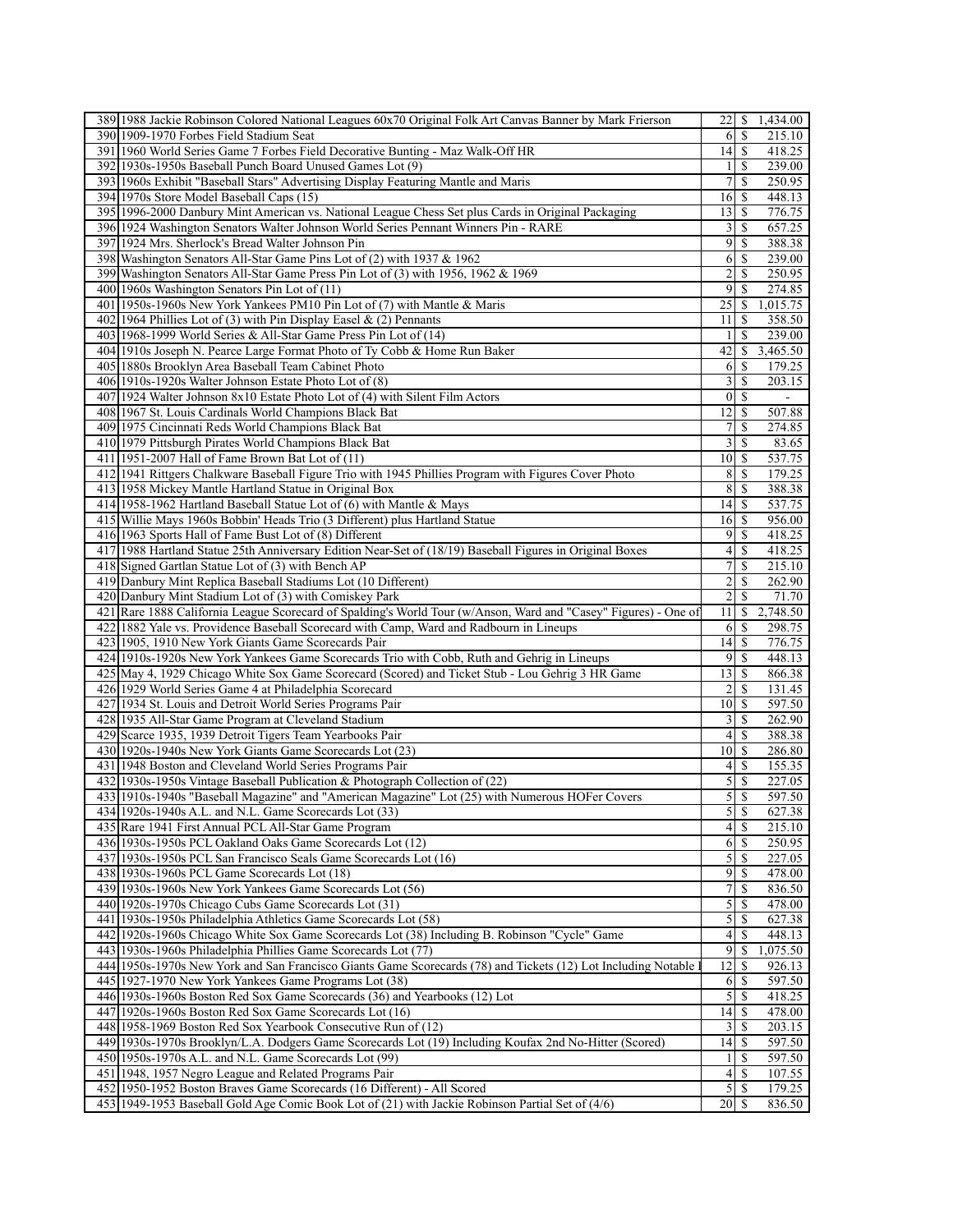| 454 1958-60 Pittsburgh Pirates Program Lot of (4) with (2) 1960 World Series                                                                                                            |                                |               | 227.05             |
|-----------------------------------------------------------------------------------------------------------------------------------------------------------------------------------------|--------------------------------|---------------|--------------------|
| 455 October 1, 1961 Roger Maris 61st Home Run Game Scorecard (Scored)                                                                                                                   | 8                              | \$            | 537.75             |
| 456 1920s-60s Scorecards Lot (51 Different) with 32 Scored                                                                                                                              | 6                              | \$            | 448.13             |
| 457 1930s-1960s Cleveland Indians Game Scorecards Lot (21)                                                                                                                              | 6                              | l \$          | 298.75             |
| 458 1960s-1970s Houston Astros Program Lot of (64)                                                                                                                                      | 8                              | \$            | 298.75             |
| 459 1908-1974 Baseball Program & Scorecard Lot of (27) with 1932 World Series                                                                                                           | 5                              | \$            | 286.80             |
| 460 1950s-1960s All-Star Game Programs Lot (11)                                                                                                                                         | 13                             | \$            | 687.13             |
| 461 1940s-1970s Team Yearbooks (26 Different)                                                                                                                                           | 5                              | \$            | 418.25             |
| 462 1930s-1960s Baseball Publications Grab-Bag Lot (31 Issues)                                                                                                                          | 4                              | \$            | 388.38             |
| 463 1940s-1960s "Sport Magazine" (34 Different) with Inaugural Issue                                                                                                                    | 4                              | S             | 388.38             |
| 464 1969-1979 ALCS & NLCS Game Programs Lot of (26)                                                                                                                                     | 1                              | S             | 239.00             |
| 465 1940s-50s World Series at Yankee Stadium Ticket Stubs Trio                                                                                                                          | 5                              | \$            | 167.30             |
| 466 1950s New York Yankees World Series Field and Press Passes Trio                                                                                                                     | 3                              | \$            | 203.15             |
| 467 1960s World Series Ticket Stubs at New York (5) Including Mantle HR #16 - PSA Authentic                                                                                             | 4                              | \$            | 298.75             |
| 468 1963, 1964 Mickey Mantle HR Game Regular Season Tickets (8) - PSA Graded/Authentic                                                                                                  | 7                              | S             | 250.95             |
| 469 Mickey Mantle World Series Home Run Ticket Lot of (16)                                                                                                                              | 39                             | \$            | 3,704.50           |
| 470 Mickey Mantle HR Program & Ticket Stub Lot of (25)                                                                                                                                  | 34                             | \$            | 1,792.50           |
| 471 1930s World Series Ticket Stubs Trio - PSA Graded/Authentic                                                                                                                         | 8                              | \$            | 358.50             |
| 472 1940s World Series Ticket Stubs Lot (5) - PSA Graded/Authentic                                                                                                                      | 8                              | \$            | 448.13             |
| 473 1950s World Series Ticket Stubs Lot (4) - PSA Authentic                                                                                                                             | $\overline{\mathbf{3}}$        | \$            | 298.75             |
| 474 1956 World Series Game 7 Ticket Stub (Jackie Robinson Final Career Game) - PSA Authentic                                                                                            | 10   S                         |               | 358.50             |
| 475 1969 New York Mets NLCS and World Series Full Tickets plus Press Pass (3 Items) - PSA Graded                                                                                        | 6                              | \$            | 358.50             |
| 476 1970 World Series at Baltimore Ticket Stubs Trio                                                                                                                                    |                                | \$            | 119.50             |
| 477 1963-1978 World Series and Playoffs Passes Lot (10) - PSA Graded/Authentic                                                                                                          | 2                              | \$            | 191.20             |
| 478 1960-1983 World Series Full Ticket/Stub Lot of (10) with 1960 Game 5                                                                                                                | 9                              | \$            | 328.63             |
| 479 1930s-1990s Regular Season Notable HR Ticket Stubs Lot (24) - PSA Graded/Authentic                                                                                                  | 7                              | \$            | 418.25             |
| 480 1930s-1990s Regular Season Notable Pitching Events Ticket Stubs Lot (26) - PSA Graded/Authentic                                                                                     | 3                              | S             | 358.50             |
| 4811930s-1990s Regular Season Notable Hit and RBI Ticket Stubs Lot (16) - PSA Authentic                                                                                                 | 4                              | \$            | 155.35             |
| 482 1930s-2000s Regular Season Game Tickets Balance of Collection (231) - PSA Authentic                                                                                                 | 36   S                         |               | 2,390.00           |
| 483 1960s-2000s Players/Managers Debut and Final Game Ticket Stubs (29) - PSA Graded/Authentic                                                                                          | $10\vert S$                    |               | 418.25             |
| 4841954-2001 Baltimore Orioles Program & Ticket Collection of (74) with Heavy Postseason Content                                                                                        | 13                             | \$            | 687.13             |
| 485 1954-2009 Baltimore Orioles Ticket and Schedule Collection with Inaugural 1954 Season Schedule & Many Wor                                                                           | 21                             | -S            | 597.50             |
| 486 1960s-2000s Pittsburgh Pirates World Series, NLCS, All-Star and Regular Season Tickets Lot (35)                                                                                     | 9 I S                          | \$            | 448.13             |
| 487 1950s-2010s World Series and Playoff Tickets (6) w/Mantle Record WS HR #16 - All PSA Authentic<br>488 Ed Rakow 1961 Kansas City A's Game Worn Home Jersey - Rare One-Year Style     | 4<br>12                        | \$            | 239.00<br>507.88   |
| 489 1967 Boog Powell Game-Worn Orioles Home Jersey - Phil Wood LOA                                                                                                                      | 24                             | \$            | 2,151.00           |
| 490 1969 Luis Peraza Game-Used Philadelphia Phillies Flannel Jersey                                                                                                                     | 16                             | <b>S</b>      | 926.13             |
| 491 1969 California Angels Greg Washburn Game-Used Jersey                                                                                                                               | $3$   $\sqrt{3}$               |               | 274.85             |
| 492 1970 Bobby Grich Baltimore Orioles Game-Used Home Jersey with Phil Wood LOA                                                                                                         |                                |               | 896.25             |
| 493 1970 Don Baylor Signed Game-Worn Baltimore Orioles Rookie Season Road Jersey - Phil Wood LOA                                                                                        |                                |               |                    |
|                                                                                                                                                                                         | 14                             | \$            |                    |
|                                                                                                                                                                                         | 17                             | \$            | 1,165.13           |
| 494 1969 Kansas City Royals Game Worn Road Jersey - Inaugural Season                                                                                                                    | 10 <sup>1</sup>                | S             | 478.00             |
| 495 1970 Andy Etchebarren Signed Game-Worn Orioles Road Flannel Jersey - Phil Wood LOA                                                                                                  | 28<br>17                       | \$<br>\$      | 1,553.50           |
| 496 1972 Atlanta Braves Game-Used Home & Away Jersey Pair                                                                                                                               |                                | -S            | 567.63             |
| 497 1975 Darrell Evans Game-Used Atlanta Braves Away Jersey - Gray Flannel LOA<br>498 1976 Paul Blair Game-Worn Home Jersey - Phil Wood LOA                                             | 21<br>5                        | \$            | 717.00<br>286.80   |
| 499 1984 "Disco" Dan Ford Game-Used Orioles Road Jersey                                                                                                                                 |                                | 6S            | 298.75             |
| 500 Frank Robinson 1965-1968 H&B Signed Game Used Bat - PSA/DNA GU 8                                                                                                                    | 15                             | $\mathbb{S}$  | 2,868.00           |
| 501 Boog Powell 1964 H&B Game Used Bat - PSA/DNA GU 8.5                                                                                                                                 | $13$   \$                      |               | 1,434.00           |
| 502 1960s Baltimore Orioles Triandos and Gentile Game Bats Pair - PSA/DNA Authentic                                                                                                     | $10\vert S$                    |               | 262.90             |
| 503 Tony Gwynn 1985 Adirondack Game Used Bat - PSA/DNA GU 8                                                                                                                             | $15$ $\sqrt{5}$                |               | 985.88             |
| 504 1999 Terry Crowley Game-Worn Orioles Road Jersey - Phil Wood LOA                                                                                                                    | 1                              | \$            | 239.00             |
| 505 Ozzie Smith 2002 All-Star Celebrity Softball Game Jersey                                                                                                                            | 5                              | S             | 119.50             |
| 506 Washington Nationals Signed Game Used Bat Lot of (49)                                                                                                                               | 12                             | \$            | 2,270.50           |
| 507 Nate Andrews 1939 American Association All-Star Game Cap                                                                                                                            | 15                             | \$            | 567.63             |
| 508 1970s A.L. and N.L. Game Worn Baseball Caps Lot (9)                                                                                                                                 |                                | 4   S         | 448.13             |
| 509 Dave Nelson 1970-1971 Washington Senators Game Used Batting Helmet                                                                                                                  | 22                             | -S            | 1,553.50           |
| 510 1966 Curt Blefary Baltimore Orioles Game-Worn Home Pants                                                                                                                            | 1                              | \$            | 179.25             |
| 511 Hanley Ramirez Signed/Game-Used Lot of (6)                                                                                                                                          | 1                              | <sup>\$</sup> | 358.50             |
| 512 Batting Gloves, Wrist Band & Signed Baseball Lot of (16)                                                                                                                            | 1                              | -S            | 418.25             |
| 513 1970s-1980s Baseball Game Used Lineup Card Lot of (15) with Pete Rose & Red Schoendienst Signed                                                                                     | $\overline{2}$                 | l \$          | 131.45             |
| 514 June 28, 2012 Washington Nationals Game Used Lineup Card Signed by Bryce Harper - Full JSA & MLB sticker                                                                            |                                |               | 448.13             |
| 515 1932 Multi-Signed Baseball with (15) Signatures including Gehrig, Maranville, McKechnie, Ruth & H. Wilson                                                                           | 18                             | IS.           | 4,182.50           |
| 516 1929-31 New York Yankees OAL Barnard Ball with (4) Signatures including Gehrig, Ruth - Full JSA                                                                                     | 39                             | l \$          | 3,943.50           |
| 517 [1931 New York Yankees Baseball with (14+) Signatures including Ruth - Full JSA<br>518 1933 Walter Johnson Signed "Cleveland Indians" Team Baseball with (20) Signatures - Full JSA | $10 \mid S$<br>$15$ $\sqrt{5}$ |               | 985.88<br>1,045.63 |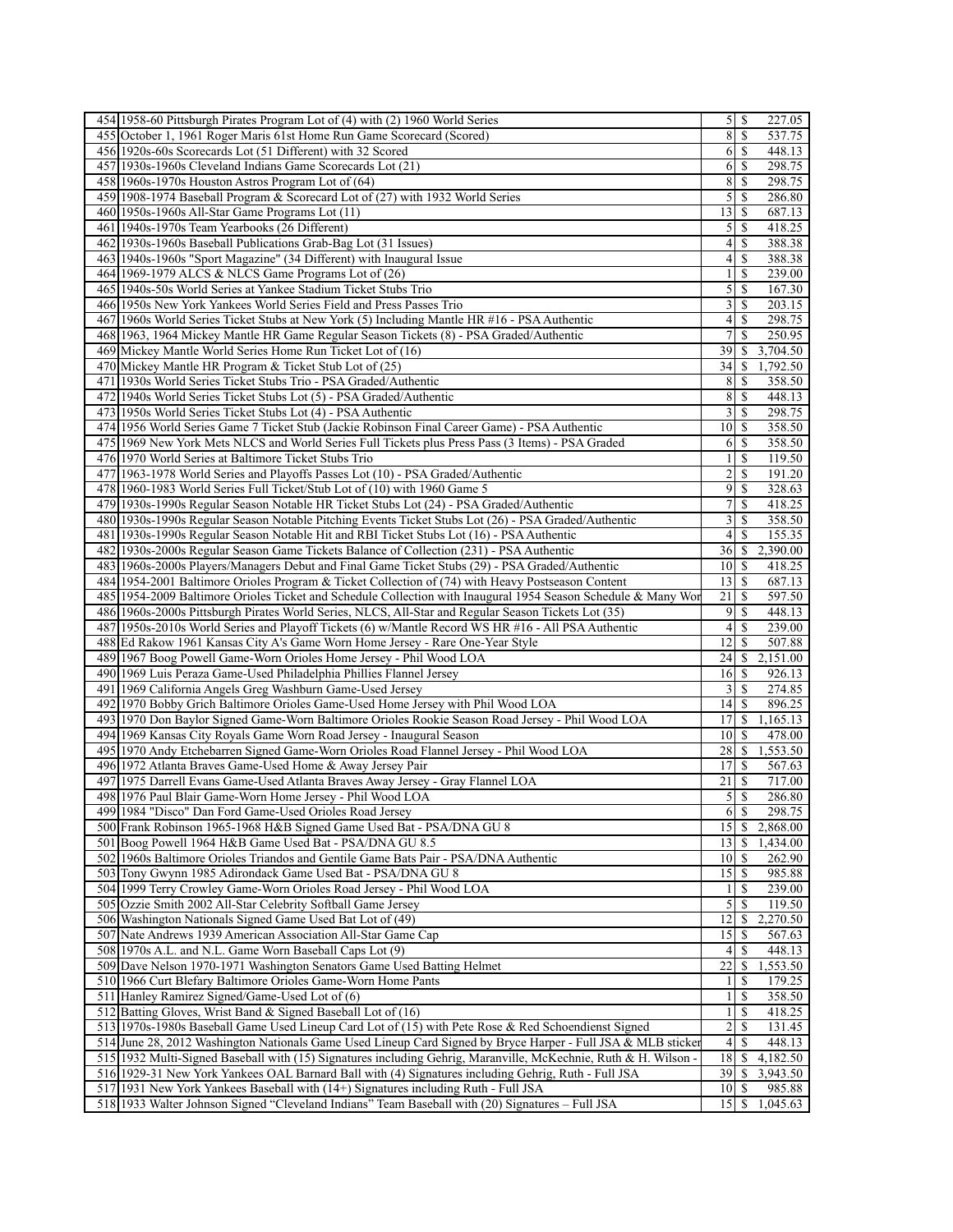|     | 519 1947 New York Yankees World Champions Team Signed Ball (24 Signatures) with DiMaggio, Berra and Rizzuto                                                      | 7   S                          |                           | 537.75                   |
|-----|------------------------------------------------------------------------------------------------------------------------------------------------------------------|--------------------------------|---------------------------|--------------------------|
|     | 520 Historic 1947 Lary Doby Signed Cleveland Indians Team Baseball with (21) Signatures – Full JSA                                                               | 4                              | \$                        | 1,314.50                 |
|     | 521 1938 Cincinnati Reds Partial Team Signed Ball (13 Signatures) with Hershberger, McKechnie and Lombardi - Fu                                                  | $\overline{7}$                 | S                         | 328.63                   |
|     | 522 1944 Pittsburgh Pirates Team Signed Ball (28 Signatures) Including Frank Frisch                                                                              | $\overline{5}$                 | <sup>\$</sup>             | 328.63                   |
|     | 523 1946 New York Yankees Team Signed Ball (27 Signatures) with DiMaggio, Ruffing and Rizzuto - Full JSA LOA                                                     | 12                             | \$                        | 328.63                   |
|     | 524 1946 Philadelphia Athletics Baseball with (24) Autographs including Mack, Simmons - Full JSA                                                                 | 12                             | \$                        | 448.13                   |
|     | 525 1950 Boston Braves Team Signed Ball (26 Signatures) Including Spahn and Southworth                                                                           | 4                              | \$                        | 388.38                   |
|     | 526 1951 World Series Champion New York Yankees Ball with (11) Signatures including Early Mantle - Full JSA                                                      | 10                             | \$.                       | 286.80                   |
|     | 527 1952 Washington Senators Baseball with (25) Signatures - Full JSA                                                                                            | $10$ $\sqrt{5}$                |                           | 328.63                   |
|     | 528 1953 American League All-Star Signed Ball with (27) Signatures with Mantle, Paige (Mantle's 1st ASG) - Full JS                                               | 9                              | <sup>\$</sup>             | 567.63                   |
|     | 529 1954 New York Yankees Team Signed Ball (27 Signatures) with Mantle, Ford, Berra and Rizzuto - Full PSA/DN.                                                   | $\overline{7}$                 | \$                        | 478.00                   |
|     |                                                                                                                                                                  | 4                              |                           |                          |
|     | 530 1958 Pittsburgh Pirates Team Signed Ball (25 Signatures) Including Sweet Spot Clemente - Full JSA LOA                                                        |                                | S                         | 687.13                   |
| 531 | 1961 N.L. All-Star Team Signed Ball (30 Signatures) Including Clemente, Koufax - Full JSA LOA                                                                    | 16                             | \$                        | $1,04\overline{5.63}$    |
|     | 532 1968 Pittsburgh Pirates Team Signed Ball (34 Signatures) Including Clemente - Full JSA LOA                                                                   | 11                             | <sup>\$</sup>             | 717.00                   |
|     | 533 Exceptional 1969 Pittsburgh Pirates Team Signed Ball (30 Signatures) Including Clemente - Full JSA LOA                                                       | 4                              | \$                        | 1,045.63                 |
|     | 534 Superb 1971 Pittsburgh Pirates World Champions Team Signed Ball (27 Signatures) w/Clemente and Stargell - Fu                                                 | 25                             | \$                        | 3,107.00                 |
|     | 535 1958 Pittsburgh Pirates Team Signed Ball (25 Signatures) Including Clemente - Full JSA LOA                                                                   | 13                             | -S                        | 776.75                   |
|     | 536 1960 Pittsburgh Pirates World Champions Team Signed Ball (28 Signatures) Including Clemente - Full JSA LOA                                                   | 15                             | <sup>\$</sup>             | 746.88                   |
| 537 | 1961 New York Yankees World Champions Team Signed Ball (26 Signatures) Including Maris, Berra and Ford -                                                         | 6                              | \$                        | 597.50                   |
|     | 538 1962 NL All-Star ONL Giles Ball with (19) Signatures including Clemente, Koufax & Stengel                                                                    | 17                             | \$                        | 926.13                   |
|     | 539 1967 World Series Champion St. Louis Cardinals Baseball with (13) Signatures including Maris                                                                 | $\overline{7}$                 | \$                        | 328.63                   |
|     | 540 1968 St. Louis Cardinals Team Signed Ball Including Roger Maris - Full JSA LOA                                                                               | 10 <sup>1</sup>                | \$                        | 507.88                   |
|     | 541 1968 Cooperstown Baseball with (30) Signatures including Clemente, Grove - Full SGC                                                                          | 11                             | \$                        | 657.25                   |
|     | 542 1969 New York Mets World Champions Partial Team Signed Ball (18 Signatures) with Hodges                                                                      | $\vert 0 \vert$                | $\mathbb{S}$              |                          |
|     | 543 1969 "Hall of Fame" Baseball with (28) Signatures including Dean, Terry - Full SGC                                                                           | $\overline{7}$                 | \$                        | 478.00                   |
|     | 544 1969 World Series Champion New York Mets Reunion Ball with (24) Signatures including Ryan                                                                    | $6\vert$                       | -S                        | 328.63                   |
|     | 545 1970 N.L. All-Star Game Team Signed Ball (27 Signatures) Including Clemente, Mays and Hodges - Full JSA LO                                                   | 18                             | $\mathbb{S}$              | 806.63                   |
|     | 546 1970 New York Yankees Team Signed Ball (24 Signatures) with ROY Thurman Munson - Full JSA LOA                                                                | 6                              | \$                        | 298.75                   |
|     | 547 1971 Pittsburgh Pirates World Champions Partial Team Signed Ball (13 Signatures) Including Clemente - Full JS                                                | 15                             | \$                        | 567.63                   |
|     | 548 1974 New York Yankees Team Signed Ball with (17) Signatures including Munson                                                                                 | $\overline{15}$ \$             |                           | 448.13                   |
|     | 549 1976 New York Yankees Ball with (25) Signatures including Hunter, Munson - Full JSA                                                                          | 2                              | \$                        | 388.38                   |
|     | 550 1979 Hall of Fame Induction Day Signed Ball (26 Signatures) Including Mays and Paige - Full JSA LOA                                                          | 10 <sup>1</sup>                | \$                        | 567.63                   |
|     | 551 Multi-Signed HOFer & Star Baseball with (24) Signatures including DiMaggio, Grove & J. Robinson                                                              | 20 <sup>1</sup>                | \$                        | 1,434.00                 |
|     | 552 Multi-Signed HOFers OAL Giamatti Baseball with (13) Signatures including Mays, Williams - Full JSA                                                           | $\overline{9}$                 | S                         | 388.38                   |
|     | 553 500 HR Club Multi-Signed Baseball with (11) Signatures including Mantle, Williams - Full JSA                                                                 | 15                             | \$.                       | 836.50                   |
|     | 554 Mantle, Williams & DiMaggio Signed Baseball - Full PSA/DNA                                                                                                   | 19                             | \$                        | 1,195.00                 |
|     | 555 Triple Crown" Winners Multi-Signed Ball With Mantle and Williams - Full JSA LOA                                                                              | 11                             | \$                        | 597.50                   |
|     | 556 Mickey Mantle & Whitey Ford Dual-Signed OAL Brown                                                                                                            | $\vert 0 \vert$                | $\mathbb{S}$              |                          |
|     | 557 1986 NY Mets World Series Reunion Team Signed Ball (34 Signatures) - Full JSA LOA                                                                            | 5                              | \$                        | 358.50                   |
|     | 558 Multi-Signed Cubs Ball with (9) Signatures including Caray                                                                                                   | $\vert 0 \vert$                | \$                        | $\overline{\phantom{a}}$ |
|     | 559 1996 Chicago Cubs Baseball with (29) Signatures including Sosa                                                                                               | $\vert 0 \vert$                | <sup>\$</sup>             | $\overline{\phantom{a}}$ |
|     | 560 Lloyd Waner Single Signed Ball - Full JSA LOA                                                                                                                | $\left 4\right $               | \$                        | 328.63                   |
|     | 561 Joe Medwick Single Signed Ball - Full JSA LOA                                                                                                                | $\overline{9}$                 | $\boldsymbol{\mathsf{S}}$ | 227.05                   |
|     | 562 Frank Frisch Single Signed Ball - Full JSA LOA                                                                                                               | 4                              | <sup>\$</sup>             | 746.88                   |
|     | 563 Bill Dickey Single Signed Ball - PSA/DNA 5.5                                                                                                                 | 1                              | \$                        | 179.25                   |
|     | 564 Bill McGowan Signed Baseball - Full JSA                                                                                                                      | $1 \mid$ \$                    |                           | 239.00                   |
|     | 565 Norm Cash Single Signed Ball                                                                                                                                 | $1\vert S$                     |                           | 239.00                   |
|     | 566 Roger Maris Single-Signed Baseball - Full JSA                                                                                                                | $15$ $\sqrt{5}$                |                           | 776.75                   |
|     |                                                                                                                                                                  |                                |                           | 179.25                   |
|     |                                                                                                                                                                  |                                |                           |                          |
|     | 567 Curt Flood Single Signed Ball - Full PSA/DNA                                                                                                                 | 11S                            |                           |                          |
|     | 568 Roy Campanella Single Signed Ball - Full JSA LOA                                                                                                             |                                |                           | 418.25                   |
|     | 569 Sandy Koufax Limited Edition Single-Signed Painted Baseball                                                                                                  | $\sqrt{8}$                     | -S                        | 262.90                   |
|     | 570 Derek Jeter Signed Baseball with "ROY 96" Inscription                                                                                                        | $\overline{5}$                 | -S                        | 418.25                   |
|     | 571 Mickey Mantle Single Signed Pair - Both with Full JSA LOA                                                                                                    | 11                             | \$                        | 746.88                   |
|     | 572 Billy Martin & Bill Dickey Single-Signed Baseballs - Both Full JSA                                                                                           | $\overline{9}$                 | \$                        | 418.25                   |
|     | 573 Yogi Berra Single-Signed Baseball Pair with Inscriptions - One with Full PSA/DNA                                                                             | 21                             | <sup>\$</sup>             | 1,314.50                 |
|     | 574 1959, 1962 San Francisco Giants Team Signed Balls Pair                                                                                                       | 7                              | \$                        | 358.50                   |
|     | 575 1970s Baltimore Orioles Team-Signed Baseball Lot of (3)                                                                                                      | $\mathfrak{S}$                 | <sup>\$</sup>             | 262.90                   |
|     | 576 Multi-Signed 500 HR, 300 Win and 3000 Hit Baseballs with Mantle, Ryan & Williams - Each Full JSA                                                             | 18                             | <sup>\$</sup>             | 1,045.63                 |
|     | 577 1950s Pittsburgh Pirates Team Signed Balls (4)                                                                                                               | $\overline{2}$                 | <sup>\$</sup>             | 388.38                   |
|     | 578 1940s-1970s Team-Signed Baseball Lot of (6) with (2) World Series Champions                                                                                  | $15 \mid$ \$                   |                           | 507.88                   |
|     | 579 1960s-1970s Pittsburgh Pirates Team Signed Balls (6)                                                                                                         | $11 \mid S$                    |                           | 358.50                   |
|     | 580 Baseball Relievers/Firemen Single Signed Balls Lot (7) with Gossage, Eckersley and McGraw                                                                    | 11                             | S                         | 239.00                   |
|     | 581 Baseball Owners and Executives Single Signed Balls Lot (8) with Busch, Autry and O'Malley                                                                    | 15                             | -S                        | 687.13                   |
|     | 582 New York Yankee Autographed Baseball Lot of (8) with DiMaggio, Jeter & Rivera<br>583 Boston Red Sox Single Signed Balls Lot (8) with Williams, Yaz and Ortiz | $12$ $\sqrt{5}$<br>$10\vert S$ |                           | 746.88<br>478.00         |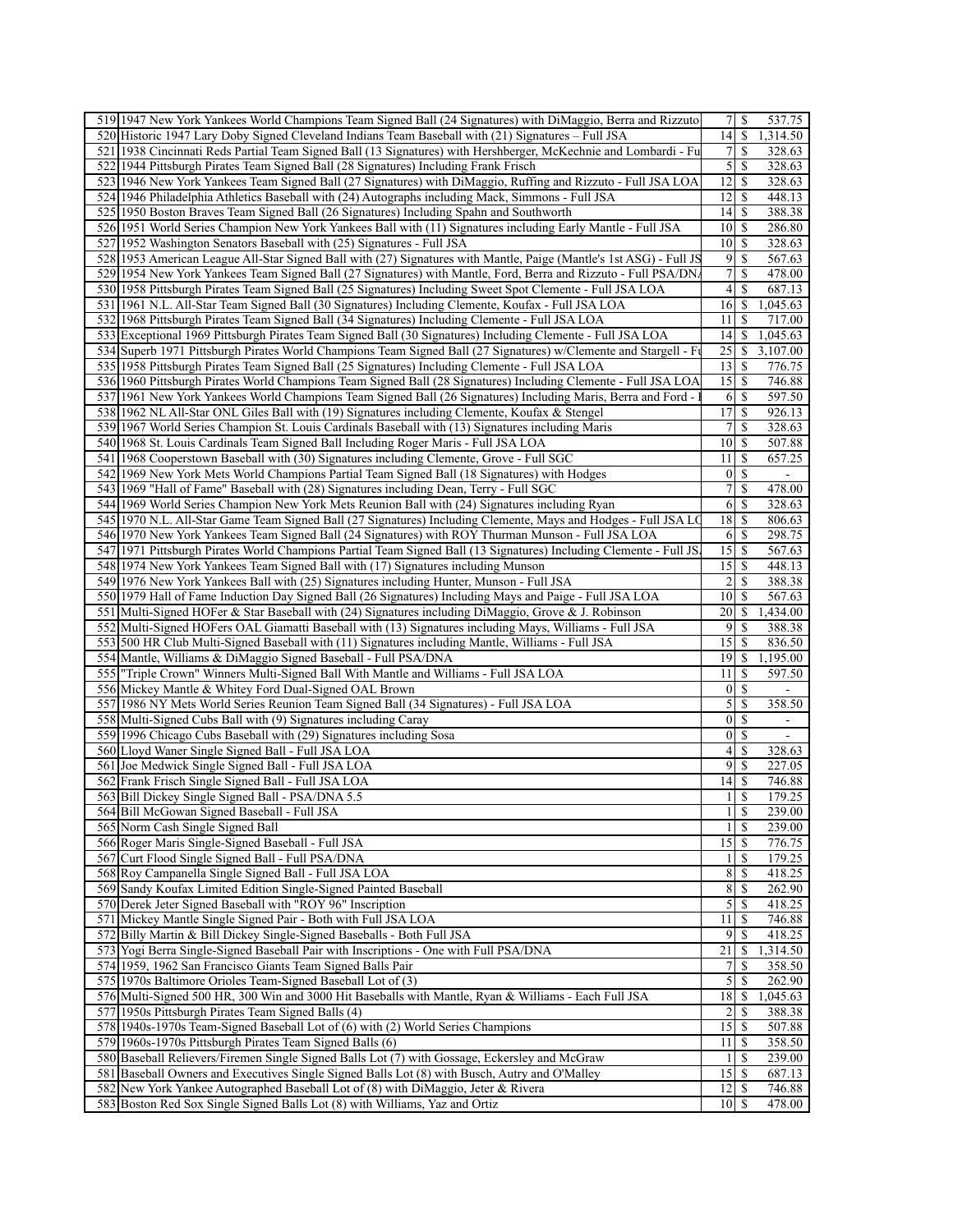| 584 MLB Multi-Signed Baseball Lot of (9) with 1989 Rangers Team & Old Timer Specimens                                                                         | $0\vert S$                                         |
|---------------------------------------------------------------------------------------------------------------------------------------------------------------|----------------------------------------------------|
| 585 NY Yankee Single-Signed Baseball Lot of (10) with DiMaggio, Jeter & Mantle                                                                                | 30<br>\$<br>1,314.50                               |
| 586 Baseball Announcers Single Signed Ball Lot (10) with Harwell, Caray and Scully                                                                            | 20<br>866.38<br>S                                  |
| 587 1970s-1990s Pittsburgh Pirates Team Signed Balls Lot (10) Including 1979 World Champs                                                                     | 10 <sup>1</sup><br>418.25<br>-S                    |
| 588 Mickey Mantle Single Signed Balls Trio                                                                                                                    | 1,434.00<br>\$<br>6                                |
| 589 No-Hitter Pitchers Single Signed Balls (19) with 11 HOFers                                                                                                | 6<br>627.38<br>S                                   |
| 590 Brooklyn and L.A. Dodgers Single Signed Balls Lot (19) with Campanella, Koufax and Hodges                                                                 | 1,553.50<br>23<br>S                                |
| 591 New York Yankees Single Signed Balls Lot (26) with Mantle, DiMaggio, Maris, Martin and Stengel                                                            | 2,390.00<br>19<br>\$                               |
| 592 St. Louis Cardinals Single Signed Balls Lot (30) with 5 HOFers                                                                                            | <sup>\$</sup><br>806.63<br>17 <sup>1</sup>         |
|                                                                                                                                                               | 19<br>2,987.50<br>S.                               |
| 593 HOFers and Star Players Single Signed Balls Lot (65) - 19 have Full PSA/DNA or JSA                                                                        |                                                    |
| 594 Baseball Umpires Single Signed Balls Lot (12) with 4 HOFers                                                                                               | $\overline{0}$<br>-S                               |
| 595 Dozen Hall of Fame Single-Signed Baseballs                                                                                                                | 7<br>\$<br>286.80                                  |
| 596 Single-Signed Baseball Lot of (20) with DiMaggio, Mantle & Williams                                                                                       | 1,553.50<br>21<br>\$                               |
| 597 Single-Signed Baseball Lot of (25) with DiMaggio, (7) Griffey Jr., Mantle & Ryan                                                                          | 1,673.00<br>20<br>-S                               |
| 598 Multi-Signed Hall of Fame Baseballs (25) with (74) Total Signatures                                                                                       | 11<br>\$<br>627.38                                 |
| 599 1940s-1980s Baseball and Entertainment Team/Multi/Single Signed Baseball Collection of (27)                                                               | 746.88<br>20<br>\$                                 |
| 600 Autographed Baseball Lot of (60) with Griffey, Ripken & Ryan                                                                                              | 25<br>1,912.00<br>\$                               |
| 601 Signed Baseball Lot of (76) with (6) Cano, Sosa                                                                                                           | 10<br>S<br>627.38                                  |
| Unique 1935 Babe Ruth TLS on Braves "Assistant Manager" Letterhead with Significant Dizzy Dean Content - F<br>602                                             | \$<br>6,094.50<br>16                               |
| 603 1848 Legal Document Signed by Knickerbocker BBC Founding Member James Moncrief - Extremely Rare Early                                                     | 2<br>328.63<br>S                                   |
| 604 John McGraw Handwritten Note Dated Oct. 24, 1899 [reserve not met]                                                                                        | $\vert 4 \vert$<br>$\mathbf S$                     |
| 605 Walter Johnson Signed Letter Display - Full JSA                                                                                                           | 3<br>1,792.50<br>\$                                |
| 606 Oscar Roettger 1927 Brooklyn Dodgers Player's Contract - Also Signed by Wilbert Robinson                                                                  | $13$ $\sqrt{5}$<br>1,015.75                        |
| 607 Arky Vaughan Signed "Who's Who" Page - Full JSA                                                                                                           | $\mathfrak{S}$<br><sup>\$</sup><br>627.38          |
|                                                                                                                                                               |                                                    |
| 608 1947 "Lucky To Be a Yankee" Hardback Book with (175) Signatures including DiMaggio, Mack, Williams-Full J                                                 | $\overline{0}$<br>S                                |
| 609 1921 Joe Munson New York Yankees Player Contract Signed by Ban Johnson, Jacob Ruppert & Munson                                                            | $10 \mid S$<br>478.00                              |
| 610 1947 World Series Program with (5) Signatures including (2) DiMaggio - Full JSA                                                                           | $7\vert$<br>S<br>250.95                            |
| 611 1949 Philadelphia Phillies Inaugural Edition Yearbook Signed by Chief Bender--Full JSA                                                                    | 5<br>328.63<br>\$                                  |
| 612 1949 Boston Red Sox Team Sheet with (15) Signatures including McCarthy, Williams - Full JSA                                                               | 5<br>\$<br>119.50                                  |
| 613 Hank Greenberg 1955 TLS on Cleveland Indians Stationery                                                                                                   | $3\vert$<br>143.40<br>-S                           |
| 614 Connie Mack Memorabilia Trio with Signed Program                                                                                                          | 8<br>\$<br>239.00                                  |
| 615 1950s-1970s Signed Game Scorecards Lot (22) with 240+ Signatures                                                                                          | $\mathfrak{S}$<br><sup>\$</sup><br>418.25          |
| 616 Baseball Memorabilia Collection of (34) with (28) Signed including Cronin, Gomez                                                                          | $10$ $\sqrt{5}$<br>507.88                          |
| 617 September 2, 1942 Fred Clarke Signed Check                                                                                                                | 8<br>$\mathbb{S}$<br>627.38                        |
| 618 1950 Ty Cobb Signed Check with Full Given Name Signature--Full JSA                                                                                        | 111S<br>896.25                                     |
| 619 1935-1971 Baseball HOFer Signed Check Lot of (4) with Barrow, Frisch, G. Kelly & Rixey                                                                    | $\overline{2}$<br>\$<br>250.95                     |
| 620 Jackie Robinson Signed & Framed Check - Full JSA                                                                                                          | 17<br>\$<br>956.00                                 |
| 621 1958-1959 Jacksonville Braves Minor League Checks Lot (180) with Bill Terry (2)                                                                           | 9<br>-S<br>191.20                                  |
| 622 Eppa Rixey Lot of (2) with 1955 Signed Check & 1922 Brass Charm                                                                                           | 7<br>\$<br>131.45                                  |
| 623 Ted Williams Signed Check and Limited Edition Print in Framed Displays (2 Items)                                                                          | $\overline{9}$<br>\$<br>298.75                     |
| 624 Johnny Mize Signed Personal Check Lot of (100)                                                                                                            | 7<br>\$<br>478.00                                  |
| 625 Signed Baseball Autograph Albums Lot of (3) with (232) Signatures including Fox, J. Robinson, Ruffing, Stenge                                             | 1,165.13<br>27<br>\$                               |
|                                                                                                                                                               | $10$ $\sqrt{5}$<br>448.13                          |
| 626 Multi-Signed Baseball Autograph Book with (99) Signatures including Greenberg, Koufax, Traynor - Full JSA                                                 |                                                    |
| 627 1968 & 1969 Detroit Tigers Autograph Pair with Team Photo & Scorebook                                                                                     | \$<br>119.50<br>1                                  |
| 628 1971 Pittsburgh Pirates World Champions Signed Team Photo and WS Tickets Framed Display (30 Signatures)                                                   | \$<br>6<br>328.63                                  |
| 629 Cincinnati Reds/Big Red Machine Memorabilia Lot of (23) with (3) Signed Items including Rose Bat                                                          | $10 \mid S$<br>448.13                              |
| 630 Stan Musial Autographed Lot of (4) with Cooperstown Bat                                                                                                   | 8<br>$\mathcal{S}$<br>286.80                       |
| 631 Bill Werber Signed Memorabilia Trio                                                                                                                       | $\overline{c}$<br>\$<br>131.45                     |
| 632 Baltimore Orioles Signed Collection of (27) with (2) Ripken                                                                                               | $7\vert$<br>358.50<br>-S                           |
| 633 Baltimore Orioles Auto Lot of (48) with Hall of Famers                                                                                                    | $\overline{\mathbf{3}}$<br><sup>\$</sup><br>262.90 |
| 634 Mickey Mantle's New York Restaurant Souvenir Lot of (6) with Autographed Menu Display—Full JSA                                                            | 6<br>388.38<br>-S                                  |
| 635 Mantle Signed Cut & New York Yankees Multi-Signed Display Pair                                                                                            | 3<br><sup>\$</sup><br>262.90                       |
| 636 Mickey Mantle Signed Baseball & 8x10 Photo - Both Full JSA                                                                                                | 14<br><sup>\$</sup><br>597.50                      |
| 637 Autographed Yankee Books with "The Mick" & Multi-Signed "The Yankees" Book                                                                                | 8 <sup>1</sup><br>567.63<br>-S                     |
| 638 Mickey Mantle Signed "My Favorite Summer 1956" Book - Full PSA/DNA                                                                                        |                                                    |
|                                                                                                                                                               | <sup>\$</sup>                                      |
|                                                                                                                                                               | $\overline{5}$<br>286.80<br>S                      |
| 639 NY Yankee Autographed Lot of $(9)$ with Mantle & $(2)$ ARod                                                                                               | 9<br>567.63                                        |
| 640 Willie, Mickey and The Duke Signed "Talkin' Baseball" Record - Full JSA                                                                                   | $\bf 8$<br>-S<br>328.63                            |
| 641 ["500 HR Club" Multi-Signed Silk Cachet with (9) Signatures including Mantle & Williams                                                                   | $\overline{c}$<br><sup>\$</sup><br>328.63          |
| 642 Big Red Machine" Autographed Pair with Display and Bat                                                                                                    | 9<br>274.85<br>S                                   |
| 643 Pete Rose Memorabilia Lot of (9) with (6) Autographs                                                                                                      | 6<br>-S<br>262.90                                  |
| 644 Mike Schmidt Endorsement Lot of (8) with (6) Signed—All JSA                                                                                               | $\overline{\mathbf{c}}$<br><sup>\$</sup><br>191.20 |
| 645 Mike Schmidt Restaurants Lot of (3) with Autograph Display                                                                                                | 2<br>161.33<br>S                                   |
| 646 1986 World Champion New York Mets Multi-Signed Lot of (2) with Display, Helmet                                                                            | 9<br><sup>\$</sup><br>418.25                       |
| 647 1981-2012 Signed Baseball Hall of Fame Program & FDC Lot of (50)<br>648 1989 The DiMaggio Albums Boxed Book Set with Signed Retail Store Display—Full JSA | 20<br>1,553.50<br>-S<br>S<br>209.13<br>11          |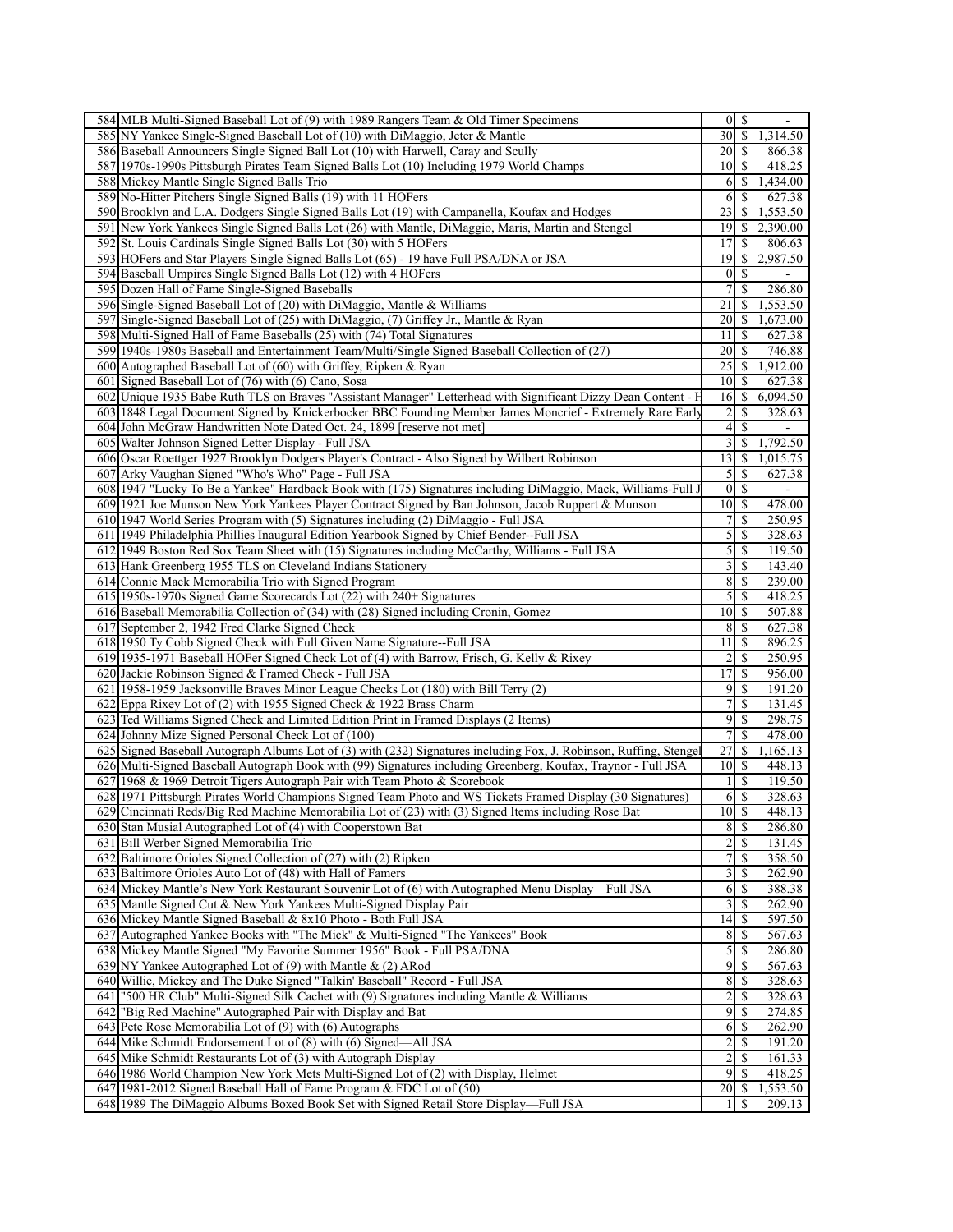| 649 1989 Ken Griffey Jr. Rookie Year Autograph Lot of (3) with Mother's Cookies Display $\&$ (2) Candy Wrappers                                                                                    | $\overline{2}$<br><sup>\$</sup><br>191.20                 |
|----------------------------------------------------------------------------------------------------------------------------------------------------------------------------------------------------|-----------------------------------------------------------|
| 650 Signed Framed Baseball Display Lot of (3) & Mays Signed Bat                                                                                                                                    | 4<br>\$<br>215.10                                         |
| 651 HOF Signed Baseball & Photo Lot of (6) with Aaron, (2) DiMaggio, (2) Mays                                                                                                                      | 14<br>746.88<br>\$                                        |
| 652 Single Signed Balls (7) with Aaron and Mays plus Stargell Signed Bat                                                                                                                           | $15$ $\frac{1}{2}$<br>537.75                              |
| 653 Autographed Baseball HOFer Bat & Ball Lot of (11) with Mays                                                                                                                                    | 22<br>\$<br>956.00                                        |
| 654 Mike Trout Signed Photograph & Batting Glove                                                                                                                                                   | \$<br>358.50<br>1                                         |
| 655 Bryce Harper Signed 2013 MLB Home Run Derby Cap - Full JSA                                                                                                                                     | 6<br>S<br>191.20                                          |
| 656 2009 New York Yankees Signed Replica Hat with (12) Signatures including Jeter & Rivera                                                                                                         | 507.88<br>10<br>\$                                        |
| 657 Derek Jeter Signed "Old Yankee Stadium" Original Seat Back                                                                                                                                     | 9<br>\$<br>388.38                                         |
| 658 Derek Jeter Signed Rawlings Store Model Glove                                                                                                                                                  | 7<br>S<br>478.00                                          |
| 659 Mariano Rivera Signed Game Model Glove                                                                                                                                                         | $\mathbb{S}$<br>597.50<br>11                              |
|                                                                                                                                                                                                    | \$<br>298.75                                              |
| 660 Andy Pettitte Signed Game Model Glove with "19 Postseason Wins" Inscription                                                                                                                    | 8                                                         |
| 661 Jorge Posada Signed Catchers Glove                                                                                                                                                             | 8<br><sup>\$</sup><br>143.40                              |
| 662 Mickey Mantle Boldly Single Signed Louisville Slugger K55 Bat                                                                                                                                  | 1,792.50<br>22<br>\$                                      |
| 663 Mickey Mantle Signed Limited Edition Bat - Full JSA                                                                                                                                            | 18<br>1,792.50<br>\$                                      |
| 664 Ted Williams Signed Limited Edition Bat - Full JSA                                                                                                                                             | 9<br>\$<br>537.75                                         |
| 665 Hank Louis Aaron Signed Bat - Full JSA                                                                                                                                                         | 22<br>\$<br>627.38                                        |
| 666 Roy Campanella Signed Bat - Full PSA/DNA with "9" Auto Grade                                                                                                                                   | 8<br>507.88<br>S                                          |
| 667 Sandy Koufax & Don Drysdale Signed Cooperstown Bat Pair - Both Full JSA                                                                                                                        | 13<br>$\mathbb{S}$<br>507.88                              |
| 668 Joe Torre & George Steinbrenner Dual-Signed Cooperstown Bat                                                                                                                                    | $\mathbb{S}$<br>298.75<br>11                              |
| 669 Nolan Ryan & Tom Seaver Signed Mets Cooperstown Bat                                                                                                                                            | 7<br><sup>\$</sup><br>227.05                              |
| 670 Multi-Signed HOF Bat with (74) Signatures including Aaron, Dickey, DiMaggio, Mays and Ripken Jr. - Full JSA                                                                                    | 17<br>\$<br>1,553.50                                      |
| 671 Multi-Signed Negro League Legends Bat - Full JSA                                                                                                                                               | 2<br>328.63<br>\$                                         |
| Multi-Signed HOFers Cooperstown Bat with (44) Signatures - Full JSA<br>672                                                                                                                         | 13<br><sup>\$</sup><br>418.25                             |
| 673 1960 & 1971 Pittsburgh Pirates World Champions Signed Reunion Team Bats Pair                                                                                                                   | 9<br>\$<br>274.85                                         |
| 674 Baseball Autographed Bat Lot of (6) with Hall of Famers                                                                                                                                        | 15<br>$\mathcal{S}$<br>448.13                             |
| 675 Cal Ripken Jr. Signed Baseball Bat Lot of (4)                                                                                                                                                  | 7<br>S<br>507.88                                          |
| 676 Derek Jeter Signed 2013 Game Model Bat                                                                                                                                                         | \$<br>448.13<br>11                                        |
| 677 1995 Chicago Cubs Team Bat with (23) Signatures including Sosa                                                                                                                                 | \$<br>$\boldsymbol{0}$                                    |
| 678 Scarce 1933 Goudey #31 Tony Lazzeri Signed Card - PSA/DNA Authentic [reserve not met]                                                                                                          | <sup>\$</sup><br> 4 <br>$\blacksquare$                    |
| 679 1952 Topps Baseball Signed Starter Set of (116) Different with (9) Hall of Famers & Tougher Examples                                                                                           | 23<br>S<br>2,868.00                                       |
| 680 1963 Fleer Baseball Autographed Near Set of (65/66) PSA/DNA Authentic Cards Plus Marked Checklist Card                                                                                         | 35<br>3,465.50<br>\$                                      |
| 681 1960-1969 Topps Signed Cards Lot (74) with 14 HOFers - PSA Authentic                                                                                                                           | 9<br>\$<br>896.25                                         |
| 682 1950s Bowman and Topps Signed Cards Lot (37) - PSA Authentic                                                                                                                                   | 4<br>\$<br>448.13                                         |
| 683 1957 Topps Autographed Baseball Card Lot of (30) with (7) HOFers                                                                                                                               | 657.25<br>20<br>S                                         |
| 684 Signed 1959 Topps Baseball #202 Roger Maris Card-SGC Authentic                                                                                                                                 | 10<br>537.75<br>\$                                        |
| 685 1968 Topps Mickey Mantle Signed Game Card - PSA/DNA Authentic                                                                                                                                  | 17<br>\$<br>657.25                                        |
|                                                                                                                                                                                                    |                                                           |
|                                                                                                                                                                                                    |                                                           |
| 686 1949-1975 Autographed Baseball Card Lot of (51) with Mantle, Aaron, Musial & Terry                                                                                                             | 25<br>1,792.50<br>-S                                      |
| 687 Roger Maris Signed 1972 Laughlin Great Feats #50 - JSA/Beckett Authentic                                                                                                                       | 7<br>597.50<br>\$                                         |
| 688 Willie Mays & Hank Aaron Dual-Signed Display                                                                                                                                                   | 5<br>\$<br>179.25                                         |
| 689 Autographed Baseball Greats/Heroes/Legends Card Lot of (62) with Greenberg, Hubbell, Mays & L. Waner                                                                                           | 20 <sup>1</sup><br><sup>\$</sup><br>627.38                |
| 690 Autographed Baseball Card Lot of (80) with (30) HOFers with Berra, Koufax, Jackson, Griffey, Musial & Martin                                                                                   | 597.50<br>16<br>S                                         |
| 691 Christy Mathewson Boldly Signed Large Cut - Full JSA & PSA/DNA NM-MT 8                                                                                                                         | 22<br>\$11,830.50                                         |
| 692<br>1843 Alexander Cartwright Father of Baseball Signed and Dated Receipt--Full JSA                                                                                                             | $\boldsymbol{7}$<br>1,912.00<br>\$                        |
| 693 William Hulbert Cut Signature - Full JSA [reserve not met]                                                                                                                                     | $\overline{\mathcal{A}}$<br>\$                            |
| 694 Vic Willis Signed Index Card - PSA MINT 9 Very Tough HOF Signature [reserve met]                                                                                                               | 13 \$ 8,723.50                                            |
| 695 1932 Walter Johnson Signed Album Page - Full JSA                                                                                                                                               | $16$ $\bar{s}$<br>926.13                                  |
| 696 Eddie Collins Signed Album Page - Full PSA/DNA                                                                                                                                                 | \$<br>215.10<br>$\left 4\right $                          |
| 697 1940 Babe Ruth Cut Signature - Full LOA                                                                                                                                                        | $\overline{7}$<br>2,509.50<br><sup>\$</sup>               |
| 698 Hack Wilson Cut Signature Display                                                                                                                                                              | $18$   \$<br>896.25                                       |
| 699 Herb Pennock Cut Signature Display                                                                                                                                                             | $\mathcal{S}$<br>358.50<br>-S                             |
| 700 Ty Cobb Signed & Framed Cut & Handwritten Envelope Display                                                                                                                                     | $\vert 4 \vert$<br><sup>\$</sup><br>687.13                |
| 701 Jimmie Foxx Signed Photo Postcard - Full JSA                                                                                                                                                   | 13<br><sup>\$</sup><br>627.38                             |
| 702 Tough" Baseball Autograph Lot of (6) with Landis, Simmons                                                                                                                                      | 687.13<br>111S                                            |
| 703 Chuck Klein Signature Cut                                                                                                                                                                      | $14$ $\frac{1}{3}$<br>388.38                              |
| 704 Turkey Stearns Signed & Inscribed Index Card                                                                                                                                                   | 20<br>926.13<br>S                                         |
| 705 Baseball Commissioner/League President Signed Cuts with Landis, Harridge & Giles                                                                                                               | 6<br>418.25<br>-S                                         |
| 706 Goose Goslin, Sam Rice & Clark Griffith Signed Cuts                                                                                                                                            | 8<br>262.90<br>-S                                         |
| 707 George Weiss & Ed Barrow Signed Check/Cut                                                                                                                                                      | $\frac{1}{2}$<br>119.50<br><b>S</b>                       |
| 708 Bill Veeck, Branch Rickey & Tom Yawkey Signed Cuts Trio                                                                                                                                        | $12 \mid$ \$<br>388.38                                    |
| 709 Jackie Robinson Cut Signature Display                                                                                                                                                          | 776.75<br>$6$ $\sqrt{5}$                                  |
| 710 Joe McCarthy & Walter Alston Signed Cut Pair                                                                                                                                                   | 2<br>131.45<br>S                                          |
| 711 Early 1950s Willie Mays Signed Postcard - SGC Authentic                                                                                                                                        | $\mathbf{1}$<br>239.00<br><sup>\$</sup>                   |
| 712 Pittsburgh Pirates HOFers Signed Cuts in Framed Display with Cuyler, Vaughan and P. Waner<br>713 Baseball Autographed Index Card Lot of (239) with (85) Different HOFers Including Fred Clarke | $12 \mid$ \$<br>806.63<br>17<br><sup>\$</sup><br>1,434.00 |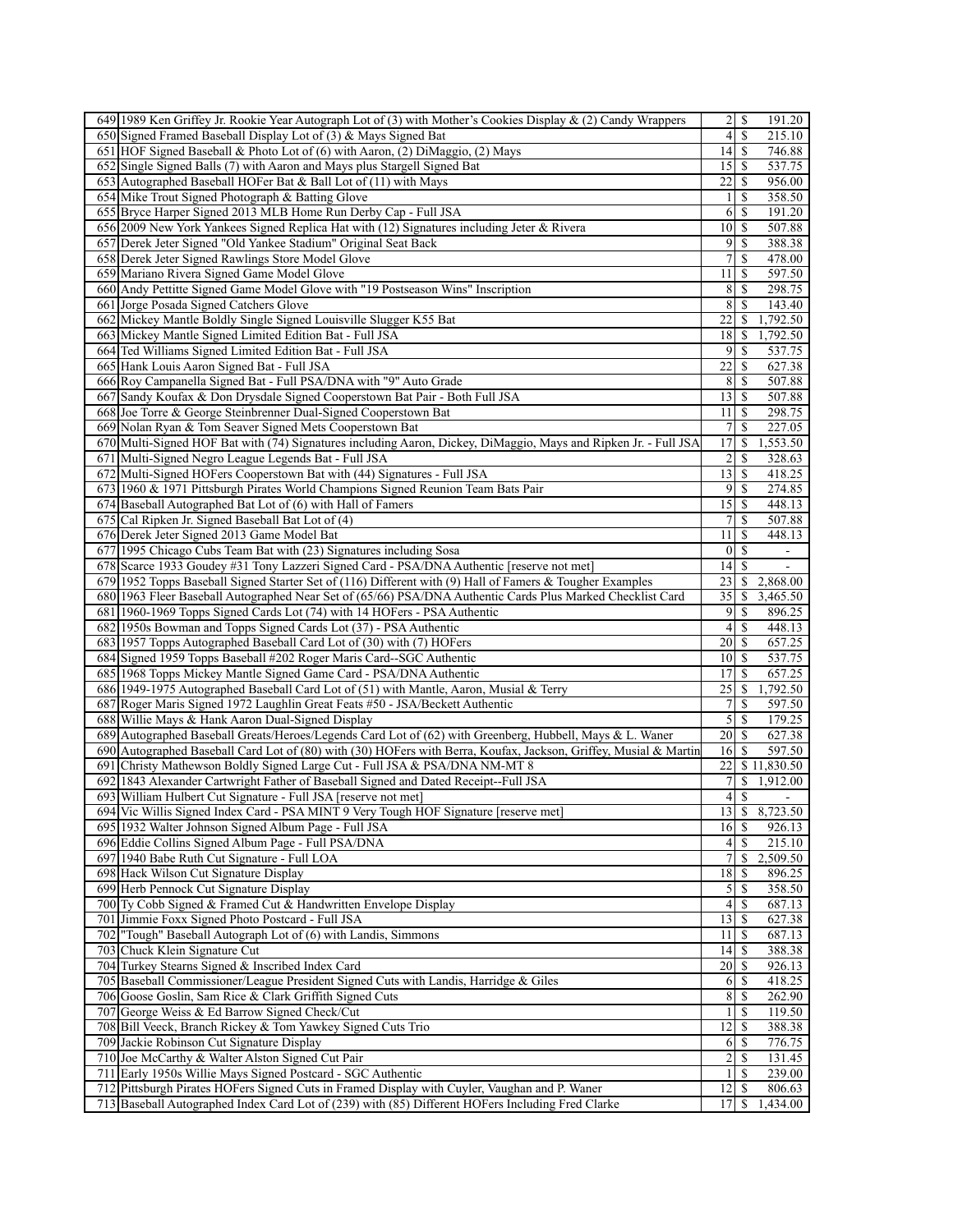| 714 1950s-1960s Baseball Autographed GPC Lot of (145) with (19) HOFers Including Sam Crawford & Paul Waner                                                        |                           | 448.13                            |
|-------------------------------------------------------------------------------------------------------------------------------------------------------------------|---------------------------|-----------------------------------|
| 715 Baseball Autographed Cuts & Index Card Lot of (150+) with Many Hall of Famers                                                                                 | 17                        | \$<br>866.38                      |
| 716 Hall of Famers Signed Index Cards Lot (47)                                                                                                                    | 61                        | $\mathbb{S}$<br>328.63            |
| 717 Harry Hooper Signed Index Cards Lot (21)                                                                                                                      | $11 \mid S$               | 286.80                            |
| 718 Mantle and Musial Signed Index Card and Large Cut in Framed Display - PSA Authentic                                                                           | 12                        | \$<br>250.95                      |
| 719 Herb Pennock Signature Cut on Yellow HOF Plaque Postcard                                                                                                      | 8                         | \$<br>328.63                      |
| Hank Aaron Boldly Signed Yellow HOF Plaque Postcards Lot (20)<br>720                                                                                              | 14                        | -S<br>896.25                      |
| 721 Roberto Alomar Signed Yellow HOF Plaque Postcards (10)                                                                                                        | 10                        | 298.75<br>-S                      |
| 722 Ernie Banks Signed Yellow HOF Plaque Postcards (20)                                                                                                           | $\overline{7}$            | \$<br>507.88                      |
| 723 Gary Carter Signed Yellow HOF Plaque Postcards (20)                                                                                                           | 13                        | <sup>\$</sup><br>567.63           |
| 724 Whitey Ford Signed Yellow HOF Plaque Postcards (20)                                                                                                           | $\frac{4}{3}$             | 298.75<br>\$                      |
| 725 Barry Larkin Signed Yellow HOF Plaque Postcards (20)                                                                                                          | 8                         | \$<br>298.75                      |
|                                                                                                                                                                   |                           |                                   |
| 726 Bill Mazeroski Signed Yellow HOF Plaque Postcards (20)                                                                                                        | $\frac{3}{3}$             | <sup>\$</sup><br>227.05           |
| 727 Joe Morgan Signed Yellow HOF Plaque Postcards (20)                                                                                                            | $\mathfrak{S}$            | $\mathbb{S}$<br>274.85            |
| 728 Enos Slaughter Signed Yellow HOF Plaque Postcards (25)                                                                                                        | $\frac{1}{2}$             | <sup>\$</sup><br>119.50           |
| Ozzie Smith Signed Yellow HOF Plaque Postcards (20)<br>729                                                                                                        | 61                        | -\$<br>388.38                     |
| 730 Baseball Hall of Fame Signed Plaque Postcards & First Day Cover Lot of (30) with DiMaggio, Koufax, Terry &                                                    | 14                        | -S<br>956.00                      |
| 731 1946-48 Oakland Oaks Memorabilia Lot of (30) with Signed Stengel Card                                                                                         | $\vert 4 \vert$           | S<br>155.35                       |
| 732 Mickey Mantle & Billy Martin Signed Cut - Full JSA                                                                                                            | $\left 4\right $          | \$<br>388.38                      |
| 733 DiMaggio Brothers Signed Cut Trio                                                                                                                             | $\overline{2}$            | \$<br>131.45                      |
| 734 HOFers Signed Postcards, Cachets and Others (18 Items) With Mantle, Aaron and Koufax                                                                          | 12                        | <sup>\$</sup><br>627.38           |
| 735 Signed Perez-Steele Celebration Postcard Trio with Mantle & Williams                                                                                          | 9                         | \$<br>286.80                      |
| 736 Perez-Steele Complete Series 1-15 Run with (70) Signed including Bush, DiMaggio, Mantle & Williams                                                            | 19                        | 1,673.00<br>\$.                   |
| 737 Babe Ruth Signed 8x10 Photograph Dated 1933 - Full JSA                                                                                                        | 14                        | 2,390.00<br>\$                    |
| 738 Lou Gehrig and Babe Ruth 1928 Thorne Photo - Signed by Gehrig Only                                                                                            | 29                        | 2,987.50<br>\$                    |
| 739 Ty Cobb Signed Photo with 1950 Date Inscription--Full JSA                                                                                                     | 22                        | S<br>1,912.00                     |
| 740 Honus Wagner Signed Photograph - Full PSA/DNA                                                                                                                 | 16                        | <sup>\$</sup><br>985.88           |
|                                                                                                                                                                   |                           |                                   |
| 741 Dazzy Vance Boldly Signed Magazine Photo                                                                                                                      | 2                         | \$<br>191.20                      |
| 742 Mantle, DiMaggio & T. Williams Signed Photograph Display - Full JSA                                                                                           | 6                         | 746.88<br>\$                      |
| 743 New York Centerfielders Signed 11x14 with DiMaggio, Mantle, Mays & Snider - Full JSA                                                                          | 9                         | 478.00<br>$\mathbb{S}$            |
| 744 1974 Baseball HOF Inductee Signed Photo with Bell, Mantle - Full JSA                                                                                          | $\overline{7}$            | \$<br>418.25                      |
| 745 DiMaggio, Ford, Mantle & Martin Signed 8x10 - Full JSA                                                                                                        | 8                         | -S<br>537.75                      |
| 746 Multi-Signed Yankee Legends 8x10 with (4) Signatures including DiMaggio & Mantle - Full JSA                                                                   | 8                         | $\mathbb{S}$<br>537.75            |
| 747 Mantle, Williams & Berra Signed 11x14 Photograph - Full JSA                                                                                                   | $\frac{4}{3}$             | \$<br>328.63                      |
| 748 Mickey Mantle & Roger Maris Framed Display with Signed Photo Pair - Each Full PSA                                                                             | 11                        | S<br>537.75                       |
| 749 1971 Baltimore Orioles "20 Game Winner" Multi-Signed 8x10 Photograph                                                                                          | $\left 4\right $          | \$<br>203.15                      |
| 750 Norm Cash Signed 8x10 Color Photo--JSA Certified                                                                                                              | 6                         | \$<br>179.25                      |
| 751 Mickey Mantle Signed Limited Edition Display Pair                                                                                                             | $19$ $\sqrt{5}$           | 1,434.00                          |
| 752 Mickey Mantle & Bill Dickey Signed 8x10 Photograph - Full JSA                                                                                                 | 3                         | \$<br>274.85                      |
| 753 Multi-Signed 8x10 Photograph with Mantle & Martin - Full PSA                                                                                                  | $\overline{\mathbf{3}}$   | \$<br>215.10                      |
| 754 Joe (Full JSA) & Dom DiMaggio Signed 8x10 Photograph Pair - Both Full Name Variations                                                                         | 1                         | \$<br>179.25                      |
| 755 Gerald Ford Signed 8x10 Photo Pair with Bench, Yaz                                                                                                            | 10                        | -S<br>358.50                      |
| 756 Mantle, Williams & DiMaggio Signed Display Trio                                                                                                               | 8 <sup>1</sup>            | $\mathbf{\hat{s}}$<br>507.88      |
| 757 Dual-Signed Baseball 8x10 Pair with DiMaggio & Mantle - Both Full JSA                                                                                         | $\left 4\right $          | $\mathbb{S}$<br>388.38            |
| 758 Derek Jeter Memorabilia Duo with Signed 16x20                                                                                                                 | $\left 4\right $          | \$<br>274.85                      |
| 759 1998 World Series Champion NY Yankees Photo Display with (21) Signatures                                                                                      |                           | 8S<br>627.38                      |
| 760 New York Yankees Signed Display Trio with Mantle                                                                                                              | $3 \overline{\smash{)}8}$ |                                   |
|                                                                                                                                                                   |                           | 143.40                            |
| 761 Autographed Baseball Stars/HOFers Lot with (4) Displays & Bat                                                                                                 | 7                         | 328.63<br>-S                      |
| 762 "21 League Batting Titles" Display with (3) Signatures including Gwynn, Williams                                                                              |                           | 418.25                            |
| 763 Multi-Signed NY Yankee Stars 16x20 Lot of (5)                                                                                                                 | $7\vert$                  | -S<br>358.50                      |
| 764 Multi-Signed Baseball Hall of Fame Induction Photo Lot of (5)                                                                                                 | $\overline{5}$            | 328.63<br><sup>\$</sup>           |
| 765 Ted Williams Signed 8x10 Photo Lot of (5) Different - All Full JSA                                                                                            | $\bf 8$                   | 507.88<br>-S                      |
| 766 Baseball Legends Signed 11x14 Sepia Photograph Lot of (5) with DiMaggio, Mantle, Williams                                                                     | 8                         | S<br>627.38                       |
|                                                                                                                                                                   |                           | 262.90<br>-S                      |
| 767 Multi-Signed Philadelphia Phillies 16x20 Lot of (7)                                                                                                           | $\overline{3}$            |                                   |
| 768 Multi-Signed NY Baseball 16x20 Lot of (9)                                                                                                                     | $\overline{5}$            | 227.05<br><sup>\$</sup>           |
| 769 New York Yankees 16x20 Lot of (10) with Jeter                                                                                                                 | 6                         | \$<br>478.00                      |
| 770 Single-Signed Cal Ripken Jr. 8x10 Photo Lot of (11)                                                                                                           | $\overline{\mathbf{3}}$   | 358.50<br>-S                      |
|                                                                                                                                                                   |                           | <sup>\$</sup>                     |
| 771 Baseball Signed 16x20 Lot of (12) with Ripken Jr.<br>772 Baseball Autographed $11x14$ Lot of (13) with Ichiro, Ryan & Terry                                   | $\mathcal{S}$             | 418.25<br>358.50<br>\$.           |
|                                                                                                                                                                   | $\frac{3}{2}$             | <sup>\$</sup>                     |
| 773 Baseball Signed Hall of Fame Induction 8x10 Placard Lot of (13) with Drysdale                                                                                 | $\overline{3}$            | 262.90                            |
| 774 THIS LOT HAS BEEN WITHDRAWN                                                                                                                                   | $0 \mid S$                | $\blacksquare$                    |
| 775 THIS LOT HAS BEEN WITHDRAWN                                                                                                                                   | $\overline{0}$            | -S                                |
| 776 THIS LOT HAS BEEN WITHDRAWN                                                                                                                                   | 0                         | <sup>\$</sup>                     |
| 777 Brooklyn Dodgers Autographed Lot of (17) Items including Koufax (Full JSA)<br>778 Single-Signed Baseball 8x10 Photo Lot of (17) Each with Full Name Variation | $\frac{1}{2}$             | 388.38<br><sup>\$</sup><br>239.00 |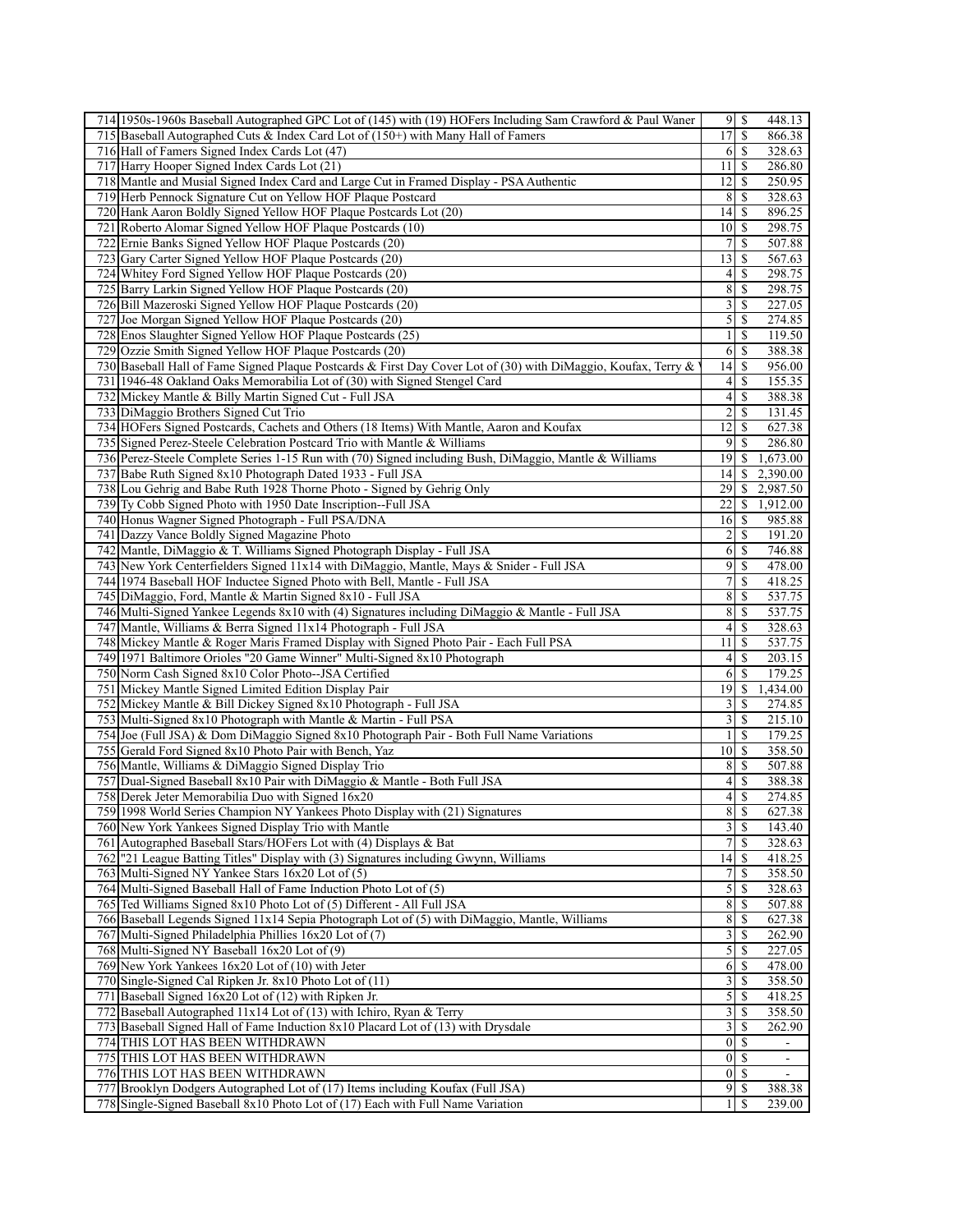| 779 THIS LOT HAS BEEN WITHDRAWN                                                                                                                                                                | $0 \mid S$                                 |
|------------------------------------------------------------------------------------------------------------------------------------------------------------------------------------------------|--------------------------------------------|
| 780 Multi-Signed Baseball Flats Lot of (22) with DiMaggio/Williams, Ripken/Ryan                                                                                                                | 21<br>\$<br>866.38                         |
| 781 Baseball Signed Photo and Matted Cut Display Lot of (27) with Dickey, Hubbell & Marquard                                                                                                   | 2<br>250.95<br>\$                          |
| 782 Baseball Autographed Flats Lot of (33) with Griffey Jr., Williams                                                                                                                          | $\mathfrak{S}$<br><sup>\$</sup><br>298.75  |
| Baseball Hall of Fame Induction Day Signed Photo Lot of (43) with Gwynn, Ripken Jr & Williams<br>7831                                                                                          | 12<br>\$<br>926.13                         |
| 784 Mostly Baltimore Orioles Autographed Lot of (63) Items with Ripken Photo                                                                                                                   | 10<br>448.13<br>S                          |
| 785 NY Giants Signed & Unsigned Treasure Chest of (65)                                                                                                                                         | 95.60<br>$\vert 4 \vert$<br><sup>\$</sup>  |
| 786 Single-Signed Baseball 8x10 Lot of (170+) with Ryan, Williams                                                                                                                              | 17<br>1,045.63<br>\$                       |
|                                                                                                                                                                                                | 13<br>836.50                               |
| 787 1989 Mantle & Mays Signed Marriott Prints - Both Marriott LOA                                                                                                                              | S                                          |
| 788 Mickey Mantle Signed LE 306th Home Run Lithograph - Full JSA                                                                                                                               | 7<br>478.00<br>\$                          |
| 789 Mickey Mantle Signed LE Burt Silverman Lithograph - Full JSA                                                                                                                               | 8<br>448.13<br>\$                          |
| 790 Nolan Ryan and His 7 No-Hitter Catchers Signed Display (8 Signatures)                                                                                                                      | 19S<br>418.25                              |
| 791 1951 Topps Magic Football Complete Set of (75) Cards                                                                                                                                       | 11<br>627.38<br>-S                         |
| 792 1948-52 Football Exhibit Partial Set (32/59) plus 1948 Sports Champions Examples (5)                                                                                                       | -S<br>687.13<br>10                         |
| 793 1951 Bowman Football #32 Y.A. Tittle PSA NM-MT 8                                                                                                                                           | 10<br><sup>\$</sup><br>250.95              |
| 794 1951 Topps Magic Football PSA Graded Group of (10) Different with Keys                                                                                                                     | 10<br>262.90<br>-S                         |
| 795 1955 Topps All-American Football Near Set of (87/100) Cards with Most Stars Including (11) PSA Graded                                                                                      | 9<br>\$<br>1,912.00                        |
| 796 1950-1952 Bowman & Topps Football Card Collection of (170) Cards with Many Hall of Famers & Stars                                                                                          | 6<br>896.25<br>S                           |
| 797 1955 Topps All-American Football Complete Set of (100) Cards                                                                                                                               | 14<br>\$<br>1,912.00                       |
| 798 1948-1952 Exhibit W468 Black & White Football Card Lot of (27)                                                                                                                             | 17<br>S<br>956.00                          |
| 799 1953 Bowman Football #56 Y.A. Tittle - PSA NM-MT 8                                                                                                                                         | S<br>507.88<br>11 <sup> </sup>             |
| 800 1958 Topps Football # 62 Jim Brown RC - SGC 80 EX/NM 6                                                                                                                                     | 18<br>\$<br>776.75                         |
| 801 1959 Topps Football Complete Set (176/176) with (44) PSA Graded Cards-Sharp!                                                                                                               | 29<br>2,151.00<br>\$                       |
|                                                                                                                                                                                                |                                            |
| 802 1961 Topps Football Complete Set of (198/198) Cards                                                                                                                                        | 597.50<br>6<br>\$                          |
| 803 1961 Topps Football Five-Cent Display Box Plus (49) Wrappers                                                                                                                               | 31<br>896.25<br>\$                         |
| 804 1961 Nu-Card Football Unopened Wax Box of (24) Packs--BBCE Wrapped                                                                                                                         | 8<br>507.88<br>S                           |
| 805 1948-1955 Bowman Football Hall of Fame & Star Collection of (60) Cards                                                                                                                     | 15<br>1,195.00<br>\$                       |
| 806 1962 Post Cereal Football Complete Set of (200) Cards                                                                                                                                      | 3,465.50<br>29<br>\$                       |
| 807 1955-1964 Football Hall of Fame & Star Collection of (133) Cards with Brown RC                                                                                                             | $12 \mid$ \$<br>2,868.00                   |
| 808 1961 Fleer & 1963 Topps Football Starter Sets                                                                                                                                              | 8<br>448.13<br>-S                          |
| 809 1961-1965 Football Shoebox Collection of (403) Cards with Many Hall of Famers & Stars                                                                                                      | 14<br><sup>\$</sup><br>687.13              |
| 810 1966 Topps Football Complete Set (132/132) with (3) Graded Stars                                                                                                                           | 13<br><sup>\$</sup><br>687.13              |
| 811 1967 Topps Football Complete Set of (132) Cards                                                                                                                                            | 12<br><sup>\$</sup><br>537.75              |
| 812 1954-1967 Football Shoebox Collection of (1,048) Cards with Many Hall of Famers & Stars                                                                                                    | 26<br>\$<br>1,434.00                       |
| 813 1955-1968 Football Shoebox Collection of (1,298) Cards with Many Hall of Famers & Stars Including Brown an                                                                                 | 20<br>985.88<br>S                          |
| 814 1955-1969 Topps, Philadelphia Gum & Fleer Football Collection of (2,991) Cards                                                                                                             | 15<br>956.00<br>\$                         |
| 815 1968 & 1970 Topps Football Complete Set Pair                                                                                                                                               | 22<br>1,195.00<br>\$                       |
| 816 1969 Topps Football Group of (291) Cards Including Stars                                                                                                                                   | 28<br>896.25<br>-S                         |
| 817 1955-1979 Football Shoebox Collection of (329) Cards with Many Hall of Famers & Stars                                                                                                      | 13<br>$\mathbb{S}$<br>358.50               |
| 818 1966-1976 Chicago Bears Hall of Fame Trio with Butkus, Payton & Sayers                                                                                                                     | 8<br>388.38<br>\$                          |
| 819 1976 Topps Football #148 Walter Payton Rookie PSA Mint 9                                                                                                                                   | $\overline{9}$<br>1,912.00<br>\$           |
| 820 1970-1981 Topps Football Group of (6) Complete Sets                                                                                                                                        | \$<br>2,031.50<br>23                       |
| 821 1964-1979 Topps & Philadelphia Football Group of (473) Cards with Mostly Hall of Famers & Stars                                                                                            | 26<br>$\mathbb{S}$<br>2,748.50             |
| 822 1969-1979 Topps Football Collection (4,000+) with Hall of Famers & Stars                                                                                                                   | S<br>448.13<br>11                          |
| 823 1972-1979 Topps Football Collection (6,400+) Comprising Near Sets                                                                                                                          | \$<br>17<br>776.75                         |
| 824 1970-1983 Topps Football Singles Hoard of (23,700+) Cards                                                                                                                                  | 18S<br>657.25                              |
| 825 Mostly 1980-Modern Football Hall of Famers & Star Collection of (559) Cards with Many Rookies                                                                                              | 33<br>3,704.50<br><sup>\$</sup>            |
| 826(24) 1980 Topps Football Wax Pack Racks                                                                                                                                                     | $15$ $\sqrt{5}$<br>717.00                  |
|                                                                                                                                                                                                |                                            |
| 827 (12) 1981 Topps Football Grocery Rack Packs                                                                                                                                                | 16<br>-S<br>717.00                         |
| 828 1981 & 1984 Topps Football Grocery Rack Packs with Montana & Marino Rookies Showing                                                                                                        | 14<br>388.38<br><sup>\$</sup>              |
| 829 2007 Playoff National Treasures Football Hall of Fame Certified Autographs (37)                                                                                                            |                                            |
|                                                                                                                                                                                                | 35<br>2,390.00<br>\$.                      |
| 830 2007 National Treasures Football Signature Trios of Manning Family #/15                                                                                                                    | 17<br>328.63<br>S                          |
| 831 2008 Upper Deck Football Heroes Certified Autographs & Game-Used Lot of (10)                                                                                                               | 537.75<br>11<br>S                          |
| 832 2009 Upper Deck Football Heroes Certified Autographs & Game-Used Card Lot of (11)                                                                                                          | 5<br>298.75<br>S                           |
| 833 2009 Upper Deck Football Heroes Dual-Signed Certified Autograph Pair: Manning & Romo                                                                                                       | 9<br><sup>\$</sup><br>250.95               |
| 834 Duke Slater Handwritten Signed Index Card - First NFL African-American Lineman (1926)                                                                                                      | 26<br>\$<br>5,855.50                       |
| 835 1946 Army vs. Notre Dame "Game of the Century" Program, Menus (2) and Related Signed Items (6)                                                                                             | 239.00<br>\$<br>1                          |
| 836 1953 Bowman Football Signed Starter Set of (41/96) Cards with (9) Hall of Famers                                                                                                           | 11<br><sup>\$</sup><br>567.63              |
| 837 Sept. 3, 1962 Packers vs. Giants Program with (33) Signatures including Hornung, Nitschke & Starr - Full JSA                                                                               | 6<br>\$<br>627.38                          |
| 838 1961-Modern Autographed Football Card Lot of (76) with (28) HOFers                                                                                                                         | 9<br>\$<br>567.63                          |
|                                                                                                                                                                                                | 14<br>S<br>866.38                          |
| 839 1988 Swell Gum Pro Football Hall of Fame Complete Set of (144) Cards with (94/99) Possible Autographs<br>840 1953-Modern Baltimore Colts Autographed Card Lot of (59) with (49) Vintage    | 239.00<br>10<br>S                          |
|                                                                                                                                                                                                | <sup>\$</sup><br>$\vert 0 \vert$           |
| 841 Interesting Baltimore Colts Coach/Owner Signed Trio with Graham, Modell, Shula<br>842 Baltimore Colts Large Format Display Lot of (5) with Unitas Autograph & Gunther Beer Team Photo Sign | $\left 4\right $<br>$\mathbb{S}$<br>107.55 |
| 843 Johnny Unitas Autographed Football                                                                                                                                                         | <sup>\$</sup><br>6<br>274.85               |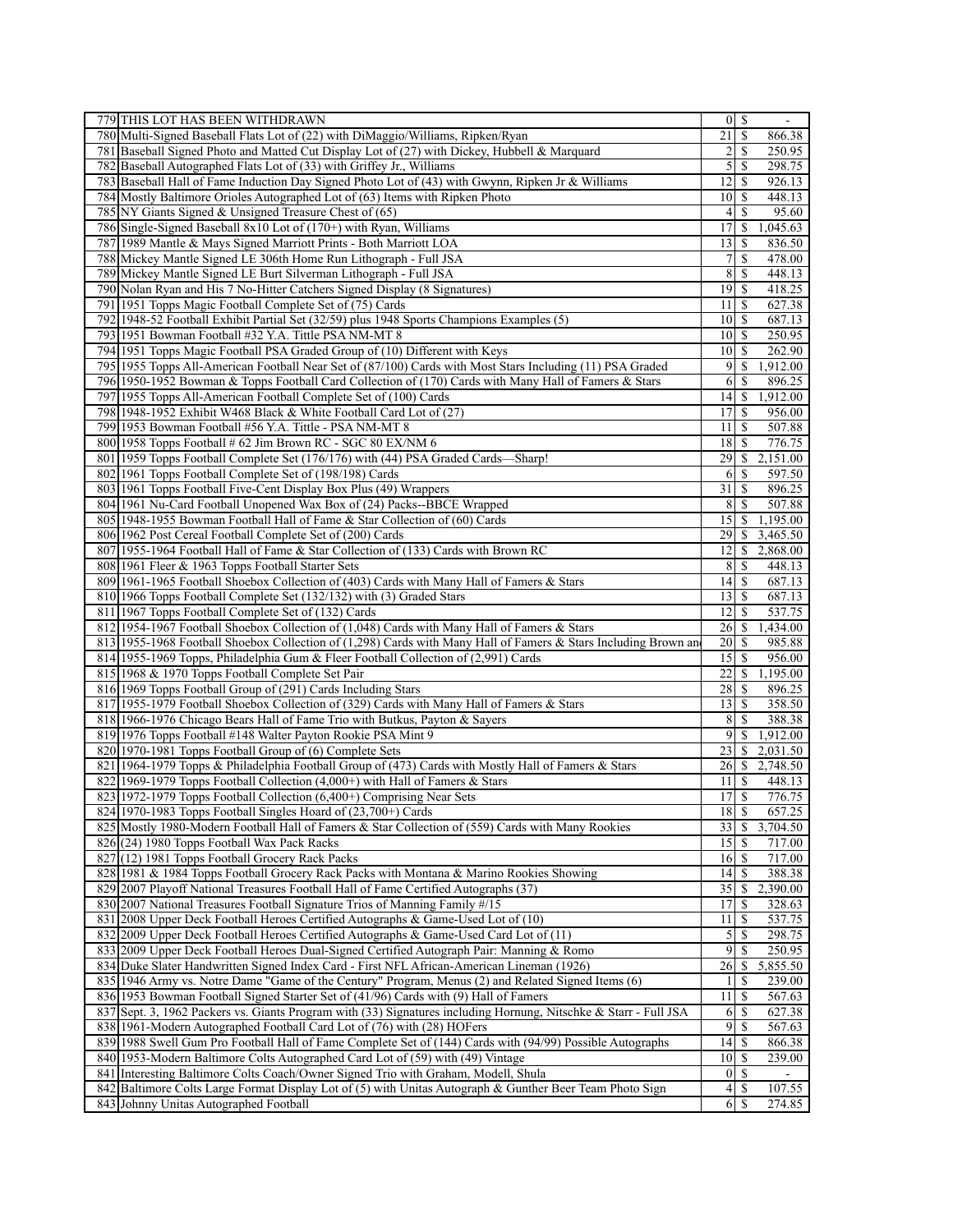|     | 844 Baltimore Colts Autographed Lot of (7) with (4) Signed Helmets                                               |                         |               | 717.00                   |
|-----|------------------------------------------------------------------------------------------------------------------|-------------------------|---------------|--------------------------|
|     | 845 Baltimore Colts Multi/Team-Signed Flats Lot of (15) with Unitas                                              | 5 <sup>1</sup>          | <sup>\$</sup> | 250.95                   |
|     | 846 Baltimore Colts Signed Photo Lot of (37) with Unitas                                                         | $\mathfrak{S}$          | $\mathbb{S}$  | 358.50                   |
|     | 847 Baltimore Colts Autographed Flats Lot of (36) with (3) Unitas                                                | $\mathfrak{S}$          | <sup>\$</sup> | 358.50                   |
|     | 848 1972 Dolphins 30th Anniversary Team Ball with (46) Signatures including Shula & Warfield                     | $\mathbf{1}$            | \$            | 717.00                   |
|     | 849 Undefeated 1972 Dolphins "The Perfect Season" LE Book with (53) Signatures including Csonka, Griese & Mori   | 11                      | <sup>\$</sup> | 687.13                   |
|     | 850 Super Bowl III New York Jets Multi-Signed Helmet & Display Pair - Each with (24) Signatures including Namatl | 4                       | \$            | 597.50                   |
|     | 851 Multi-Signed "Chicago Bears Legends" Football with Butkus, Ditka, Payton & Sayers                            | 10 <sup>1</sup>         | <sup>\$</sup> | 627.38                   |
|     | 852 1983 New England Patriots Team Signed Football (41 Signatures)                                               | $\overline{0}$          | <sup>\$</sup> | $\blacksquare$           |
|     | 853 World Champion 1986 New York Giants Full-Size Riddell Helmet with (39) Signatures including Carson, Taylor   | $\overline{c}$          | <sup>\$</sup> | 388.38                   |
|     | 854 New York Giants Autographed Lot of (2) with Manning Helmet                                                   | 9                       | \$            | 358.50                   |
|     | 855 Tampa Bay Buccaneers Memorabilia & Card Collection of (125+)                                                 | $\overline{4}$          | S             | 215.10                   |
|     | 856 (380) 1956-2000s Football Signed Cards with (94) Hall of Famers                                              | 16                      | S             | 1,314.50                 |
|     | 857 Football HOFer Autographed Card Lot of (53) with Graham, Grange, Hirsch, Nagurski, Nitschke & O.J.           | 13                      | \$            | 597.50                   |
|     | 858 Signed Football Card Lot of (33) with Elway, Favre                                                           | 4                       | \$            | 298.75                   |
|     |                                                                                                                  | $\overline{\mathbf{3}}$ | $\mathbb{S}$  | 203.15                   |
|     | 859 1985 McDonalds Chicago Bears Football Card Set of (32) with Store Display Sign & Payton Autograph Card       |                         |               |                          |
|     | 860 Single-Signed Football 11x14 and 16x20 Photograph Lot of (22) with Ditka                                     | 5                       | \$            | 597.50                   |
|     | 861 Signed 11x14 & 16x20 Football Photo Lot of (11) with Eli, Favre                                              | 2                       | \$            | 388.38                   |
| 862 | Heisman Trophy Winners LE Gold Full-Size Helmet with (28) Autographs including Lattner, Sanders                  | 11                      | \$            | 657.25                   |
|     | 863   "Quarterback Legends" Signed Lot of (5) with Montana Helmet                                                | $\overline{9}$          | \$            | 388.38                   |
|     | 864 Quarterback Legends Single-Signed Lot of (4) with Aikman, Favre, Montana                                     | 4                       | S             | 215.10                   |
|     | 865 Football Signed 16x20 Lot of (8) with Multi-Signed and Multiple Inscriptions                                 | $\mathfrak{S}$          | \$            | 298.75                   |
|     | 866 NFL and Collegiate HOFers Signed Ephemera Lot (58 Signatures)                                                | 12                      | \$            | 836.50                   |
|     | 867 Pro/College Football HOFer and Star Autographed Flats Lot of (48) with Brown, Unitas, Paterno & Sayers       | 5                       | S             | 286.80                   |
|     | 868 Football Correspondence Lot of (117) with HOF Autographs                                                     | 38                      | \$            | 2,629.00                 |
|     | 869 Johnny Unitas & Gale Sayers Dual-Signed 1970 Charlton Professional Football #1 Comic Book--JSA Certified     | 1                       | <b>S</b>      | 119.50                   |
|     | 870 Jim Brown Autographed Dirty Dozen Lot of (2) with Movie Poster Display & Comic Book                          | $\overline{\mathbf{3}}$ | <sup>\$</sup> | 262.90                   |
|     | 871 1975-1980 Super Bowl Signed Programs (4)                                                                     | 7                       | \$            | 191.20                   |
|     | 872 Walter Payton Signed Program - Full JSA                                                                      | $\mathbf{1}$            | \$            | 179.25                   |
|     | 873 Walter Payton Autographed Index Card Lot of (3)--All PSA/DNA Certified                                       | 5                       | \$            | 167.30                   |
|     | 874 Jerry Rice Signed Limited Edition Football                                                                   | $\boldsymbol{0}$        | S             | $\overline{\phantom{a}}$ |
|     | 875 Andrew Luck Single-Signed Football                                                                           |                         | $0\sqrt{S}$   |                          |
|     | 876 1926 Shotwell's Red Grange Candy Bar Wrapper                                                                 | 10 <sup>1</sup>         | -S            | 836.50                   |
|     | 877 Circa 1930s-1940s Washington Redskins Pair of Rare Souvenirs with Pennant & Pin                              | 3                       | \$            | 418.25                   |
|     | 878 1920s-1940s Football Helmets (6) and Shoulder Pads (2) Lot                                                   | 19                      | \$            | 1,314.50                 |
|     | 879 1970s Joe Namath Arrow Formal Shirt in Original Box plus Store Display Sign & Artwork                        | $\left 4\right $        | -S            | 250.95                   |
|     | 880 1980s Brig Owens Washington Redskins Game-Used Jersey                                                        | 12                      | \$            | 250.95                   |
|     | 881 LeSean McCoy "2013 NFL Rushing Leader" TAG-Heuer Watch                                                       | $\vert 0 \vert$         | <sup>\$</sup> |                          |
|     | 882 1958 Baltimore Colts World Champions National Bohemian Beer Point of Sale Sign                               | 6                       | <sup>\$</sup> | 388.38                   |
|     |                                                                                                                  | 1                       | \$            |                          |
|     | 883 Baltimore Colts Sideline & Space Blanket Lot of (2)                                                          |                         |               | 59.75                    |
|     | 884 Baltimore Colts Bag/Duffle Lot of (3)                                                                        | $\mathbf{1}$            | \$            | 59.75                    |
|     | 885 Baltimore Colts Apparel Lot of (6) with Jacket, Scarf                                                        | $\boldsymbol{0}$        | \$            | $\overline{\phantom{a}}$ |
|     | 886 Baltimore Colts Souvenir Collection of (30) with (2) Decanters & Super Bowl Commemoratives                   | $\left 4\right $        | $\mathbb{S}$  | 298.75                   |
|     | 887 Johnny Unitas Memorabilia Collection of (23) with (2) Games                                                  | 17                      | \$            | 286.80                   |
|     | 888 1954-1965 Baltimore Colts Large Format Wire Photo Lot of (10) with (4) 1959 NFL Championship Game            | 4                       | \$            | 131.45                   |
|     | 889 1947-1977 Baltimore Colts Team Photo Lot of (33) All Different                                               | 16S                     |               | 537.75                   |
|     | 890 1940s-1970s Baltimore Colts Photo Lot of (120+) with AAFC & Early-NFL Emphasis                               | $\overline{19}$ \$      |               | 448.13                   |
|     | 891 1940s-2000s Baltimore Colts Memorabilia Treasure Chest                                                       | 10 <sup> </sup>         | -S            | 478.00                   |
|     | 892 Baltimore Colts Treasure Chest of $(100+)$ Publications & Ephemera                                           | 13                      | \$            | 687.13                   |
|     | 893 Ray Lewis 2012 Super Bowl Original Artwork by Dan Duffy                                                      | $\boldsymbol{0}$        | <sup>\$</sup> |                          |
|     | 894 2014 Brent Grimes Game-Used Dolphins Jersey                                                                  | 5                       | S             | 167.30                   |
|     | 895 Miami Dolphins Game-Issued Pair with Ajayi Cleats & R. Brown Gloves                                          | $\overline{\mathbf{c}}$ | \$            | 71.70                    |
|     | 896 1912 University of Notre Dame Yearbook with Knute Rockne                                                     | $\left 4\right $        | -S            | 274.85                   |
|     | 897 October 18, 1924 Illinois vs. Michigan Homecoming Program - Red Grange 407 Yards & 5 TDs                     | 3                       | \$            | 83.65                    |
|     | 898 1930s-1940s Football Guides and Magazines (10)                                                               | $\mathbf{1}$            | \$            | 119.50                   |
|     | 899 1964 NFL Championship Game Program & Full Ticket                                                             | 6                       | -S            | 448.13                   |
|     | 900 September 12, 1964 New York Jets Shea Stadium Inaugural Game Program                                         | 4                       | S             | 107.55                   |
|     | 901 1947-1973 Baltimore Colts Program and Media Guide Lot of (96) with 1947 AAFC & 1959 NFL Championship         | $\overline{9}$          | <sup>\$</sup> | 567.63                   |
|     | 902 1950s-1970s NFL Programs and Yearbooks (22 Different)                                                        | 7                       | \$            | 250.95                   |
|     | 903 1955-1980 Baltimore Colts Program & Ticket Stub Lot of (177) with Super Bowl III Program                     | 24                      | S             | 896.25                   |
|     | 904 1930s-1980s College Football Publications Lot (24)                                                           | $\overline{2}$          | \$            | 131.45                   |
|     | 905 1967-2013 Super Bowl Program Consecutive Run of (47) with I to XLVII                                         | 25                      | \$            | 2,270.50                 |
|     | 906 December 16, 1928 NFL NY Yankees (Red Grange) vs. NY Giants at Yankee Stadium Full Ticket                    | 5                       | S             | 567.63                   |
|     | 907 1963 Baltimore Colts Season Ticket Book of (7) Full Tickets                                                  | 6                       | -S            | 143.40                   |
|     |                                                                                                                  |                         |               |                          |
|     | 908 1950-1968 Baltimore Colts Season Ticket Book Cover Lot of (13) with 1950 1st NFL Franchise                   | 1                       | S             | 179.25                   |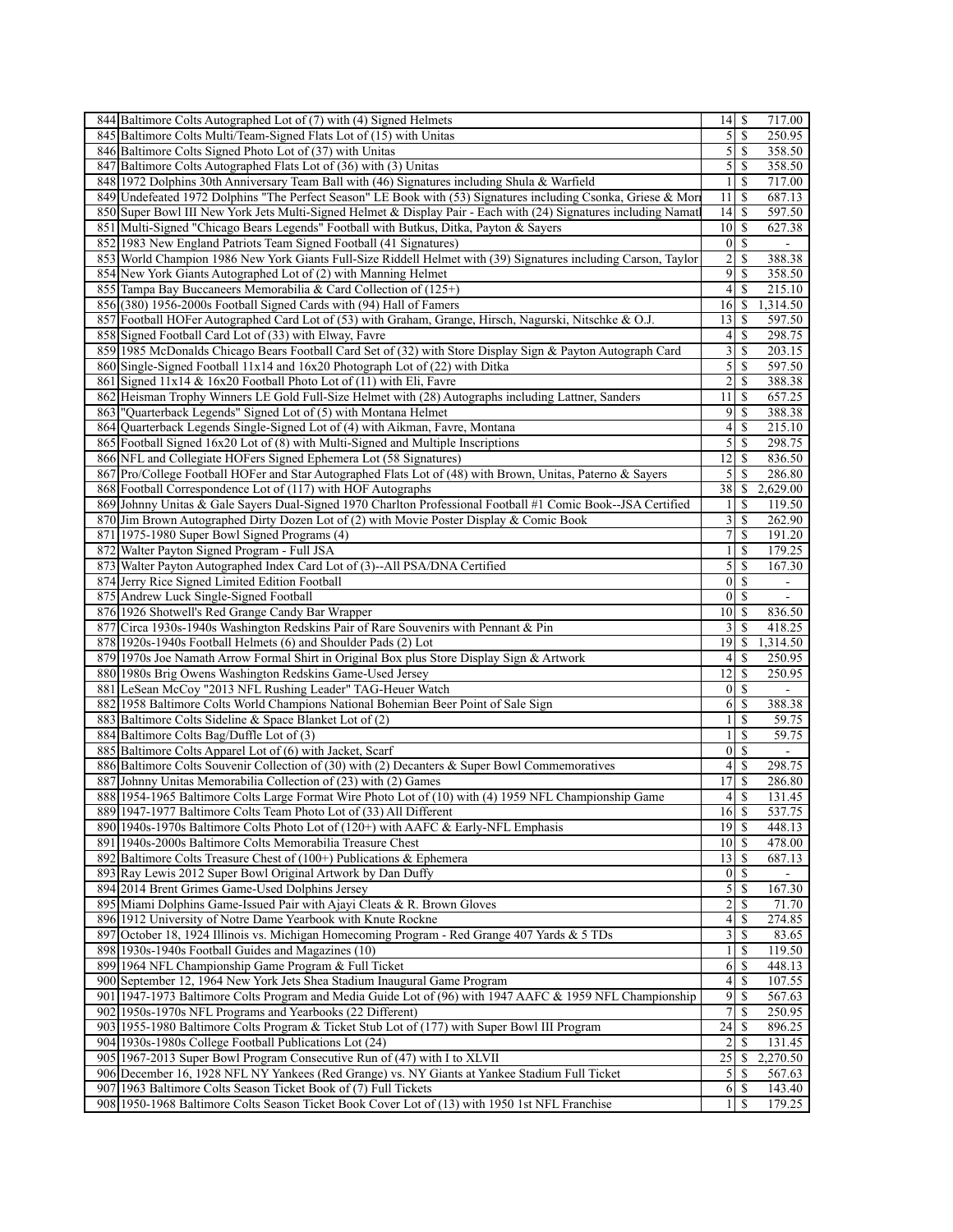| 909 1958-1969 Baltimore Colts Championship Game Ticket Stub Lot of (4) with (2) Super Bowls                          |                         | 567.63                           |
|----------------------------------------------------------------------------------------------------------------------|-------------------------|----------------------------------|
| 910 1950-1983 Baltimore Colts Ticket & Pass Lot of (117) with Shula's 1st Game as Head Coach                         | $15$ $\sqrt{5}$         | 567.63                           |
| 911 1970s-1990s Pittsburgh Steelers AFC Playoff and Championship Ticket/Stub Lot of (12) Including Franco Harris     | 8                       | 358.50<br>-S                     |
| 912 1969-2006 Super Bowl Ticket Stubs Lot (13)                                                                       |                         | 1,314.50                         |
| 913 Pristine 1986-87 Fleer Basketball Unopened Wax Box of (36) Packs—BBCE Wrapped with LOA                           |                         | 16 \$ 39,435.00                  |
| 914 1957-58 Topps Basketball PSA Graded Cards (14) with Stars                                                        | 7                       | \$<br>388.38                     |
| 915 1969-70 Topps Basketball Complete Set of (99/99) Cards                                                           | $19$ $\sqrt{5}$         | 627.38                           |
| 916 1972-73 & 1973-74 Topps Basketball Complete Sets                                                                 | 13                      | -S<br>866.38                     |
| 917 1973-74 Topps Basketball Complete Set of (264/264) Cards                                                         |                         | 203.15                           |
| 918 1974-75 Topps Basketball Complete Set (264/264)                                                                  | $10\vert S$             | 537.75                           |
| 919 1975-76 Topps Basketball Unopened 36-Count Wax Box--BBCE Wrapped                                                 | 11                      | 2,987.50<br>S.                   |
| 920 1976-1981 Topps Basketball Complete Set Run with SGC 88 Bird/Magic RC Plus (5) 1951-1988 Stars with West         | 40                      | 4,302.00<br><sup>\$</sup>        |
| 921 1976-77 to 1981-82 Topps Basketball Group of (4) Different Sets                                                  | 7 <sup>1</sup>          | <sup>\$</sup><br>418.25          |
| 922 1980-81 Topps Basketball Unopened Wax Box of (36) Packs--Baseball Card Exchange Wrapped                          | 23                      | 5,138.50<br>\$                   |
| 923 1972-1981 Topps Basketball PSA Graded Unopened Pack Trio                                                         | 8 <sup>l</sup>          | 418.25<br>-S                     |
| 924(4) 1980-81 Topps Basketball PSA NM-MT 8 Graded Wax Packs                                                         | $13$ $\sqrt{5}$         | 597.50                           |
| 925 1981-82 Topps Basketball Unopened Wax Box of (36) Packs                                                          | $15$ $\sqrt{5}$         | 507.88                           |
| 926 1985 Star Basketball Lite All-Stars Set (13/13) with #4 Jordan Variation (BGS 8.5 NM-MT+)                        | 8                       | -S<br>286.80                     |
| 927<br>1986-87 Fleer Basketball Near Set (114/132) Plus Sticker Set (11/11) Including (41) PSA 7-8 Graded Cards with | 19                      | 1,912.00<br><sup>\$</sup>        |
| 928 1986-87 Fleer Basketball Complete Set of (132) Cards with BGS 8 NM-MT Jordan Rookie & Sticker Set                | 24                      | 2,390.00<br>-S                   |
| 929 1986-87 Fleer Basketball Singles (651) with (5) PSA Graded                                                       | 15                      | -S<br>836.50                     |
| 930 1980-1987 Topps & Fleer Basketball Collection (297) with 1986-87 Fleer Basketball Stickers Set                   | 21                      | 1,434.00<br>\$                   |
| 931 1987-88 to 1989-90 Fleer Basketball Complete/Near Set Run Plus Extras                                            | 27                      | S.<br>1,434.00                   |
| 932 1977 Pepsi Basketball All-Star Premium Pair with Abdul-Jabbar & Walton                                           | $\overline{2}$          | <sup>S</sup><br>71.70            |
| 933 1986-87 Fleer Basketball Michael Jordan Pair with #57 Rookie PSA 1 & #8 Sticker PSA 7                            | 11                      | 597.50<br><sup>\$</sup>          |
| 934 Michael Jordan Collection of (80) Cards with Several Tough Inserts & (5) Graded                                  | 37                      | -S<br>3,465.50                   |
|                                                                                                                      |                         | -S                               |
| 935 2002 Upper Deck Heroes of Basketball Certified Autograph Pair with Kobe Bryant & Kevin Garnett                   | 14                      | 388.38                           |
| 936 2003-04 SP Game Used Carmelo Anthony Auto RC #/100 - PSA Gem Mint 10                                             | 0 <br>$15 \mid S$       | <sup>\$</sup>                    |
| 937 2007-08 Upper Deck Basketball Heroes Kevin Durant & LeBron James Certified Autograph Pair--Both #/5              |                         | 806.63                           |
| 938 2008-09 Upper Deck Basketball Heroes Kobe Bryant Certified Autograph #/5                                         | $9$ $\sqrt{5}$          | 328.63                           |
| 939 [2012 Exquisite Collection Endorsements Michael Jordan (#/99) - Beckett NM-MT+ 8.5 (Auto 10)                     | 13                      | S<br>388.38                      |
| 940 1939 James Naismith Signed Album Page--Full JSA                                                                  | 11                      | 866.38<br>-S                     |
| 941 1974-75 John Roche Kentucky Colonels Game-Used Jersey                                                            | 28                      | <sup>\$</sup><br>1,434.00        |
| 942 1992 Team USA "Dream Team" Signed Basketball with (12) Autographs including Johnson, Jordan - Full JSA           | $20 \mid S$             | 4,302.00                         |
| 943 2003 All-Star Game Signed Basketball with (27) Signatures including Bryant, Duncan & Jordan - Full JSA           | 13                      | -S<br>657.25                     |
| 944 Single-Signed Basketball 16x20 Lot of (13) with Erving, Russell                                                  | $9$ $\sqrt{5}$          | 358.50                           |
| 945 Michael Jordan Autographed LE 8x10 Photograph - UDA                                                              | $10\vert S$             | 448.13                           |
| 946 1958-59 World Champion Boston Celtics Signed Display with (12) Signatures including Auerbach, Cousy, Russe       | 0                       | S<br>$\blacksquare$              |
|                                                                                                                      |                         | <sup>\$</sup><br>$\blacksquare$  |
| 947 1962-63 New York Knicks Multi-Signed Program Duo with (13) Signatures including Robertson                        | $\vert 0 \vert$         |                                  |
| 948 1962-63 & 1968-69 Boston Celtics Team-Signed Photographs with (17) Pennings including Russell                    | $\mathbf{1}$            | -S<br>418.25                     |
| 949 1968-69 Boston Celtics Team Photo with (8) Signatures including S. Jones, Russell                                | $\mathbf{1}$            | -S<br>239.00                     |
| 950 Bill Russell Signed Lot of (7) with Jersey & 8x10s                                                               | 7                       | \$<br>537.75                     |
| 951 Bill Russell and Oscar Robertson Signed Lot of (6)                                                               | $\overline{\mathbf{c}}$ | \$<br>328.63                     |
| 952 Russell, Jones & Havlicek Signed 16x20 with Inscriptions                                                         | $0 \mid S$              | $\blacksquare$                   |
| 953 Oscar Robertson & Bill Russell Dual-Signed 8x10 Photograph Lot of (3)                                            | $\vert 0 \vert$         | - \$<br>$\overline{\phantom{a}}$ |
| 954 1992-2003 Boston Celtics Team-Signed Ball Lot of (6)                                                             | $\overline{1}$ s        | 179.25                           |
| 955 Signed 1969-70 Topps Basketball #25 Lew Alcindor Rookie Card-SGC Authentic                                       | 4s                      | 227.05                           |
| 956 1973 New York Knicks World Champions Team Signed Basketball (14 Signatures) with Bradley, DeBusschere an         | $9$ $\sqrt{3}$          | 478.00                           |
| 957 Wilt Chamberlain Signed Matted "100 Points" Display                                                              | 11                      | 286.80<br>-S                     |
| 958 Wilt "The Stilt" Chamberlain Signed 16x20 Photograph                                                             | $13$ $\sqrt{5}$         | 478.00                           |
| 959 Autographed HOF Basketball Lot of (8) with Auerbach, Cousy                                                       | 16                      | 776.75<br>-S                     |
| 960(355) 1960s-Modern Signed Basketball Cards with (41) Hall of Famers                                               | 8                       | -S<br>418.25                     |
| 961 North Carolina Basketball Signed Floor Display Pair with Smith                                                   | $\overline{2}$          | 71.70<br>S                       |
| 962 Kristaps Porzingis LE Signed "Rookie of the Year" Glass Display -Steiner COA                                     | 1                       | 59.75<br>-S                      |
| 963 1933 V129 Anonymous #33 Ching Johnson - PSA 6                                                                    | 1                       | 597.50                           |
| 964 1962-63 Parkhurst Hockey #14 Eddie Shack SGC 98 GEM 10                                                           | 9                       | 250.95<br>-S                     |
| 965 1969-70 to 1971-72 Topps Hockey Near Set Run                                                                     | 10                      | -S<br>448.13                     |
| 966 1971-72 Topps Hockey Complete Set of (132) Cards                                                                 | 01S                     |                                  |
| 967 1972-73 & 1973-74 Topps Hockey Complete Set Pair                                                                 | 5                       | -S<br>286.80                     |
| 968 1957-1985 Topps Hockey Graded Cards (7) with Lemieux Rookie                                                      | 6                       | 203.15<br>-S                     |
| 969 (6) 1971-1981 Topps & O-Pee-Chee Hockey PSA Graded Wax Packs                                                     | 12                      | 657.25<br>-S                     |
| 97011984-85 O-Pee-Chee Hockey Unopened Wax Box of (48) Packs                                                         | 16                      | 806.63<br>-S                     |
| 971 1974-75 Baltimore Blades Team Poster with (18) Signatures                                                        | 1                       | <sup>\$</sup><br>119.50          |
| 972 Bobby Hull Signed Lot of (7) with Jersey & Photos<br>973 Signed Hockey Display Lot of (3) with (2) Gretzky       | 2                       | 250.95<br>-S                     |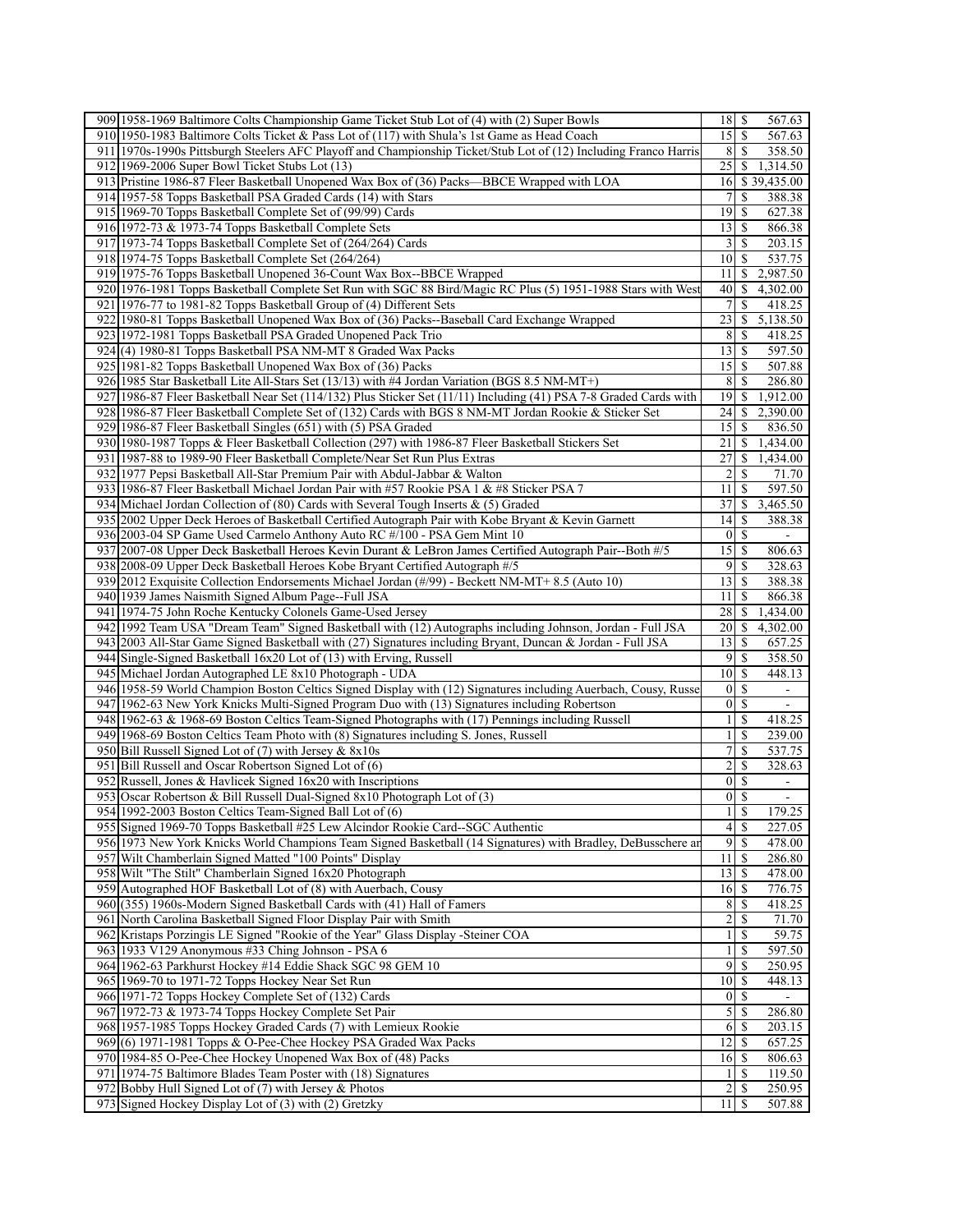| 974 Hockey Signed 16x20 Lot of (11) with Brodeur, Hull, Ovechkin                                                                  | 358.50                                                       |
|-----------------------------------------------------------------------------------------------------------------------------------|--------------------------------------------------------------|
| 975 1991-2011 Upper Deck Hockey Heroes Sets (7) Each with SP Certified Autograph                                                  | $\overline{15}$<br>\$<br>896.25                              |
| 976 2008-09 Upper Deck Hockey Heroes Sidney Crosby Set with Certified Autograph Header                                            | 8<br>167.30<br>S                                             |
| 977 1962-1964 Baltimore Clippers Game-Used Goalie Stick Pair                                                                      | 119.50<br>$\frac{1}{2}$<br>-S                                |
| 978 1962-72 Baltimore Clippers Game-Used Hockey Stick Lot of (4)                                                                  | 6<br>\$<br>250.95                                            |
| 979 1966-67 Billy Hicke Baltimore Clippers Game-Used Trio                                                                         | $\mathbf{1}$<br>119.50<br>\$                                 |
| 980 1967-80 Baltimore Clippers Game Used & Team Signed Stick Lot of (5)                                                           | 597.50<br>6<br>\$                                            |
| 981 1962-70 Baltimore Clippers Souvenir Hockey Stick Lot of (4)                                                                   | $\mathbf{0}$<br>\$                                           |
| 982 Game-Used NHL Hockey Stick Lot of (20) with (16) Signed including Quenneville                                                 | 10<br>239.00<br>S                                            |
| 983 1980-86 Washington Capitals Game-Used Hockey Stick Pair with Maruk, Peeters                                                   | \$<br>59.75<br>1                                             |
| 984 Circa 1987-88 Denis Savard Signed/Game-Used Stick                                                                             | 3<br>\$<br>83.65                                             |
| 985 Rare and Exceptional 1930s Rhode Island Reds Pennant                                                                          | 239.00<br>$\mathbf{1}$<br>\$                                 |
| 986 1968 Minnesota Northstars Complete Uniform                                                                                    | $\vert 0 \vert$<br>-S<br>$\overline{\phantom{a}}$            |
| 987 1969 Kitchener Rangers Leather Jacket                                                                                         | 2<br>\$<br>203.15                                            |
| 988 1960s-70s Boston Bruins Youth Equipment Lot of (5)                                                                            | $\boldsymbol{0}$<br>\$                                       |
| 989 1960s-70s Chicago Blackhawks Youth Equipment Lot of (6)                                                                       | $\vert 0 \vert$<br><sup>\$</sup><br>$\overline{\phantom{a}}$ |
| 990 1960s-70s Montreal Canadiens Youth Equipment Lot of (5)                                                                       | $\vert 0 \vert$<br><sup>\$</sup><br>$\overline{\phantom{a}}$ |
|                                                                                                                                   | $\mathbf{0}$<br>S                                            |
| 991 1960s-70s New York Rangers Youth Equipment Lot of (7)                                                                         | $\mathbf S$                                                  |
| 992 1960s-70s Toronto Maple Leafs Youth Apparel & Equipment Lot of (6)                                                            | $\overline{0}$<br>$\overline{\phantom{a}}$                   |
| 993 1932 Rhode Island Reds Programs (9) and 1950s Providence Reds Pennant                                                         | 9<br>\$<br>274.85                                            |
| 994 1940s-1960s Hockey Guides and Team Publications (39) w/Hull and Howe Signatures                                               | 2<br>S<br>328.63                                             |
| 995 1940s-1960s Boston Bruins "Sport News" Programs at Boston Garden (22)                                                         | 5<br>\$<br>286.80                                            |
| 996 1940s-1960s New York Rangers Programs at Madison Square Garden (18)                                                           | 8<br>S<br>274.85                                             |
| 997 1971-72 Baltimore Sun Clippers Poster Insert Trio                                                                             | <sup>\$</sup><br>$\vert 0 \vert$                             |
| 998 1977 Bobby Orr Power Play Pinball Machine Score Panel with Advertising Brochure                                               | 6<br>215.10<br>\$                                            |
| 999 Exceptional 1890s Boxer Pinbacks Quartet Featuring John L. Sullivan                                                           | 18<br>1,434.00<br>-S                                         |
| 1000 July 4, 1910 Johnson vs. Jeffries "James E. Pepper Whiskey" Large Framed Photo Advertisement Display Pair                    | 11<br>\$<br>286.80                                           |
| 1001 1910 E75 American Caramel & E79 Philadelphia Caramel Boxing Singles (14) with (4) Jack Johnson                               | 9<br>\$<br>328.63                                            |
| 1002 1938 Churchman Cigarettes Boxing Personalities Complete Set Lot of (4)                                                       | $\overline{\mathbf{3}}$<br><sup>\$</sup><br>203.15           |
| 1003 1951 Topps Ringside Card #32 Rocky Marciano--PSA EX 5                                                                        | $\mathcal{S}$<br>$\frac{227.05}{ }$<br>-S                    |
| 1004 1930s-1970s "The Ring" Magazine (117 Different) with 23 Clay/Ali Covers                                                      | \$<br>358.50<br>1                                            |
| 1005 1974 Muhammad Ali Rumble in the Jungle Commemorative Presentation Medallion                                                  | 6<br>\$<br>448.13                                            |
| 1006 1974 Ali vs. Foreman Fight CCTV Handbill Poster                                                                              | $\overline{\mathbf{c}}$<br><sup>\$</sup><br>71.70            |
| 1007 Frazier vs. Ali II & Ali vs. Norton III On-Site Fight Hat Pair                                                               | $\frac{1}{2}$<br>\$<br>119.50                                |
| 1008 Joe Louis Signed 8x10 Photograph Dated During WWII (5/12/44)                                                                 | $\vert 0 \vert$<br><sup>\$</sup>                             |
| 1009 Muhammad Ali & Cassius Clay Dual-Signed 1964 Sports Illustrated Magazine - Full JSA                                          | 8<br><sup>\$</sup><br>507.88                                 |
| 1010 Muhammad Ali & Cassius Clay Signed Framed Photograph Pair - Both Full JSA                                                    | 15 <sup>1</sup><br><sup>\$</sup><br>567.63                   |
| 1011 Muhammad Ali & Cassius Clay Single-Signed Baseball Pair - Both Full JSA                                                      | 18<br>1,015.75<br>\$                                         |
|                                                                                                                                   | 13<br><sup>\$</sup><br>627.38                                |
|                                                                                                                                   |                                                              |
| 1012 Muhammad Ali & Joe Frazier Signed "Fight of the Century" 16x20 - Full JSA                                                    |                                                              |
| 1013 Muhammad Ali Signed "Standing Over Liston" Display                                                                           | 13<br>537.75<br>\$                                           |
| 1014 1970 Muhammad Ali vs. Jerry Quarry Fight Poster - Ali's Return to the Ring                                                   | 448.13<br>$\left 4\right $<br>S                              |
| 1015 Muhammad Ali Signed 8x10 - Full JSA                                                                                          | 358.50<br>1<br>\$                                            |
| 1016 Muhammad Ali & Leon Spinks Signed 11x14 Photograph - Full JSA                                                                | 8 <sup>1</sup><br>$\mathbb{S}$<br>418.25                     |
| 1017 Muhammad Ali Signed 8x10 Photograph - Full JSA                                                                               | \$<br>298.75<br>4                                            |
| 1018 Autographed Boxing 11x14 and 16x20 Lot of (17) with Tyson, Pacquiao                                                          | \$<br>5<br>418.25                                            |
| 1019 Muhammad Ali Signed Boxing Glove with Rare "HOF" Inscription - Full JSA                                                      | 17S<br>687.13                                                |
| 1020 Single-Signed Boxing Glove Lot of $(120+)$ with Many Hall of Famers & Inscriptions                                           | 23<br>-S<br>1,912.00                                         |
| 1021 (12) Autographed Boxing Gloves Representing Famous Main Events with Hopkins/Jones Jr. & Duran/Leonard                        | 478.00<br>11<br>\$                                           |
| 1022 Autographed Boxing Glove Lot of (11) with Leonard, LaMotta                                                                   | 8<br>597.50<br>S                                             |
| 1023 Single-Signed Boxing Glove Heavyweights Lot of (10) with Frazier, Lewis                                                      | 11<br>687.13<br><sup>\$</sup>                                |
| 1024 Single-Signed Boxing Glove Lot of (8) with Jones Jr., Hopkins                                                                | $\overline{9}$<br>328.63<br>S                                |
| 1025 Boxing Contributors Signed Glove Lot of (4) with Dundee, King, Sugar & Steward                                               | 3<br>143.40<br>S                                             |
| 1026 Rocky Marciano "Knocking Out Jersey Joe Walcott" Signed Framed Display                                                       | 16<br>388.38<br>-\$                                          |
| 1027 Muhammad Ali Signed Pamphlet Display - Full JSA                                                                              | 5<br>250.95<br>S                                             |
| 1028 1976 Mego Muhammad Ali Bop Bag in Original Box with Autograph--Full JSA                                                      | 8<br>274.85<br>-S                                            |
| 1029 1990s Muhammad Ali Potato Chip Bag Lot of (4) with (1) Signed--Full JSA                                                      | 2<br><sup>\$</sup><br>161.33                                 |
|                                                                                                                                   | $\vert 0 \vert$<br>-S                                        |
| 1030 Boxing Champions Signed and Unsigned Memorabilia (9 Items)                                                                   | <sup>\$</sup>                                                |
| 1031 Larry Holmes vs. Gerry Cooney Dual-Signed Leroy Neiman Art Fight Poster                                                      | $\vert 4 \vert$<br>155.35                                    |
| 1032 Signed "Mike Tyson Punch Out" 11x14 Lot of (3)                                                                               | 7<br>227.05<br>\$                                            |
| 1033 Mike Tyson Signed Boxing Trunks                                                                                              | 8<br>250.95<br>S                                             |
| 1034 Pele Signed Brazil 1958 World Cup Jersey                                                                                     | 8<br><sup>\$</sup><br>627.38                                 |
| 1035 Pele Signed New York Cosmos Jerseys Pair                                                                                     | 15<br>627.38<br>-S                                           |
| 1036 Pele, Maradona and Geoff Hurst Signed Jerseys Trio                                                                           | <sup>\$</sup><br>478.00<br>$\frac{1}{2}$                     |
| 1037 Pele Signed Jersey, Soccer Ball and Large Canvas (3 Items)<br>1038 Huge Pele and Gordon Banks "World Cup Save" Signed Canvas | $\vert 4 \vert$<br>567.63<br>-S<br>$\vert 0 \vert$<br>-S     |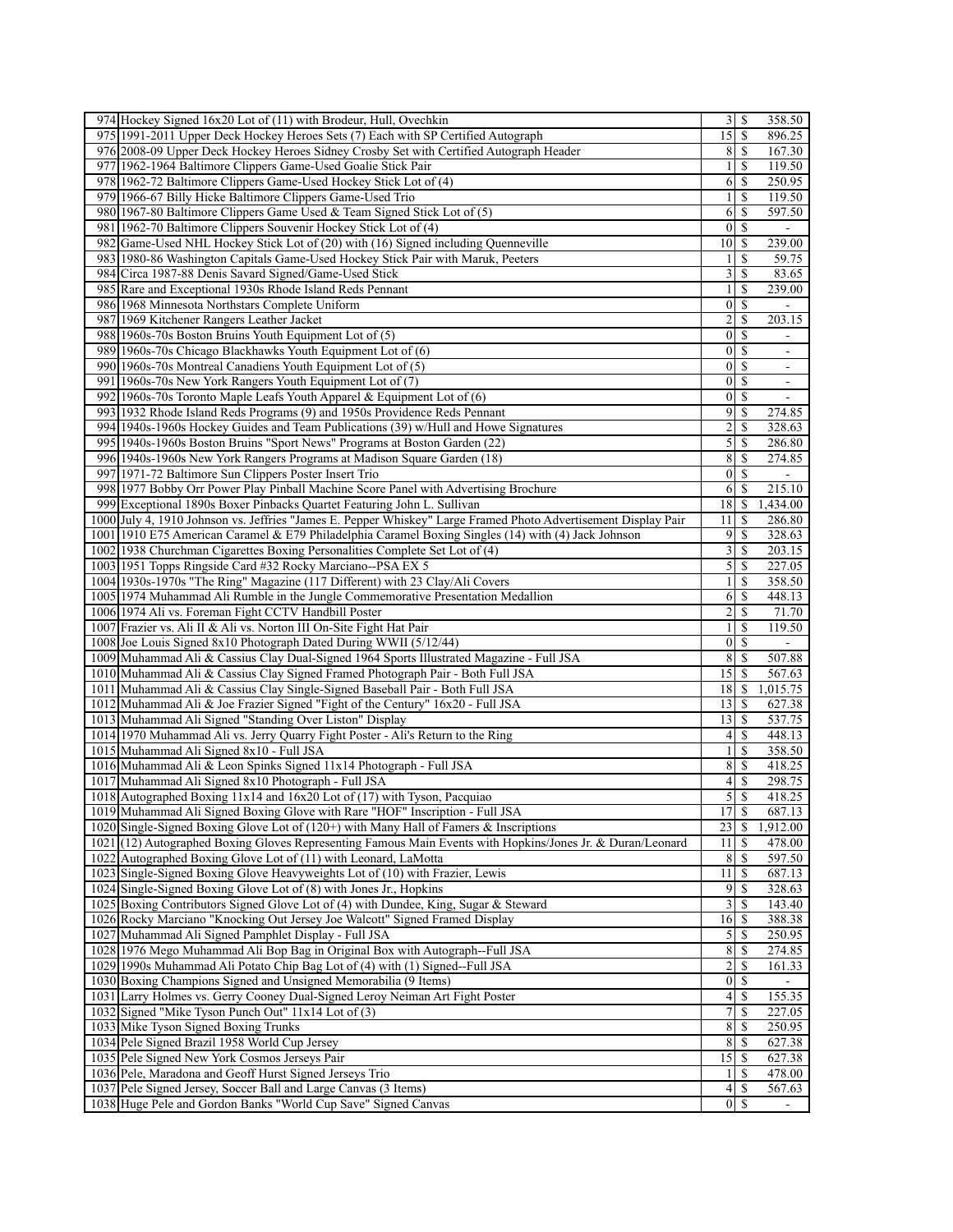| 1039 Diego Maradona Signed "AFA" Soccer Jersey                                                                     | 4                       | -\$           | 227.05           |
|--------------------------------------------------------------------------------------------------------------------|-------------------------|---------------|------------------|
| 1040 1927 WA&AC Churchman "Famous Golfers - Small" #27 R.T. (Bobby) Jones Rookie Card - PSA EX-MT 6                | 12                      | <sup>\$</sup> | 328.63           |
| 1041 2001 Arnold Palmer Wallpaper Collection with Signed Store Display Poster                                      | $\frac{1}{2}$           | -S            | 179.25           |
| 1042 2003 PGA Senior Tour Tee Box Sign from Inverness Signed By Arnold Palmer & Gary Player—Full JSA               | $\overline{\mathbf{3}}$ | -\$           | 250.95           |
| 1043 Palmer, Nicklaus & Player Lot of (3) Signed Items                                                             |                         | S             | 239.00           |
| 1044 Tiger Woods Signed Leroy Neiman Display - Full JSA                                                            | 1                       | S             | 239.00           |
| 1045 Horse Racing Signed 16x20 Lot of (4) with Triple Crown Winners                                                | 5                       | <sup>\$</sup> | 227.05           |
| 1046 Olympic Signed $11x14 \& 16x20$ Lot of (9) with Connors, Federer                                              | 6                       | S             | 250.95           |
| 1047 Carl Lewis Double Signed Track Shoes                                                                          | 5                       | <sup>\$</sup> | 179.25           |
| 1048 WWE Wrestling Signed 16x20 Lot of (4) with Cena, Flair & Hogan                                                | $\overline{0}$          | <sup>\$</sup> | $\blacksquare$   |
| 1049 1934-1936 British Tobacco Complete Sets Lot of (3) with Crickett, Soccer & Tennis                             | $\overline{0}$          | <sup>\$</sup> | $\blacksquare$   |
| 1050 1887-1943 Multi-Sport Jewish Athlete Grab Bag (84) with (8) Greenberg                                         | 19                      | S             | 1,673.00         |
|                                                                                                                    | 20                      |               |                  |
| 1051 1910-1979 Multi-Sport Jewish Athlete Collection of (784) Cards                                                | 22                      | -S            | 717.00           |
| 1052 1939-1951 Multi-Sport Singles (176) with Numerous Hall of Famers & Stars                                      | 15                      | -S            | 687.13<br>478.00 |
| 1053 1951-1952 Wheaties Box/Singles Group of (26) with Ted Williams                                                |                         |               |                  |
| 1054 1967-1974 Johnny Pro Baseball/Football Collection with Colts Album, Stock Certificate, Cards & Proprietary Do | 9                       | <sup>\$</sup> | 274.85           |
| 1055 1971-1972 Topps Football & Hockey Complete/Near Sets Lot of (3)                                               | 4                       | -S            | 567.63           |
| 1056 1973 Topps Football & 1974-75 Topps Hockey Complete Sets                                                      | 13                      | <sup>\$</sup> | 657.25           |
| 1057 1952-1976 Baseball & Football Hall of Fame & Star Group of (50) Cards                                         | 10 <sup>1</sup>         |               | 328.63           |
| 1058 1957-1962 Baseball & Football Shoebox Collection (678) with Many Hall of Famers & Stars Including Aaron, M    | 10                      | <sup>\$</sup> | 3,107.00         |
| 1059 1977-1979 Sportcaster Large Lot (1,500+) Including Unopened Packs and Key Single Cards                        | 20 <sup>1</sup>         | \$.           | 1,314.50         |
| 1060 1950-1980 Multi-Sport Hall of Fame & Star Collection of (203) Cards with Mantle—Loaded!                       | 26                      | \$.           | 2,987.50         |
| 1061 1957-1982 Multi-Sport Collection of (2,460) Cards with Hall of Famers & Stars                                 | 3                       | <sup>\$</sup> | 358.50           |
| 1062 1948-1983 Baseball & Football Singles Collection of (1,044) Cards with (13) PSA Graded—Large Concentratio     | 31                      | <sup>\$</sup> | 1,314.50         |
| 1063 1958-1987 Football & Basketball Collection of (1,118) Cards with Many Hall of Famers & Stars                  | 21                      | S             | 836.50           |
| 1064 1980-1981 Topps Fun Bag Pair with Basketball, Football & Hockey Wax Packs                                     | 14                      | <sup>\$</sup> | 448.13           |
| 1065 1980-1981 Topps Fun Bag Trio with Football Wax, Rack & Cello Packs                                            | 10 <sup>1</sup>         | <sup>\$</sup> | 388.38           |
| 1066(6) 1982 Topps Fun Bags with Football                                                                          | 8                       | -S            | 448.13           |
| 1067 1952-1990s Multi-Sport Treasure Chest (1,750+) with Singles, Sets & Unopened Boxes                            | 12                      | S             | 657.25           |
| 1068 1981-2008 Multi-Sport Complete Sets (88) Plus (6) Baseball Unopened Boxes                                     | 25                      | <sup>\$</sup> | 1,105.38         |
| 1069 1974-2013 Multi-Sport Graded Hall of Famers & Superstars Lot of (36)                                          | 4                       | -S            | 746.88           |
| 1070 1960s-2000s Multi-Sport Oddball Complete/Near Set & Singles Collection of (1,734) Cards                       | 21                      |               | 956.00           |
| 1071 1936-2000s Multi/Non-Sport Shoebox Collection of (2,990) Cards with Many Hall of Famers, Stars & Oddball      | 4                       | S             | 627.38           |
| 1072 1971-Modern Multi-Sport Graded Collection of (89) Cards with Many Hall of Famers & Stars                      | 21                      | \$            | 1,105.38         |
| 1073 1980s-Modern Mostly Basketball & Hockey Hall of Famers & Stars (750+)—Loaded                                  | 31                      | \$.           | 3,943.50         |
| 1074 1980s-Modern Multi-Sport Card Collection with (97) Certified Autos & Game-Used Cards                          | 4                       | <sup>\$</sup> | 119.50           |
| 1075 Multi-Sport Modern Certified Autograph Cards (49) with Magic Johnson, Mike Trout & More                       | 16                      | -S            | 717.00           |
| 1076 Modern Baseball & Football Complete/Near Sets (11) with (430) Certified Autographs and Game-Used Inserts-     | 32                      | <sup>\$</sup> | 3,346.00         |
| 1077 Modern Multi-Sport Collection (4,000+) with (275) Certified Autograph/Game-Used Cards with Many Hall of Fa    | 38                      | \$            | 3,465.50         |
| 1078 1958-1986 Multi-Sport Hall of Famers & Stars (39) with Many Rookies                                           | 7                       | <sup>\$</sup> | 657.25           |
| 1079 Massive Mostly Baseball Modern Treasure Chest with (42) Complete/Near Sets, (16,000+) Singles & (323) Certi   | 30                      | \$            | 2,868.00         |
| 1080 Mostly 1990s-Modern Multi-Sport Singles Collection (3,000+) with (749) Certified Autos & Game-Used Cards I    | 33                      | \$            | 3,824.00         |
| 1081 Absolutely Loaded Modern Multi-Sport Certified Autograph/Game-Used Insert Collection of (494) Cards!          | 15                      | \$            | 2,151.00         |
| 1082 1939 New York World's Fair Souvenir Baseball Disc Signed by (5) with Babe Ruth & Jack Dempsey--Full JSA       | 19                      | <sup>\$</sup> | 2,031.50         |
| 1083 1969 Marques Haynes Signed Check Endorsed by Sugar Ray Robinson - PSA Authentic                               | 1                       | <sup>\$</sup> | 179.25           |
| 1084 Mickey Mantle/Muhammad Ali Signed Display - Full JSA                                                          | 16S                     |               | 985.88           |
| 1085 Super Heroes of Sports" 1997 Lithograph Signed by (69) with Abdul-Jabbar, Beliveau, J. Brown, Hull, Hunter &  | $\overline{9}$          | $\mathsf{\$}$ | 418.25           |
| 1086 Multi-Sport Autographed Lot of (10) with Ali, Magic, Orr & Roy                                                | 4                       | <sup>\$</sup> | 567.63           |
| 1087 Boston Area Signed $16x20$ and $11x14$ Lot of (17) with Moss, Ortiz                                           | $\overline{9}$          | -S            | 537.75           |
| 1088 Multi-Signed Baseball with (3) Signatures including DiMaggio, Unitas                                          | $\overline{2}$          | <sup>\$</sup> | 203.15           |
| 1089 Multi-Sport HOF Autographed Ball Lot of (3) with J. Brown, Mikan                                              | 3                       | -S            | 203.15           |
| 1090 Multi-Sport Autographed Display Lot of (7) with Mantle                                                        | 11                      |               | 298.75           |
| 1091 Multi-Sport Cut Signature Display Lot of (9) with J. Owens, B. Rickey                                         | 17                      | S             | 896.25           |
| 1092 New York Autographed Lot of (10) with Mets Emphasis                                                           | 7                       | -S            | 274.85           |
| 1093 Multi-Signed Autographed 16x20 Lot of (11) with Koufax, Magic                                                 | 5 <sup>1</sup>          | <sup>S</sup>  | 478.00           |
| 1094 Multi-Sport Signed Photograph Lot of (13) with Bird, Koufax & Mantle                                          | 15                      | -S            | 806.63           |
| 1095 1940s-1980s Multi-Sport Signed Grab-Bag Lot (15 Items)                                                        | 6                       | -S            | 328.63           |
| 1096 1880s-1890s Famous Oarsman Pinbacks and Composite Photo Cabinet Card (3 Items)                                | 8                       | <sup>\$</sup> | 215.10           |
| 1097 1890s Multi-Sport Pinbacks Lot Featuring Wrestler, Bodybuilder and Cyclists (8 Items)                         | $\mathfrak{S}$          | -S            | 227.05           |
|                                                                                                                    | $\overline{2}$          | -\$           | 83.65            |
| 1098 1910s-1970s Multi-Sport & Non-Sport Game/Punch Board Lot of (27) with 1917 Norpoth Baseball Deck              |                         |               |                  |
| 1099 1963-64 Baltimore Sunpapers Bullets & Clippers Schedule Poster                                                | $\overline{\mathbf{4}}$ | <sup>\$</sup> | 191.20           |
| 1100 Vintage "Baltimore City of Champions" Poster                                                                  | 9                       | -S            | 215.10           |
| 1101 Baltimore Area Multi-Sport Treasure Chest Collection                                                          | 16                      |               | 478.00           |
| 1102 Baltimore/Washington Multi-Sport Treasure Chest of (64) with Signed Items, Ticket, Pubs, Pennants             | 6                       | -S            | 179.25           |
| 1103 1930s-1960s Philadelphia A's, Phillies and Eagles Publications Lot (18)                                       | 8                       | -S            | 388.38           |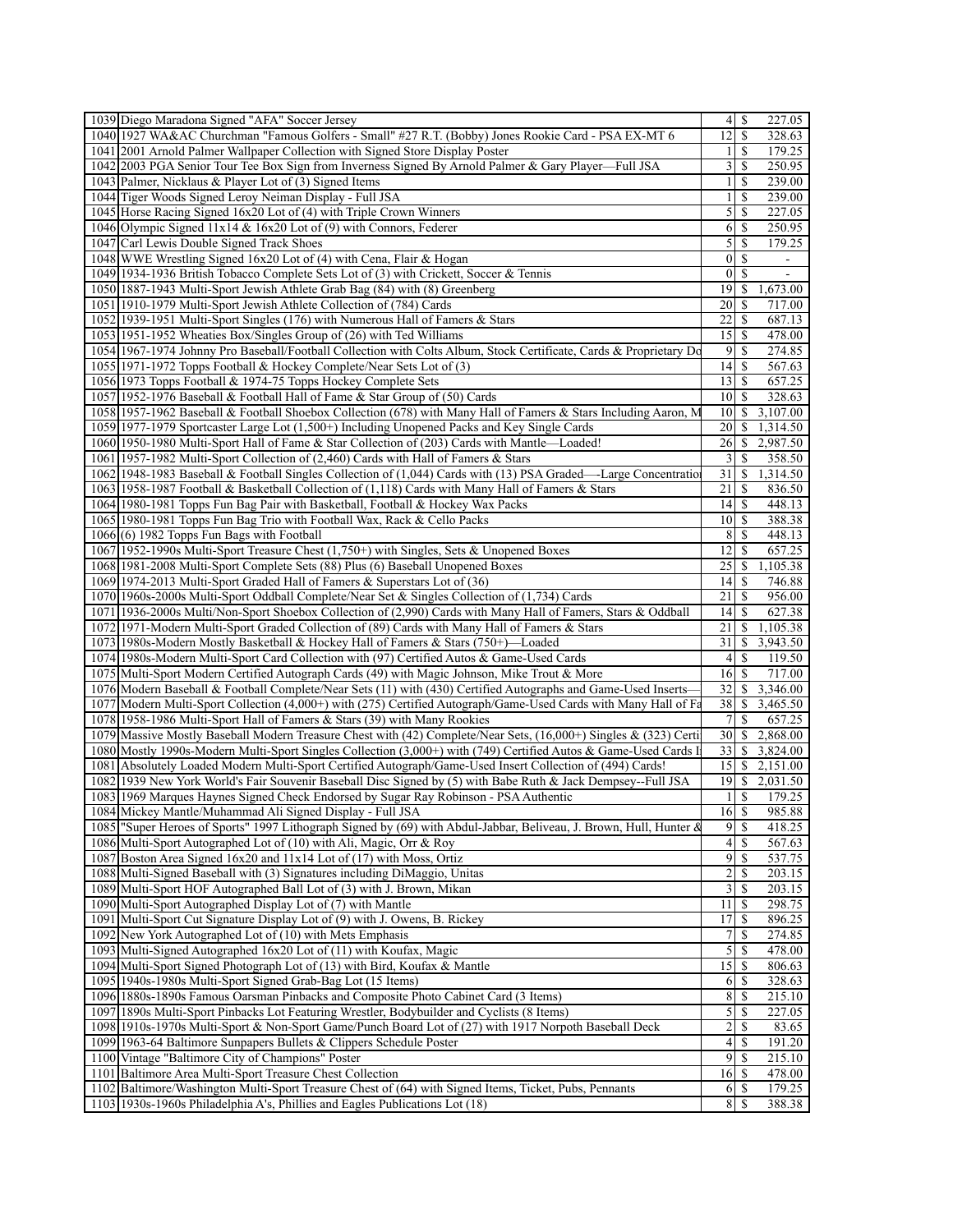| 1104 1950s-1980s Multi-Sport Publication Lot of (73) with Many Sports Illustrated                                    |                         | $9$ $\sqrt{5}$     | 418.25   |  |
|----------------------------------------------------------------------------------------------------------------------|-------------------------|--------------------|----------|--|
| 1105 1880s-1890s U.S. Victorian-Era Trade Cards Lot (400+ Items)                                                     | 12                      | <sup>\$</sup>      | 657.25   |  |
| 1106 Antique Military Non-Sport Set Lot of (2) with 1901 Heroes of the Spanish War                                   | $\left 4\right $        | -S                 | 155.35   |  |
| 1107 1930s MJ Holloway R110-1 Pirate Treasure Series A Complete Set of (48)                                          | 16                      | -S                 | 627.38   |  |
| 1108 1939 Gum Inc. The World In Arms Complete Set of (48)                                                            | $\mathfrak{S}$          | <sup>\$</sup>      | 167.30   |  |
| 1109 1941 Gum Inc. Uncle Sam Complete Set of (96)                                                                    | $\overline{7}$          | <sup>\$</sup>      | 215.10   |  |
| 1110 1940s Non-Sport Complete Set Lot of (4) with Warplanes & Pin-Ups                                                | $\overline{\mathbf{3}}$ | <sup>\$</sup>      | 143.40   |  |
| 1111 1951 Topps Animals of the World Complete set of (100)                                                           | 1                       | \$                 | 119.50   |  |
| 1112 1956 Quaker F279-8 Braves of Indian Nations Complete Set of (18) with Original Mailer                           | $\mathfrak{S}$          | <sup>\$</sup>      | 191.20   |  |
| 1113 1910s Tobacco Premium Blankets and Rugs Lot (151 Different) Including Sports and Indian Subjects                | 12                      | <sup>\$</sup>      | 478.00   |  |
| 1114 1910-s-1930s National Non-Sport Card Complete/Near/Partial Set Lot of (8) with Flags, Crests & Uniforms         | $\overline{0}$          | -S                 |          |  |
| 1115 1924-1939 Ships Non-Sport Card Complete Set Lot of (5)                                                          | 1 <sup>1</sup>          | <sup>\$</sup>      | 179.25   |  |
| 1116 1926-1949 Movie Star Non-Sport Tobacco Card Complete/Near Set Lot of (15)                                       |                         | $15$ $\frac{1}{2}$ | 926.13   |  |
| 1117 1930s T87 Wings Cigarettes Advertising Sign in Framed Display                                                   | 6                       | -S                 | 239.00   |  |
| 1118 1950s Non-Sport Grab-Bag Lot (456 Cards) Including Topps "Scoop" and "Look 'n See"                              | 10                      | \$                 | 448.13   |  |
|                                                                                                                      | 11                      |                    |          |  |
| 1119 1952 Topps Look 'n See PSA Graded Partial Set of (82/135) with (11) Key Cards                                   |                         | -S                 | 1,045.63 |  |
| 1120 1952 Topps Look 'n See Complete Set of (135)                                                                    | 15                      | -S                 | 717.00   |  |
| 1121 1930s-1950s Planes Non-Sport Card Complete/Near Set Lot of (17)                                                 | 10 <sup> </sup>         | <sup>\$</sup>      | 298.75   |  |
| 1122 1955 Topps Rails and Sails Starter Set of (60) All Different Cards                                              | 10 <sup> </sup>         | <sup>\$</sup>      | 250.95   |  |
| 1123 1959 Fleer Three Stooges Near Set of (95/96)                                                                    | 13                      | -S                 | 717.00   |  |
| 1124 1959 Topps Fabian Card High Grade Collection of (284) with (104) PSA Graded Cards                               | 11                      | -S                 | 298.75   |  |
| 1125 1930s-1960s Major Movie Star Tobacco Card Lot of (60)                                                           | 1                       | S                  | 179.25   |  |
| 1126 1941-1967 Military Non-Sport Card Collection of (191) with (66) Graded                                          | 10 <sup>1</sup>         | -S                 | 478.00   |  |
| 1127 1967 Topps Maya Card Hoard of (900+) with (73) PSA Graded                                                       | $\mathcal{S}$           | -S                 | 167.30   |  |
| 1128 1922-1968 Automobile Non-Sport Card Complete/Near Set Lot of (9)                                                | 1                       | S                  | 179.25   |  |
| 1129 1954-1965 Non-Sport Complete Set Lot of (3) with U.S. Navy Victories, JFK & Spec Sheet                          | $\vert 0 \vert$         | <sup>\$</sup>      |          |  |
| 1130 1966 Topps Monster Laffs Collection with Complete Set of $(66)$ & $(220)$ Duplicates                            | $\overline{3}$          | <sup>\$</sup>      | 83.65    |  |
| 1131 1952 Topps Look 'n See Starter Set of (85/135)                                                                  | $\overline{2}$          | \$                 | 143.40   |  |
| 1132 1976 Topps Star Trek Retail Display Box with (30/36) Wax Packs                                                  | 31                      | <sup>\$</sup>      | 1,673.00 |  |
| 1133 1924-1970 Trains Non-Sport Card Complete Sets Lot of (8)                                                        | $\overline{0}$          | <sup>\$</sup>      |          |  |
| 1134 1910-1976 Non-Sport Set/Near-Set Lot of (6) with T118 Hassan Explorers & Topps Hit Stars                        | $\overline{9}$          | <sup>\$</sup>      | 358.50   |  |
| 1135 1976-1977 Star Trek and Star Wars Card Collection with Sets, Singles, Wrappers, Box & Packs                     | 34                      | \$                 | 1,673.00 |  |
| 1136 Massive 1977 Topps Star Wars Series 1-5 Collection with (64) Complete/Near Sets, (2,370+) Singles, (500+) Wra   | 34                      | -S                 | 3,585.00 |  |
| 1137 1977-1983 Topps Star Wars Card & Sticker Hoard of (1,800+) with (117) PSA Graded                                | 22                      | -S                 | 1,015.75 |  |
| 1138 1930s-1980s Non-Sport Treasure Chest with (121) PSA Graded                                                      | 10                      | -S                 | 418.25   |  |
| 1139 1900s-1990s Jewish Actor/Entertainer Non-Sport Treasure Chest Collection                                        | 1                       | \$                 | 239.00   |  |
|                                                                                                                      | 6                       | -S                 | 250.95   |  |
| 1140 1930s-1970s English Tobacco/Candy Non-Sport Card Sets and Singles Hoard with Many PSA Graded                    |                         |                    |          |  |
| 1141 1950s-1970s Non-Sport Wrappers Lot (24)                                                                         | $\vert 0 \vert$         | <sup>\$</sup>      |          |  |
| 1142 1976-1984 Non-Sport Complete/Near Unopened Wax Boxes Group of (16) Different                                    | 8                       | <sup>\$</sup>      | 418.25   |  |
| 1143 1986 Topps Wacky Packages Album Stickers Unopened Case of (12) Boxes                                            | 9                       | \$                 | 478.00   |  |
| 1144(11) 1979-2013 Non-Sport Unopened Boxes Plus 1991 Impel T2 Terminator Judgment Day Case                          | $\left 4\right $        | <sup>\$</sup>      | 215.10   |  |
| 1145 1792 John Jacob Astor Signed Check - Full JSA LOA                                                               | $\vert 0 \vert$         | <sup>\$</sup>      |          |  |
| 1146 1864 Civil War Union Soldier's Diary with Extensive Fascinating Entries                                         | $\overline{0}$          | <sup>\$</sup>      |          |  |
| 1147 1940s Margaret Mitchell Lot of (2) with TLS & Gone With The Wind Motion Picture Edition Book                    | $\left 4\right $        | <sup>\$</sup>      | 687.13   |  |
| 1148 1938 Rawhide 38x76 Movie Poster & Theater Program Featuring Lou Gehrig                                          | $\overline{0}$          | <sup>\$</sup>      |          |  |
| 1149 Richard Nixon Single Signed OAL (Brown) Ball - Full JSA LOA                                                     |                         |                    | 1,015.75 |  |
|                                                                                                                      | 18S                     |                    |          |  |
| 1150 Neil Armstrong Signed NASA 8x10 Photograph - Full JSA                                                           | $\overline{0}$          | <sup>\$</sup>      |          |  |
| 1151 1932-1993 Presidential Events Tickets and Passes Lot (18) Including JFK (3) - PSA Graded/Authentic              | 21                      | -S                 | 836.50   |  |
| 1152 Presidential/Political Campaign Large Collection of (116) Pins & (17) Posters                                   | 12                      |                    | 262.90   |  |
| 1153 1960s Swell Gum "Presidential Favorites" Cigar Box Pair                                                         | $\overline{3}$          | <sup>\$</sup>      | 155.35   |  |
|                                                                                                                      | $\left 4\right $        | \$                 | 286.80   |  |
| 1154 Gerald Ford Single Signed Ball and Photo Pair                                                                   | $\overline{0}$          | -S                 |          |  |
| 1155 George W. Bush Signed Presidential Flag - Full JSA                                                              |                         | <sup>\$</sup>      |          |  |
| 1156 George H.W. Bush & George W. Bush Signed Autobiography Pair - Both Full JSA                                     | 8                       |                    | 358.50   |  |
| 1157 George H.W. Bush Single-Signed Baseball - Full JSA                                                              | 11                      | -S                 | 448.13   |  |
| 1158 Bill & Hillary Clinton Autographed Pair                                                                         | 6                       | \$                 | 131.45   |  |
| 1159 Donald Trump Signed Masters Pin Flag - Full PSA/DNA                                                             | 3                       | S                  | 657.25   |  |
| 1160 Donald Trump Signed "Crippled America" First Edition Book                                                       | $\overline{7}$          | \$                 | 448.13   |  |
| 1161 1942-1955 UO32 Standard Oil "Scenic West" Premiums Lot (81 Different)                                           | 6                       | -S                 | 143.40   |  |
| 1162 U.S. Jet Pilot and Aircraft Signed/Unsigned Photo & Flat Lot of (28) with (3) Chuck Yeager Autographs           | 1                       | S                  | 179.25   |  |
| 1163 Buzz Aldrin Signed & Framed Cut Signature                                                                       | 6                       | <sup>\$</sup>      | 227.05   |  |
| 1164 1910s-1930s Americana Pennants and Felt Displays (6 Items) w/Auto Racing and Rodeo Themes                       | 8                       | <sup>\$</sup>      | 215.10   |  |
| 1165 General John Pershing Cut Signature on WWI Letter                                                               | $\frac{3}{2}$           | \$                 | 155.35   |  |
| 1166 Circa 1959 Lego Rare Pigpen Peanuts Character Bobble Head Figure                                                | 8                       | <sup>\$</sup>      | 567.63   |  |
| 1167 Mikhail Gorbachev Signed LE Framed Display<br>1168 1930s-1950s Western Movie Poster Lot of (8)—All Linen-Backed | 22                      | $0$ s<br>-S        | 985.88   |  |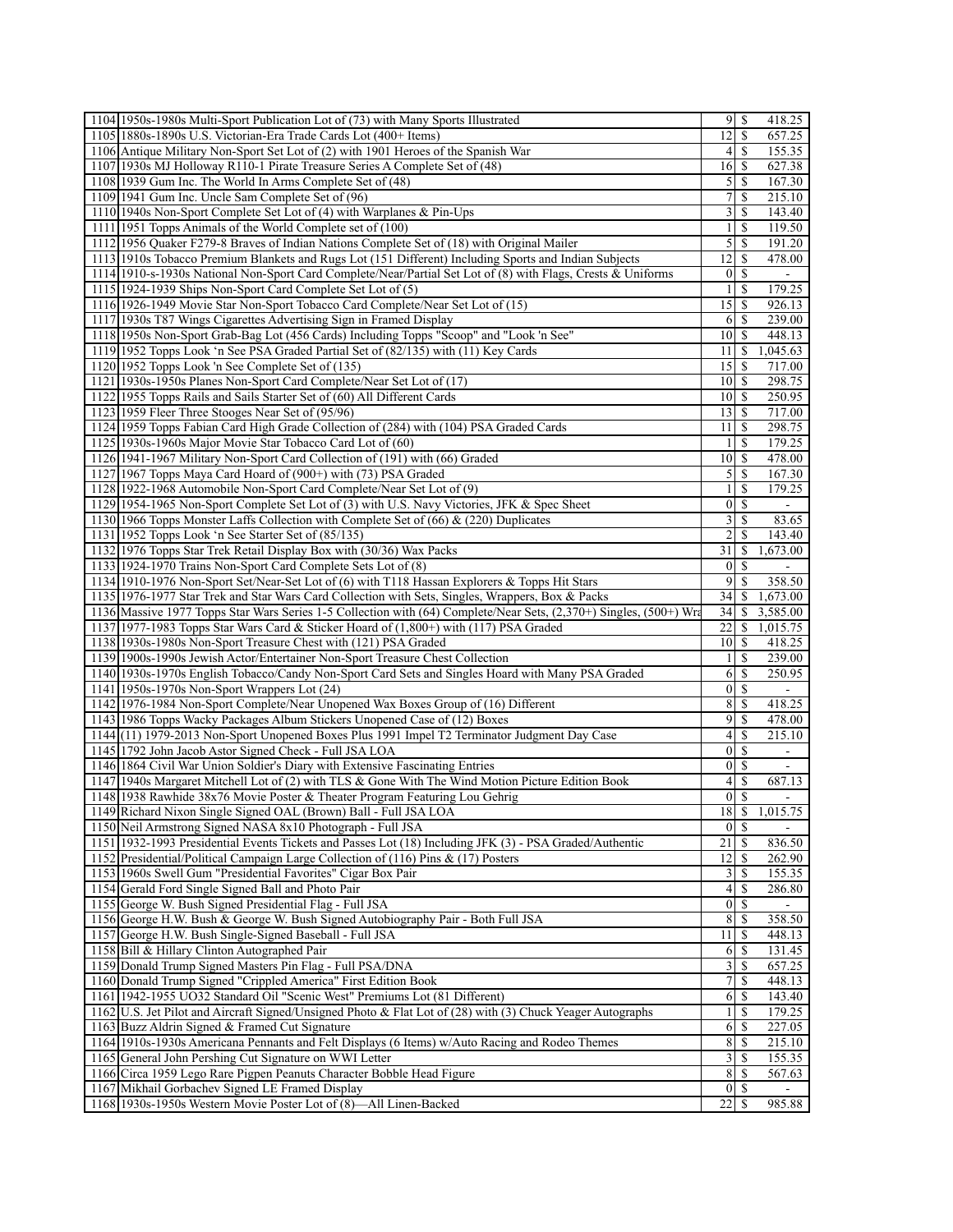| 1169 1930s-1960s Movie, War & Circus Poster Lot of (49)                                                         | $17$ $\sqrt{5}$         |                            | 866.38                |
|-----------------------------------------------------------------------------------------------------------------|-------------------------|----------------------------|-----------------------|
| 1170 1930s-1950s Movie Still and Lobby Card Lot of (91) with Marilyn Monroe, James Dean & John Wayne            | 8                       | -S                         | 358.50                |
| 1171   1832-1857 PCGS Graded Coin Lot of (2) with 1832 Classic Head 1/2-Cent & 1857 Flying Eagle Cent           | $\mathbf{1}$            | <sup>\$</sup>              | 239.00                |
| 1172 Rare 1867 Shield Nickel No Rays Type Proof NGC Graded PF65 Cameo                                           | $\vert 0 \vert$         | -S                         |                       |
| 1173 1903-S Liberty Head \$10 Gold Eagle--PCGS Genuine                                                          | $\mathbf{1}$            | \$                         | 836.50                |
| 1174 1803-2005 U.S. Coin Grab Bag Lot of (12) with (11) Graded                                                  | 2                       | \$                         | 250.95                |
| 1175 Coin/Medallion/Ingot Treasure Chest with U.S. Commemoratives                                               | 9                       | -S                         | 418.25                |
| $1176$ [1930s-1980s Political Buttons/Stickers/Memorabilia Collection of $(170+)$                               | 7                       | \$                         | 262.90                |
| 1177 Johnny Cash Signed 45 RPM Record "Give My Love to Rose" in Framed Display                                  | 11                      | -S                         | 567.63                |
| 1178 KISS Signed 16x20 Photograph                                                                               | $\frac{1}{2}$           | <sup>\$</sup>              | 179.25                |
| 1179 Sci-Fi Autographed Photo Lot of (3) with Lee                                                               | 7                       | \$                         | 191.20                |
| 1180 1930s Mickey Mouse and Donald Duck Big Little Books Pair                                                   | $\vert 0 \vert$         | <sup>\$</sup>              | $\blacksquare$        |
| 1181 Daffy Duck 1961 Gold Key Original Artwork and Printing Plate                                               | $\left 4\right $        | -S                         | 119.50                |
| 1182 1965-2013 Signed & Graded Comic Book Lot of (4) with Stan Lee                                              | 3                       | \$                         | 143.40                |
| 1183 1993-2014 Spider-Man Comic Book Lot of (6)--All Graded                                                     | $\overline{3}$          | $\mathbb{S}$               | 143.40                |
| 1184 1993-2016 Balance of Collection Comic Book Lot of (21) with (12) Graded                                    | $\overline{\mathbf{3}}$ | <sup>\$</sup>              | 203.15                |
| 1185 2015 Marvel Star Wars #1 Hot Topic Edition Signed by Mark Hamill & Carrie Fisher--CGC Signature Series 9.4 | 32                      | \$                         | 1,314.50              |
| 1186 October 18, 1930 Babe Ruth and Lou Gehrig Dual-Signed Barnstorming Ball - Purported to be Bambino Home R   | 10                      | -S                         |                       |
| 1187 1878 H804-6 Forbes Company Comic Baseball Trade Card Set (6/6)                                             |                         | $5 \overline{\smash{)}\,}$ | 191.20                |
| $1188(5)$ 1909-1912 Sporting News Supplements with (3) Hall of Famers                                           | $\overline{\mathbf{3}}$ | \$                         | 167.30                |
| 1189 1921 Baseball Exhibits Ty Cobb SGC 40 VG 3                                                                 | 9                       | <sup>\$</sup>              | 418.25                |
| 1190 1926-1929 Baseball Exhibits Postcard Babe Ruth (Pose) SGC 10 Poor 1                                        | 23                      | -\$                        | 896.25                |
| 1191 1934 R310 Butterfinger Baseball Group of (16) with (9) Hall of Famers Including Foxx, Johnson & Ott        | 14                      | -S                         | 478.00                |
|                                                                                                                 |                         |                            | 250.95                |
| 1192 1936 Goudey R314 Wide Pens Type I Baseball Premiums Lot of (40) with (11) HOFers                           | $\mathcal{S}$           | -S                         |                       |
| 1193(33) 1936 Goudey Wide Pen Premiums Type 1 & 3 Cards with (8) Hall of Famers                                 | 7                       | \$                         | 250.95                |
| 1194 1930s-1940s HOFers Graded Lot (12) with Ott (2) and Klein                                                  | 6                       | -S                         | 448.13                |
| 1195 1939 Play Ball PSA NM 7 Commons Lot (14) with 7 High Series Cards                                          | $11 \mid S$             |                            | 717.00                |
| 1196 (15) 1939-46 Salutation Baseball Exhibits with (6) Hall of Famers Including Tougher Ted Williams Variation | 8                       | \$                         | 418.25                |
| 1197(94) 1947-66 Baseball Exhibits with Mantle and Many Shortprints/Variations                                  | 13                      | -S                         | 746.88                |
| 1198 1888-1970 Baseball Oddball Collection (29) with (3) Graded Including 1926-1929 Exhibits Postcard Foxx      | 13                      | <sup>\$</sup>              | 956.00                |
| 1199 1950 Bowman Baseball Near Set of (240/252) Cards                                                           | 30                      |                            | $\overline{3,346.00}$ |
| 1200 1953 Bowman Color Baseball Partial Set of (117/160) Cards with Mantle                                      | 7                       | -S                         | 836.50                |
| 1201 1951 Bowman Baseball #253 Mickey Mantle Rookie High Number PSA VG-EX 4 (mc)                                | 17                      | \$                         | 3,585.00              |
| 1202 1951 Bowman Baseball #305 Willie Mays Rookie High Number PSA VG+ 3.5                                       | 10 <sup>1</sup>         | <sup>\$</sup>              | $\overline{2,}748.50$ |
| 1203 1952 Bowman Baseball #218 Willie Mays PSA EX-MT 6                                                          | 8                       | \$                         | 926.13                |
| 1204 1953 Topps Baseball #82 Mickey Mantle PSA EX+ 5.5                                                          | 42                      | \$                         | 7,648.00              |
| 1205 1951 Topps Baseball Blue Backs Complete Set of (52) Cards                                                  | 23                      | <sup>\$</sup>              | 1,314.50              |
| 1206 1954-1956 Spic-Span Milwaukee Braves (6) with Aaron & (2) Mathews Including Die-Cut                        | 6                       | <sup>\$</sup>              | 478.00                |
| 1207 1952-1964 Topps & Bowman Baseball HOF Collection (43) with Clemente, Koufax, Mays & Williams               | 29                      | \$                         | 3,226.50              |
| 1208(7) 1955-1968 Topps Baseball Hall of Fame & Star Rookies with Clemente                                      | 18                      | -S                         | 836.50                |
| 1209 1954-1974 Baseball Oddball Hall of Fame & Star Group Lot (4) with 1974 Topps Puzzle Ryan                   | 14                      | -S                         | 717.00                |
| 1210 1961, 1962 & 1969 Topps Baseball Stamps Complete/Near Set Trio with Original Albums                        | 5                       | \$                         | 358.50                |
| 1211 1964 Topps Giants Complete Set (60)                                                                        | 17                      | \$                         | 597.50                |
| 1212(37) 1966 Topps Baseball High Numbers with #591 Grant Jackson Rookie                                        | 13                      | \$.                        | 657.25                |
| 1213 1960 Bazooka Baseball Complete Set of (36/36) Cards                                                        | 25                      | \$                         | 1,434.00              |
| 1214 1961 Bazooka Baseball Near Set of (35/36) Cards                                                            | 18S                     |                            | 926.13                |
| 1215 1962 & 1963 Bazooka Baseball Complete/Near Set Pair                                                        | 25                      | $\mathbb{S}$               | 2,031.50              |
| 1216 1964 & 1965 Bazooka Baseball Near Set Pair                                                                 | 21                      | \$                         | 1,673.00              |
| 1217 Ultimate 1964-1987 Pete Rose Collection of (2,750+) with Autographs                                        | 24                      | $\sqrt{S}$                 | 1,314.50              |
| 1218 1975 Topps Baseball Complete Set (660/660)                                                                 | 12                      | <sup>\$</sup>              | 776.75                |
| $1219(10)$ 1974-1982 Topps Baseball Complete/Near Sets                                                          | <sup>15</sup>           | -S                         | 866.38                |
| 1220 1976-1982 Topps Baseball Complete Set Group of (4) Different                                               | 20                      | <sup>\$</sup>              | 717.00                |
| 1221 1980-2000s Baseball Star Card Collection (9,500+)—Loaded with (169) Graded Cards                           | 28                      | <sup>\$</sup>              | 1,434.00              |
| 1222 1990s-2000s Derek Jeter Card Collection (650+) with (40) Rookies & (15) Graded                             | 16                      | -S                         | 866.38                |
| 1223 Cooperstown Bat Company "The Immortals" Complete Set of (5) Bats with Rack                                 | 12                      | <sup>\$</sup>              | 358.50                |
| 1224 1992-1998 World Series Commemorative Bat Lot of (8)                                                        | 26                      | S.                         | 2,151.00              |
| 1225 1991 Mickey Mantle Large Limited Edition Batting Statue by Peter Rubino                                    | 5                       | S                          | 286.80                |
| 1226 1966-1986 MLB World Series, Playoff & All-Star Game Program Lot of (23)                                    | $\mathfrak{S}$          | -S                         | 167.30                |
| 1227 1930s-1970s World Series Ticket Stubs Lot (10) - All PSA Authentic/Graded                                  | 8                       | -S                         | 687.13                |
| 1228 Frank Farrell 1913-1914 Giants/White Sox World's Tour Ephemera Collection (14 Items)                       | 12                      | <sup>\$</sup>              | 926.13                |
| 1229 Scarce 1914 World Tour "Homecoming Dinner" Presentational Chalkware Statue                                 | 7                       | <sup>\$</sup>              | 746.88                |
| 1230 1919 Hap Felsch Underwood & Underwood News Service Photo - Type I                                          | 5                       | \$.                        | 227.05                |
| 1231 Interesting 1951 4-Page Letter to Joe Jackson from Ex-Umpire - Great Shoeless Joe and Black Sox Content!   | 6                       | -S                         | 448.13                |
| 1232 1951-1952 Cuban Baseball League Program with MLB Players Including (3) HOFers                              | 1                       | -S                         | 179.25                |
| 1233 1950s-1980s News Service Photos Lot (33) with Numerous HOFers                                              | 1                       | \$.                        | 119.50                |
|                                                                                                                 |                         |                            |                       |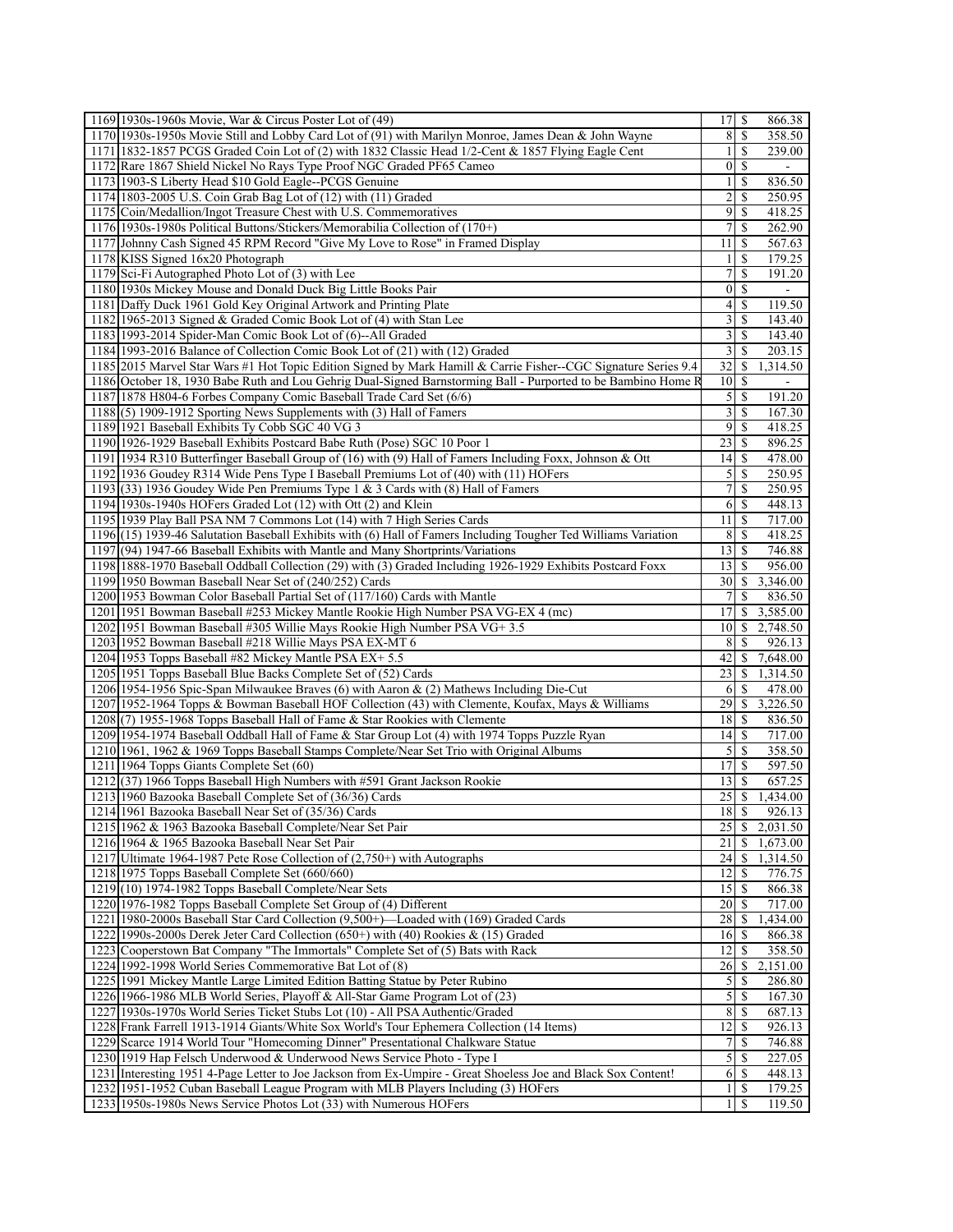| 1234 1930 New York Yankees Team Baseball with (22) Signatures including Gehrig, Ruth - Full JSA                 |                         |                      | 15 \ \$ 2,390.00 |
|-----------------------------------------------------------------------------------------------------------------|-------------------------|----------------------|------------------|
| 1235 1930s-1940s Multi-Signed Baseball Lot of (4) with 1940 Reds                                                |                         | $0 \mid S$           | ۰                |
| 1236 Autographed Ball Lot of (4) with 1947 & 1949 Yankees Team Baseballs including Dickey, DiMaggio             | $13$ $\sqrt{5}$         |                      | 388.38           |
| 1237 Bill McKechnie's Personal 1948 Indians World Champions Baseball Diary - Filled with Daily Handwritten Team | 11                      | -S                   | 746.88           |
| 1238 1953 World Champion New York Yankees Signed Menu Page with (9) including Dickey, Mantle - Full JSA         | $\mathfrak{S}$          | \$                   | 418.25           |
| 1239 Mickey Mantle Boldly Signed Quartet - All PSA/DNA                                                          | $10 \mid$ \$            |                      | 627.38           |
| 1240 June 21, 1955 Mickey Mantle Signed HR #101 Scorecard - Full JSA                                            | $10$ $\sqrt{5}$         |                      | 227.05           |
| 1241 1950s Cleveland Indians Signed Trio with 1955 Team Signed Ball                                             | 7                       | \$                   | 227.05           |
|                                                                                                                 | 7                       | \$                   | 191.20           |
| 1242 1960, 1961 Topps Willie McCovey Signed Cards Pair                                                          |                         |                      |                  |
| 1243 1964 San Francisco Giants Team Signed Ball (22 Signatures) - PSA/DNA LOA                                   | 9                       | <sup>\$</sup>        | 274.85           |
| 1244 Joe DiMaggio and Casey Stengel Signed Quartet - All PSA/DNA or JSA Authentic                               | $\mathfrak{S}$          | S                    | 358.50           |
| 1245 Autographed NY Yankee News Service Pair with Stengel & McCarthy/Dickey                                     | 11                      | <sup>\$</sup>        | 179.25           |
| 1246 New York Baseball Autographed Lot of (8) with (43) Signatures                                              | 9                       | -S                   | 286.80           |
| 1247 New York Yankees Autograph Lot of (9) with DiMaggio                                                        | $\left 4\right $        | S                    | 298.75           |
| 1248 Multi-Signed Baseball Lot of (2) with (40+) Signatures including Campanella, Carey                         | $\overline{\mathbf{3}}$ | \$                   | 262.90           |
| 1249 Charlie Keller Single-Signed Baseball                                                                      |                         | $0 \mid \mathcal{S}$ | $\blacksquare$   |
| 1250 Single-Signed Baseball Lot of (17) with Aaron, DiMaggio, Mays                                              | 12 <sup>1</sup>         | $\mathbb{S}$         | 627.38           |
| 1251 Single-Signed Baseball Lot of (21) with Koufax, (2) Mays                                                   | $13$ $\sqrt{5}$         |                      | 806.63           |
| 1252 Single & Multi-Signed Baseball Lot of (6) with 1991 Orioles                                                | $\mathbf{1}$            | $\mathbb{S}$         | 179.25           |
| 1253 Autographed Baseball & Bat Lot of (10) with Griffey Jr, Ryan                                               | 11 <sup>1</sup>         | -S                   | 687.13           |
| 1254 1983 & 1984 N.L. All Star Bat Pair with (60) Autographs including Gwynn                                    | 10 <sup>1</sup>         | <sup>\$</sup>        | 418.25           |
| 1255 Ted Williams Autographed Signature Model Bat - Green Diamond COA                                           | $\overline{7}$          | \$                   | 478.00           |
| 1256 1995 World Series Champion Atlanta Braves Bat with (22) Signatures including Maddux                        |                         |                      | 478.00           |
| 1257 Rafael Palmeiro Signed Memorabilia Items with Glove & Game-Used Bat                                        | 5                       | -S                   | 286.80           |
| 1258 2007 Andruw Jones Signed Atlanta Braves Game-Used #42 Home Jersey with Dated Home Run Inscription from     | 15                      | \$                   | 597.50           |
| 1259 Autographed Gartlan Statue & Sports Impression Lot of (4)                                                  | $7\vert$                | \$                   | 328.63           |
| 1260 Autographed Baseball Oversized Photograph Lot of (12) with Mantle, Williams                                | 8                       | <sup>\$</sup>        | 627.38           |
|                                                                                                                 | $\overline{7}$          | \$.                  |                  |
| 1261 1978 NY Yankees World Series Champion Limited Edition Litho with (24) Signatures including Hunter          | $\overline{2}$          | <sup>\$</sup>        | 167.30<br>250.95 |
| 1262 Satchel Paige Vintage Pencil Clips (9) Plus Signed Photo Card                                              |                         |                      |                  |
| 1263 Brooklyn Dodgers Autographed Collection of (5) with Stengel Signed                                         | 1 <sup>1</sup>          | <sup>\$</sup>        | 239.00           |
| 1264 Mickey Mantle & Duke Snider Signed 8x10 Photograph - Full JSA                                              | $\overline{\mathbf{3}}$ | \$                   | 143.40           |
| 1265 Baseball Autograph Lot of (7) with Dean, Feller, Ryan, Veeck & (3) Multi-Signed                            | $\left 4\right $        | S                    | 155.35           |
| 1266 1982 AL & NL All-Star Signed Photograph Pair with (69) Autographs                                          | $\overline{7}$          | \$                   | 478.00           |
| 1267 Pete Rose Signed Robert Stephen Simon Original Artwork - Full JSA                                          | 41                      | \$                   | 179.25           |
| 1268 1950 Bowman Football Near Set of (139/144) Cards                                                           | 20                      | <sup>\$</sup>        | 1,434.00         |
| 1269 1962 Topps Football Near Set of (156/176) Cards with Most Hall of Famers & Stars                           | 14 <sup>1</sup>         | \$                   | 2,270.50         |
| 1270 1962 Post Cereal Football Near Set of (184/200) Cards—Sharp!                                               | 33                      | S                    | 2,868.00         |
| 1271 1950s-1980s Football HOFers (14) - All PSA or SGC Graded                                                   | 4 <sup>1</sup>          | <sup>\$</sup>        | 358.50           |
| 1272 1981 & 1984 Topps Football Complete Sets                                                                   | 10I                     | \$                   | 227.05           |
| $1273(5) 1961-1963$ NFL Square Regular Base Bobble Heads                                                        | <sup>6</sup>            | -S                   | 298.75           |
| 1274 1959 Baltimore Colts Action Pictorial with (32) Signatures including Unitas                                | 9                       | -S                   | 388.38           |
| 1275 Johnny Unitas Signed Replica Jersey and Cleats Pair                                                        | 35                      | \$                   | 2,031.50         |
| 1276 1938 F.C. Cartledge Famous Prize Fighters Near Set (45/50) with (3) PSA Graded Keys                        | 1                       | S                    | 179.25           |
| 1277 Boxing Vintage Memorabilia/Ephemera Treasure Chest of (61) with (3) Gene Tunney Autographs                 | 41                      | $\mathbb{S}$         | 274.85           |
| 1278 1977 Muhammad Ali & LeRoy Neiman Signed Poster - Full JSA                                                  | 25                      | \$                   | 866.38           |
| 1279 1960s-70s Wire Photos Lot (7) - Featuring Nicklaus and Palmer                                              |                         | $\overline{1}$ s     | 59.75            |
| 1280 Tennis Signed Display Trio with Capriati, Roddick                                                          |                         | $0 \mid S$           |                  |
| 1281 1862 Civil War Union Soldier Letter from Mississippi Valley                                                | $\frac{1}{2}$           | -S                   | 179.25           |
| 1282 Early-1900s Non-Sport Tobacco Flag Silks Lot of (44) in Binder                                             | $\overline{c}$          | \$                   | 101.58           |
| 1283 1910s-1980s Non-Sport Complete/Near/Partial Set & Singles Collection with (950+) Total Cards               | $\mathcal{S}$           | -S                   | 227.05           |
| 1284 1952 Topps Look 'n See Complete Set of (135) with Viewer                                                   | 17 <sup>1</sup>         | -S                   | 956.00           |
| 1285   1952 Topps Look 'n See Complete Set of (135) with (10) SGC Graded Including #82 Rembrandt VG 3           | 11                      | <sup>\$</sup>        | 657.25           |
| 1286 1959 Fleer Three Stooges #16 Checklist PSA NM 7                                                            | 29                      | \$                   | 3,704.50         |
| 1287 1964 Nostalgic Coin Sets Lot of (19)                                                                       | $\overline{9}$          | -S                   | 239.00           |
| 1288 1930s-2000s Non-Sport Box/Wrapper/Card Lot of (500+) with (31) Graded Cards                                | 9                       | -S                   | 448.13           |
| 1289 1963-1985 Non-Sport Wax Box/Pack Display Lot of (19) with (2) Bionic Woman                                 | 15                      | S                    | 746.88           |
| 1290 1971-72 New York Knicks Basketball with (8) Signatures including DeBusschere                               | 9                       | <sup>\$</sup>        | 507.88           |
| 1291 UNC Tar Heels Signed Pair with 1983-84 Team Page including Jordan                                          | $\sqrt{8}$              | <sup>\$</sup>        | 274.85           |
| 1292 1991-92 Duke University National Champions Basketball with (9) Autographs including Coach K                | $\overline{9}$          | \$                   | 227.05           |
| 1293 1972-1973 Topps Basketball Complete Set (264) with PSA 6 Erving RC                                         | 8                       | <sup>\$</sup>        | 448.13           |
| 1294 Hockey HOFers Signed Ephemera Lot (20 Items) with Howe, Orr (4) and Hull (6) - All PSA/DNA or JSA          | 6                       | <sup>\$</sup>        | 507.88           |
| 1295(12) 1974-1982 Topps & O-Pee-Chee Hockey Complete/Near Sets                                                 | 11 <sup>1</sup>         | -S                   | 926.13           |
| 1296 1947-1966 Baseball Exhibits (87) with Hall of Famers & Stat Backs                                          | 8 <sup>l</sup>          | <sup>\$</sup>        | 298.75           |
| 1297 1949 New York Yankees Photo Pack Lot of (24) with Near Set (23/25) & (1) Duplicate                         |                         | $3 \mid S$           | 83.65            |
| 1298 1962 "Safe At Home" Movie Poster Insert Featuring Mantle and Maris                                         |                         |                      | 358.50           |
|                                                                                                                 |                         |                      |                  |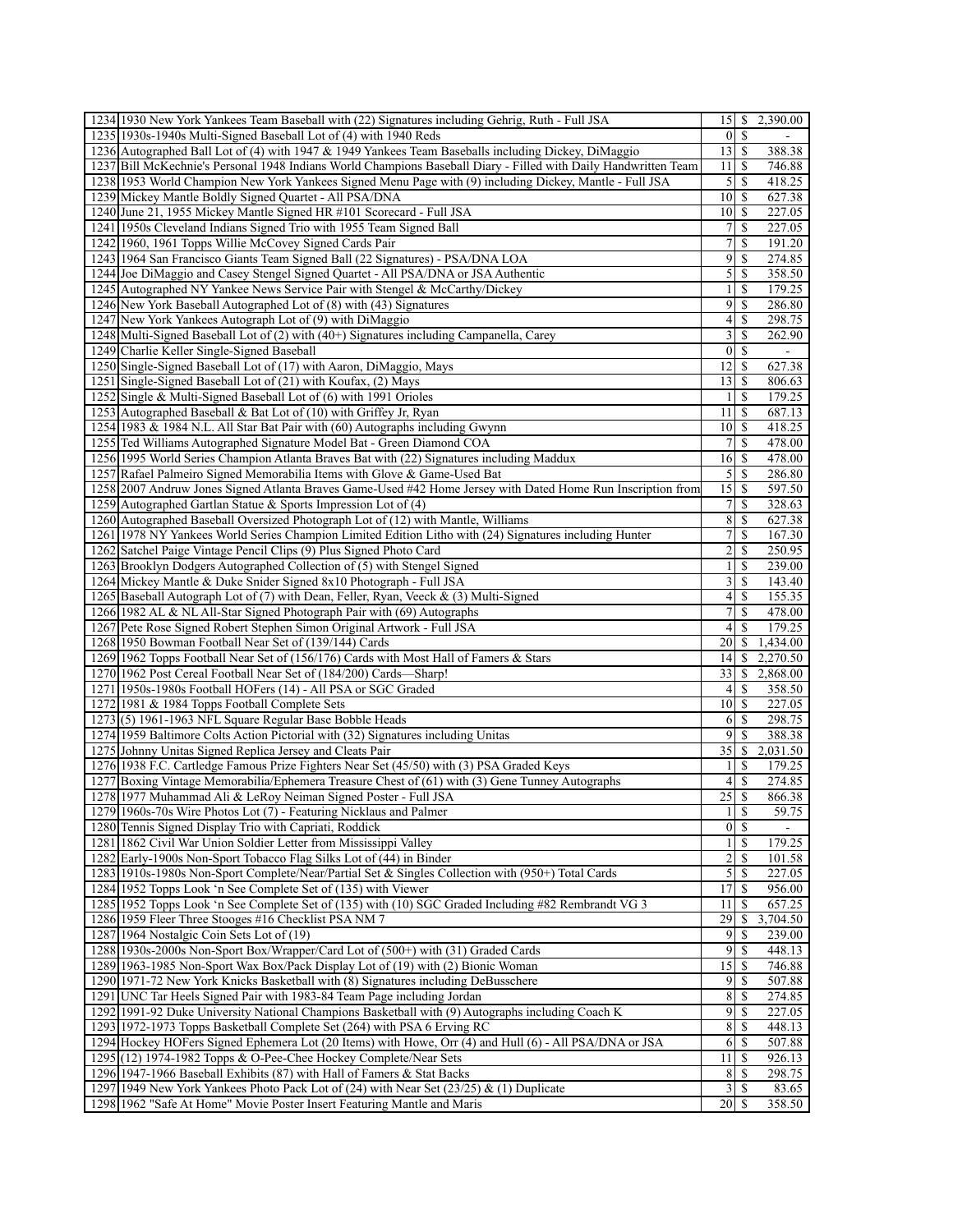| 1299 Willie Mays Modern Game-used Group of (10) Cards                                                                                    |                  |                            | 167.30                   |
|------------------------------------------------------------------------------------------------------------------------------------------|------------------|----------------------------|--------------------------|
| 1300 1959 & 1969 Topps Baseball Display 5-Cent Box Trio                                                                                  | 8                | $\mathbb{S}$               | 179.25                   |
| 1301 (7) 2007 Sweet Spot Classic Multi-Color Patch Baseball Hall of Famers & Stars                                                       | $\overline{2}$   | \$.                        | 131.45                   |
| 1302(6) Joe DiMaggio, Lou Gehrig, Mickey Mantle & Roger Maris Game-Used Insert Cards                                                     | 5                | -S                         | 167.30                   |
| 1303 Joe DiMaggio, Mickey Mantle & Roger Maris Game-Used Cards Lot of (7)                                                                | 6                | <sup>\$</sup>              | 191.20                   |
| 1304 High-End Baseball Hall of Fame Game-Used Insert Group of (6) Cards                                                                  | $\overline{2}$   | \$                         | 143.40                   |
| 1305 2003 Topps Gallery Hall of Fame Edition Group of (6) Currency Collection Coins                                                      | $\overline{0}$   | <sup>\$</sup>              | $\overline{\phantom{a}}$ |
| 1306 2005 Sweet Spot Classic Jumbo Patch Pair with Boggs & Gwynn                                                                         | 7                | \$                         | 239.00                   |
| 1307 1999 Upper Deck A Piece of History 500 Home Run Club Mel Ott Game-Used Bat Card                                                     | $\mathbf{1}$     | S                          | 119.50                   |
| 1308 1922 Neilsen's Chocolate V61 Baseball Card Lot of (10) with (2) Graded                                                              | 8                | -S                         | 215.10                   |
| 1309 1909 German Stamps Cy Young                                                                                                         | $\left 4\right $ | \$.                        | 95.60                    |
| 1310 1974-1976 Topps Baseball Display Boxes (4) Plus (116) 1973-1983 Baseball & Basketball Wrappers                                      |                  | $1 \overline{\smash{)}\,}$ | 59.75                    |
| 1311 1959 Fleer Ted Williams Partial Uncut Sheet of (20) Cards with #1                                                                   | 6                | -S                         | 227.05                   |
| 1312 HOFer Type II Photos by George Brace (25) - Featuring Wagner, Wilson, Klein and Simmons                                             | $\overline{2}$   | \$.                        | 71.70                    |
| 1313 1939 Chicago Cubs Black & White Photo Pack Set (25/25) with Original Envelope                                                       | $\overline{5}$   | \$                         | 107.55                   |
| 1314 1939 Play Ball Baseball Partial Set (100/160) Plus One Dupe with (7) Hall of Famers                                                 | 14               | \$.                        | 1,045.63                 |
| 1315 1954 Topps Baseball Hall of Fame Rookie Pair with #128 Hank Aaron (SGC 55) & #201 Al Kaline (SGC 50)                                | $\overline{9}$   | \$                         | 1,673.00                 |
| 1316 1909-11 T206 White Border Tolstoi Back SGC 10 Poor 1 Graded Trio                                                                    | $\overline{3}$   | -S                         | 143.40                   |
| 1317 1909-11 T206 White Border Tolstoi Back SGC 10 Poor 1 Graded Pair with Tinker                                                        |                  |                            | 227.05                   |
| $1318(4,000+)$ 1975 Topps Baseball Mini Cards                                                                                            | $\overline{7}$   | \$                         | 203.15                   |
| 1319 1951-1955 Topps & Bowman Baseball Shoebox Group (183) with Hall of Famers & Stars                                                   | 13 <sup>1</sup>  | -S                         | 418.25                   |
| 1320 1962 Topps Baseball Rookie Parade Set of (8) High Numbers                                                                           | 12 <sup>1</sup>  | -\$                        | 358.50                   |
| 1321 1952-1956 Topps Baseball Singles Group (53) with Hall of Famers & Stars                                                             |                  | $101$ S                    | 478.00                   |
| 1322 Minnie Minoso Caguas Puerto Rican League Uniform                                                                                    | $\overline{2}$   | \$                         | 71.70                    |
| 1323 1952 Topps Baseball Low Number #1-310 Starter Set of (140/310) Cards Including SGC 55 #175 Billy Martin R                           | 16               | \$                         | 1,015.75                 |
| 1324 1910 M101-2 Sporting News Supplement with Cobb, Wagner                                                                              | $\vert$          | S                          | 388.38                   |
| 1325 1955 Topps Baseball Starter Group of (65) Different with Banks                                                                      | $7\vert$         | <sup>\$</sup>              | 250.95                   |
| 1326 1953 Topps Baseball Starter Set of (103/274) Cards                                                                                  | 12               | \$                         | 657.25                   |
| 1327 1954 Topps Baseball Starter Group of (84) Different with (2) Graded                                                                 | 8 <sup>1</sup>   | -S                         | 358.50                   |
| 1328 1954-1968 Topps & Bowman Baseball Singles Collection of (1,975) Cards                                                               | 12               | -S                         | 717.00                   |
| 1329 Mickey Mantle Single-Signed OAL Brown Baseball                                                                                      | 12               | \$.                        | 328.63                   |
| 1330 Drysdale, Newhouser and Wilhelm Signed Bat                                                                                          | $\mathfrak{S}$   | \$                         | 107.55                   |
| 1331 Billy Martin Signed Photograph Display                                                                                              | $\overline{2}$   | -S                         | 71.70                    |
| 1332 Billy Southworth Signed B&W Photograph                                                                                              | 8                | \$                         | 203.15                   |
| 1333 Frank Leja Single-Signed Baseball                                                                                                   | 8                | -S                         | 203.15                   |
| 1334 2002 Toronto Blue Jays Team-Signed Replica Jersey with (21) Signatures - Full JSA                                                   |                  | $\overline{0}$<br>-S       | $\blacksquare$           |
| 1335 1980s Eddie Murray Signed/Game-Used Bat with Player Use Attributed to Rick Dempsey                                                  | $\frac{1}{2}$    | \$.                        | 119.50                   |
| 1336 Ted Williams Autographed UDA Card in Original Box                                                                                   | $\frac{1}{2}$    | <sup>\$</sup>              | 119.50                   |
| 1337 Doc Gooden & Daryl Strawberry Signed 8x10 Lot of (15)                                                                               | $\left 4\right $ | \$                         | 119.50                   |
| 1338 1960 Old Timers ONL Giles Baseball with (17) Signatures including Hornsby, Mantle - Full PSA/DNA                                    | 11               | -S                         | 1,015.75                 |
| 1339 1944 Eddie Collins Signed Typed Letter On Red Sox Stationary                                                                        | $\frac{3}{2}$    | <sup>\$</sup>              | 358.50                   |
| 1340 Roger Maris Signed Vintage Photograph - Full PSA/DNA                                                                                | $\vert 0 \vert$  | \$                         |                          |
| 1341 1989-1992 Randy Milligan Autographed Game-Used Bat                                                                                  | $\frac{1}{2}$    | <sup>\$</sup>              | 59.75                    |
| 1342 Baltimore Orioles Memorabilia Lot of (33) with (21) Signed including Ripken Bat                                                     | 8                | <sup>\$</sup>              | 418.25                   |
| 1343 1952 Bill McClanahan NFL Dallas Texans Original Cartoon Artwork Lot of (2)                                                          |                  | \$                         |                          |
| 1344 1947-1950 Multi-Signed Mostly Football Team Sheets (4) with (51) Autographs Including Landry                                        | $\frac{1}{2}$    | 2s                         | 59.75<br>191.20          |
| 1345 1962 Minnesota Vikings Football with (35) Signatures including Tarkenton - Full SGC                                                 | $\overline{2}$   | -S                         | 71.70                    |
| 1346 1950 Bowman Football Near Set of (117/144) Cards with Stars                                                                         | $\frac{3}{2}$    | -S                         | 537.75                   |
| 1347 1948 Leaf Football Partial Set of (66/98) Cards with (33) High Numbers                                                              | 12               | -S                         | 956.00                   |
|                                                                                                                                          |                  |                            |                          |
| 1348 1973-74 Topps Basketball Complete Set of (264) Cards                                                                                |                  | $15$ $\sqrt{5}$            | 418.25                   |
| 1349 1975-76 San Antonio Spurs ABA Basketball with (11) Signatures including Gervin<br>1350 1970 & 1977 Harlem Globetrotter Program Pair | 14               | <sup>\$</sup>              | 657.25                   |
|                                                                                                                                          | $\vert 0 \vert$  | -S                         |                          |
| 1351 1985-1994 New Jersey Nets Game Used Lot of (10)                                                                                     | $\vert 4 \vert$  | S                          | 388.38                   |
| 1352 1960s-1970s News Service Photos Lot (5) - Featuring Russell and Robertson                                                           | $\frac{1}{2}$    | <sup>\$</sup>              | 59.75                    |
| 1353 Scarce 1977-78 Johnny Pro Washington Bullets Push-Out/Stand-Up Set                                                                  | $\mathcal{S}$    | -S                         | 167.30                   |
| 1354 2013 All-Star Game Full Ticket - PSA 8                                                                                              | $\frac{1}{2}$    | \$                         | 119.50                   |
| 1355 2009 World Series Game Full Ticket - PSA 10                                                                                         | $\frac{1}{2}$    | <sup>\$</sup>              | 119.50                   |
| 1356 1951 World Series Game 2 Ticket Stub - Mantle's First Hit                                                                           | 3                | -S                         | 155.35                   |
| 1357 1999 World Series Game 4 Full Ticket - PSA 8                                                                                        | $\frac{1}{2}$    | \$                         | 119.50                   |
| 1358 1979 MLB All-Star Game Full Ticket - PSA 2                                                                                          | $\vert 0 \vert$  | \$                         |                          |
| 1359 1952 MLB All-Star Game Full Ticket - PSA 4                                                                                          | 0                | <sup>\$</sup>              | $\overline{a}$           |
| 1360 1957 MLB All-Star Game Full Ticket - PSA Authentic                                                                                  | $\left 4\right $ | <sup>\$</sup>              | 119.50                   |
| 1361 1949 MLB All-Star Game Ticket Stub - PSA 2                                                                                          |                  | $6$ \ $\sqrt{3}$           | 227.05                   |
| 1362 1973 Kentucky Derby Ticket Stub - PSA 5 Secretariat Triple Crown                                                                    |                  |                            | 358.50                   |
| 1363 1996 World Series Game 5 Full Ticket - PSA NM-MT 8                                                                                  | $\overline{2}$   | S                          | 83.65                    |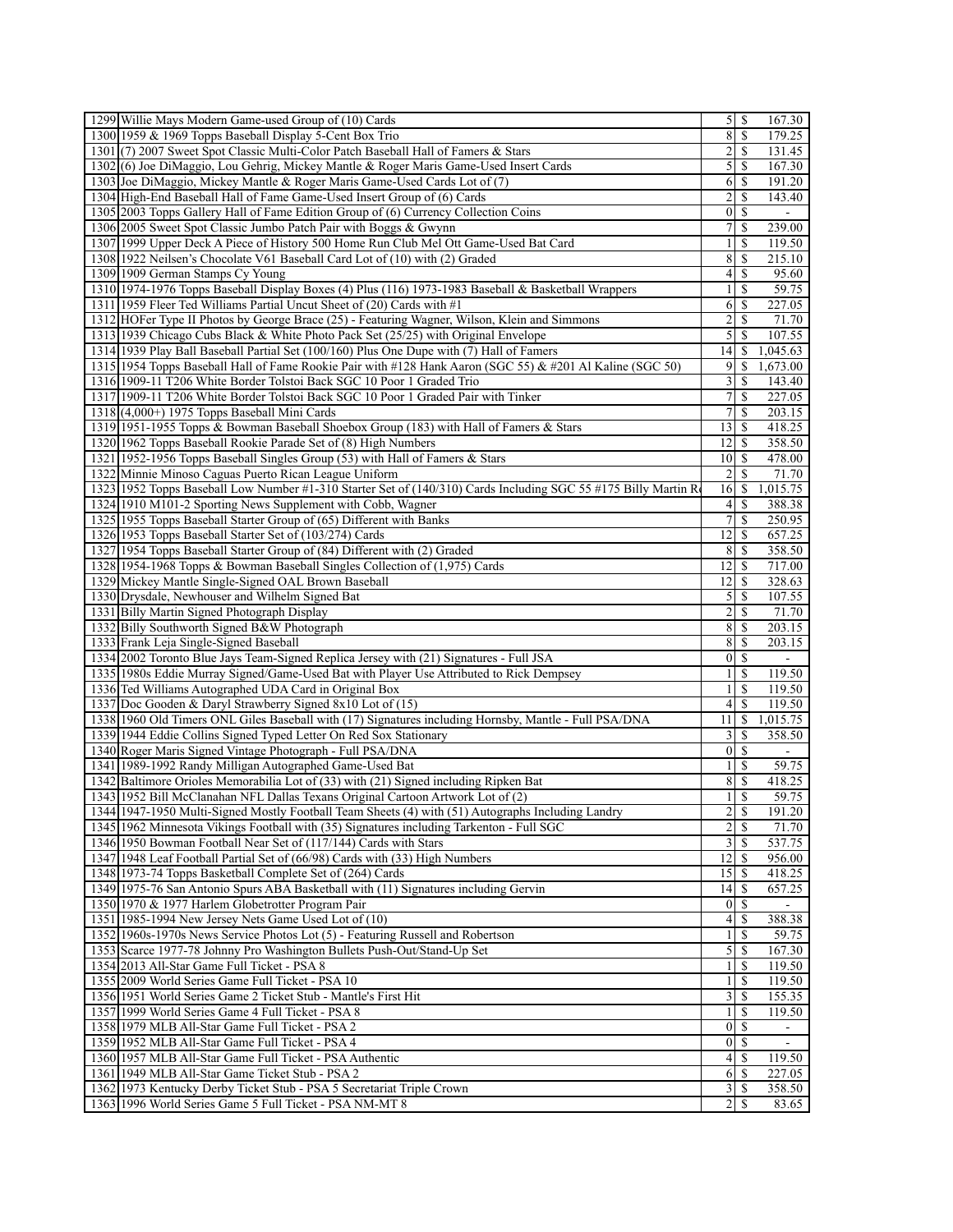|      | 1364 July 23, 1994 Don Mattingly 2000th Hit Full Ticket - PSA 9 Highest Graded                                                  |                          | $1 \mid S$    | 59.75           |
|------|---------------------------------------------------------------------------------------------------------------------------------|--------------------------|---------------|-----------------|
|      | 1365 September 21, 2001 Albert Pujols 1st Grand Slam Full Ticket - PSA Authentic                                                | $\mathbf{1}$             | S             | 59.75           |
|      | 1366 1987 World Series Game 7 Full Ticket - PSA 3                                                                               | 1                        | \$            | 119.50          |
|      | 1367 1991 World Series Game 7 Full Ticket - PSA 2                                                                               | $\vert 0 \vert$          | <sup>\$</sup> |                 |
|      | 1368 1979 World Series Game 7 Full Ticket - PSA Authentic                                                                       | $\mathbf{1}$             | \$            | 119.50          |
|      | 1369 1986 World Series Game 1 Full Ticket - PSA 4                                                                               | $\overline{0}$           | \$            |                 |
|      | 1370 1962 MLB All-Star Game Ticket Stub - PSA 1.5                                                                               | $\frac{3}{2}$            | \$            | 107.55          |
|      | 1371 1998 World Series Game 1 Full Ticket - PSA 6                                                                               | $\mathbf{1}$             | \$            | 59.75           |
|      | 1372 2009 World Series Games 1 & 2 Full Ticket Pair - Both PSA 6                                                                | 1                        | \$            | 119.50          |
|      | 1373 1992 World Series Game 5 Full Ticket - PSA 8                                                                               | 1                        | \$            | 59.75           |
|      | 1374 1991 World Series Game 4 Full Ticket - PSA 5                                                                               | $\boldsymbol{0}$         | \$            | $\blacksquare$  |
|      | 1375 1973 MLB All Star Game Full Ticket - PSA 8                                                                                 | 1                        | S             | 119.50          |
|      | 1376 1978 World Series Game 6 Full Ticket - PSA Authentic                                                                       | 2                        | \$            | 131.45          |
|      | 1377 1972 MLB All-Star Game Full Ticket - PSA 3 (mk)                                                                            | 0                        | S             |                 |
|      | 1378 1977 Joe Louis Signed Casino Page                                                                                          | $\mathfrak{S}$           | -S            | 179.25          |
|      | 1379 Multi-Sport Leroy Neiman Lithograph & Print Display Lot of (5)                                                             | 91                       | -S            | 239.00          |
|      | 1380 Leroy Neiman Signed Golf Lithograph Lot of (2)                                                                             | 12                       | \$            | 262.90          |
|      | 1381 1950s Dell Comics with Wheaties Sports Back Covers Lot of (13) with Berra, Campanella, Musial & Mikan                      | 3                        | \$            | 83.65           |
|      | 1382 Kid Gavilan Signed Photograph Display                                                                                      | $\vert 0 \vert$          | -S            | $\blacksquare$  |
|      | 1383 1960s Hockey Equipment Lot of (11) with Youth Emphasis                                                                     | $\vert 0 \vert$          | <sup>\$</sup> | $\blacksquare$  |
|      | 1384 1950s V413-1 Maple Leaf Filmset Near Set (36/44) with Brando, Sinatra, Taylor                                              | 4                        | <sup>\$</sup> | 95.60           |
|      | 1385 1984 "The Natural" Movie Poster and Ad Slicks (10 Items)                                                                   | 7                        | \$            | 203.15          |
|      | 1386 1987 DC Suicide Squad Comic Book Lot of (2) with #1 & #2--Both CBCS Graded                                                 | 2                        | S             | 71.70           |
|      | 1387 Stan Lee Signed Marvel Signature Series Wolverine Action Figure in Original Box--PSA/DNA Certified                         | $\overline{c}$           | S             | 71.70           |
|      | 1388 1970s Pro Wrestler Premium/Publicity/Promo Photo Lot of (22) with Andre the Giant & Superstar Billy Graham                 | 2                        | S             | 71.70           |
|      | 1389 2014 SP Authentic Golf Michelle Wie Auto RC #/25 - BGS 9 Mint with 10 Auto                                                 | $\frac{3}{2}$            | S             | 83.65           |
|      | 1390 1962 Patterson vs. Liston I Ticket Lot of (3) with (2) PSA 8 NM-MT                                                         | $\frac{1}{2}$            | S             | 119.50          |
|      | 1391 Clayton Moore & Roy Rogers Signed 11x14 Sepia Photographed Pair                                                            | 2                        | \$            | 71.70           |
|      | 1392 1970s Rally Bobby Orr Signed Skate Pair                                                                                    | 7                        | \$            | 155.35          |
|      | 1393 Mutli-Sport & Non-Sport Jewish Memorabilia Lot of (35) with (28) Signed                                                    | $\vert 0 \vert$          | <sup>\$</sup> |                 |
|      | 1394 Marvel Comic Books Graded & Signed Lot of (4) with (3) Roy Thomas                                                          | 5                        | \$            | 107.55          |
|      | 1395 1992-2016 Batman Related DC Comic Book Lot of (9) with (2) Graded                                                          | $\frac{1}{2}$            | <sup>\$</sup> | 59.75           |
|      | 1396 1972-1982 Marvel Graded Comic Book Lot of (4) with Key Issue Daredevil #181 Death of Elektra                               | 1                        | \$            | 59.75           |
|      | 1397 2014-2015 Marvel Guardians of the Galaxy Related Comic Book Lot of (14) with (4) Graded                                    | 1                        | S             | 59.75           |
|      | 1398 2014-2015 Marvel Amazing Spider-Man Retailer Incentive Variant Edition Comic Lot of (6)--All CBCS Graded                   | 4                        | S             | 95.60           |
|      | 1399 1961-1973 CBCS Graded Vintage Comic Book Lot of (7)                                                                        | $\mathbf{1}$             | S             | 59.75           |
|      | 1400 2015-2016 Marvel Star Wars Variant Edition Comic Book Lot of (8)--All CBCS Graded                                          | $\overline{c}$           | \$            | 131.45          |
|      | 1401 1967-1994 DC Super-Hero CBCS Graded Comic Book Lot of (7)                                                                  | 3                        | <sup>\$</sup> | 83.65           |
|      | 1402 2015 Marvel Amazing Spider-Man Graded Variant Edition Comic Book Lot of (8)                                                | $\mathbf{1}$             | \$            | 119.50          |
|      | 1403 2015-2016 Marvel Star Wars Comic Lot of (25) with (3) Graded                                                               | 1                        | \$            | 119.50          |
|      | 1404 2015 Marvel Star Wars Variant Edition Comic Lot of (5) with (4) Different #1 Issues                                        | 3                        | \$            | 95.60           |
|      | 1405 1971-2013 Superman CBCS Graded Comic Book Lot of (5)                                                                       | $\mathbf{1}$             | \$            | 59.75           |
|      | 1406 1979-1992 Marvel #1 Key Issue Comic Book Lot of (7)--All CGC/CBCS Graded                                                   | $\overline{\mathbf{c}}$  | \$            | 131.45          |
| 1408 | 1407(97) 1981-1987 Multi-Sport Unopened Oddball Factory Sets, Boxes & Packs<br>(21) 1964-65 Coca-Cola French Hockey Bottle Caps | 7                        | S<br>\$       | 286.80          |
|      | 1409 Bronze Age Marvel Super-Hero Comic Collection of (127)                                                                     | 2<br>4S                  |               | 131.45<br>95.60 |
|      | 1410 1976-1992 Spider-Man Related Comic Book Lot of (112) with Stan Lee Signed/Graded ASM #156                                  | 13                       | <sup>\$</sup> | 388.38          |
|      | 1411 1976-1997 Batman Related Key Issue Comic Lot of (13) with Death in the Family Run & (1) Graded/Signed                      | 6                        | \$            | 119.50          |
|      | 1412 1957-1980 Multi-Sport Shoebox Collection (1,870) with Hall of Famers Including Brooks Robinson Rookie                      | 7                        | \$            | 328.63          |
|      | 1413 1888 & 1901 S Morgan Silver Dollar Pair - Both ANACS Graded                                                                | $\overline{\mathcal{A}}$ | S             | 107.55          |
|      | 1414 DC Super-Hero Comic Lot of (50) with The Flash & (1) Graded                                                                | 2                        | S             | 71.70           |
|      | 1415 1970s-1980s Marvel Comics Balance of Collection Lot of (39) with Stan Lee Signed/Graded Hulk #195                          | 7                        | S             | 191.20          |
|      | 1416 Bronze Age Fantastic Four Comic Book Lot of (71) with Roy Thomas Signed/Graded #166                                        | $\overline{\mathcal{A}}$ | -S            | 95.60           |
|      | 1417 DC Comics Presents Comic Book Lot of (81) with Graded #1 Key Issue                                                         | $\overline{\mathbf{3}}$  | S             | 143.40          |
|      | 1418 1972-1978 Kamandi Comic Book Series Complete Run of (59)                                                                   | 4                        | S             | 131.45          |
|      | 1419 Avengers Bronze Age Comic Book Lot of (25) with (7) Annual #10 First Appearance of Rogue                                   | 6                        | -S            | 119.50          |
|      | 1420 (32) 1990-2008 Baseball & Football Factory Sets                                                                            | 12                       | -S            | 250.95          |
|      | 1421 (800+) 2013-2016 Multi-Sport Insert & Star Collection with Certified Autograph & Game-Used Cards                           | 11                       | S             | 286.80          |
| 1422 | Marvel Anthology Series Comic Book Lot of (171)                                                                                 | 3                        | \$            | 83.65           |
|      | 1423 Vintage TV, Movie & Classics Illustrated Comic Book Lot of (24)                                                            | 4                        | S             | 95.60           |
|      | 1424 Mutli-Sport Signed Check Lot of (21) Different                                                                             | $\overline{c}$           | <sup>\$</sup> | 250.95          |
|      | 1425 1977-1985 Marvel Star Wars Comic Book Near Run of (84/107) Plus (37) Duplicates                                            | 4                        | \$            | 155.35          |
|      | 1426 1931 Washington Senators Photo Pack of (14)                                                                                | 2                        | S             | 71.70           |
|      | 1427 1955 Bowman Baseball Partial Set of (269/320) with Most Stars Including Aaron, Banks & Mays                                | 16                       | <sup>\$</sup> | 1,015.75        |
|      | 1428(904) 1955 Bowman Baseball Singles with Many Hall of Famers & Stars Including (2) Aaron                                     | 29                       | \$            | 1,165.13        |
|      |                                                                                                                                 |                          |               |                 |